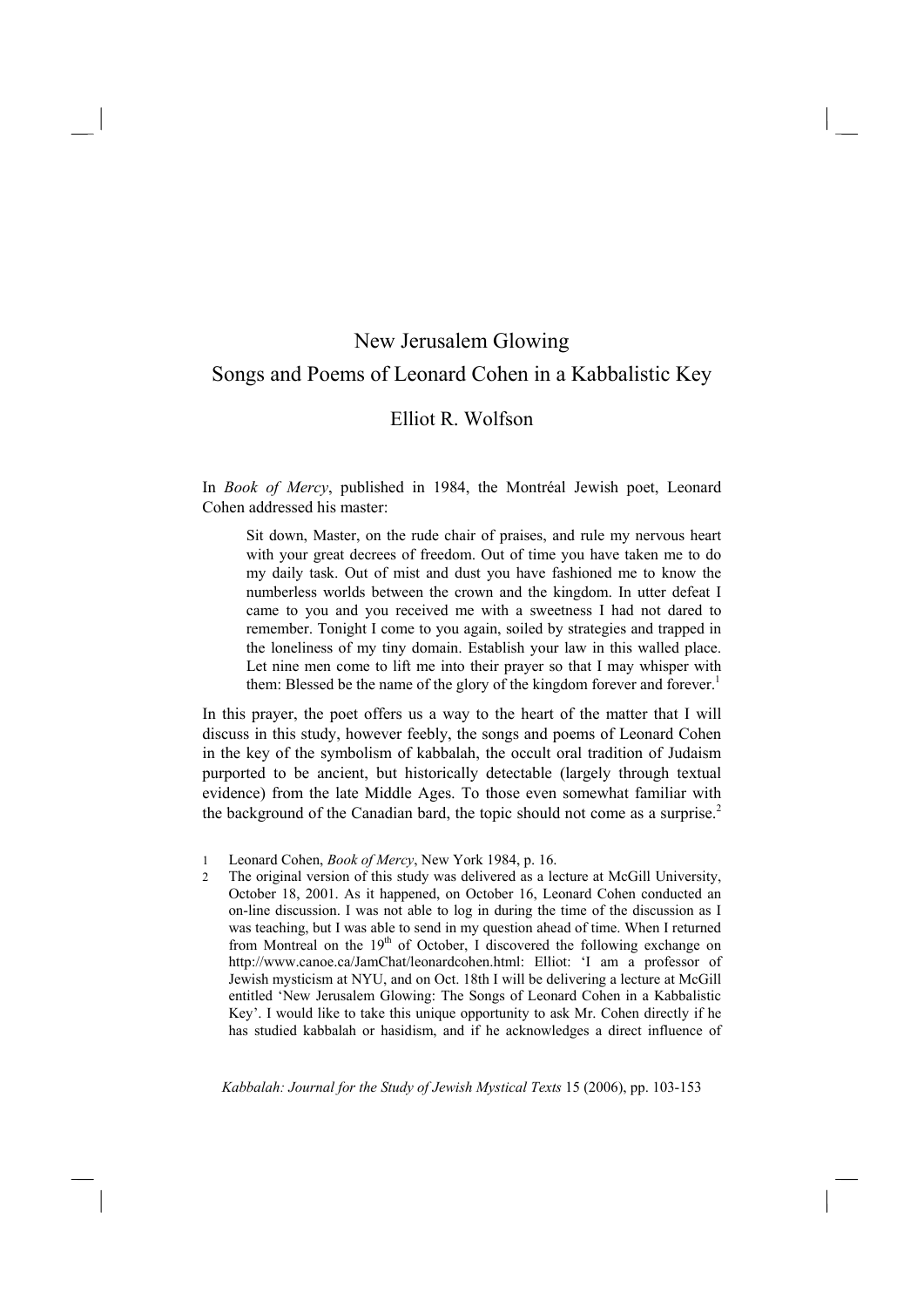Cohen has openly acknowledged his indebtedness to the Jewish tradition and this has been well documented in the few scholarly studies dedicated to his literary corpus. It is necessary to note at the outset that Cohen's melodies occasionally betray the influence of Jewish music, especially chants and supplications, reflecting both Ashkenazic and Sephardic liturgical rites. $3$  This in itself would prove to be a fascinating topic of study, but it is the language of Cohen's poetic vision that is our principal concern.

One thinks, for instance, of 'Who By Fire', a contemporary reworking of a medieval hymn included in the traditional Jewish prayer book for the High Holy Days, a solemn poem in which the poet depicts the drama of the divine judge inscribing and signing the fate of each person for the upcoming year. There is nothing especially mystical, let alone kabbalistic, about this song, but it clearly illustrates Cohen's deep connection to his Jewish roots, and particularly his fascination with matters pertaining to judgment and the handing down of sentences, a theme repeated in many poems and songs. Needless to say, Cohen transforms the traditional theological image by introducing a note of doubt, which is distinctive to the modern predicament, with the refrain that ends each stanza 'and who shall I say is calling?<sup>4</sup> The original expresses no such ambivalence; the contemporary poet is not certain,

either of these spiritual disciplines on his work'. Leonard Cohen: 'Dear Professor Wolfson, Thank you for studying my lyrics in relation to the kabbalah. I have a very superficial knowledge of the matter but even by dipping into the many books, I have been deeply touched by what I read, and by my conversations with living Hasidic masters. The model of the Tree of Life and the activities and interactions of the sephirot has been especially influential. The idea of the in-breath to clear a space for the whole manifestation and the out-breath as the place of the manifestation, has of course been illumined by my studies with Roshi and his instructions in zen meditation. Please give my regards to the folks at McGill'.

- 3 In the recently released documentary 'I'm Your Man', directed by Lian Lunson, Cohen states explicitly that his interest in poetry was first inspired by listening to the chanting of Jewish prayers and to the recounting of bible stories in the synagogue. Apropos of this comment, it is also of interest to note that beneath a self-portrait contained in Leonard Cohen, *Book of Longing*, Toronto 2006, p. 36, the author has inserted the words יתנו נעימות ברוך לאל, which are derived from the *yoser* prayer for the Sabbath and holidays. David Boucher, *Dylan and Cohen: Poets of Rock and Roll*, New York 2004, p. 223, remarks that the melody of 'Who By Fire' is based on the chanting of the Jewish prayer on which it is based that Cohen heard in the synagogue as a boy.
- 4 Leonard Cohen, *Stranger Music: Selected Poems and Songs*, New York 1993, p. 207.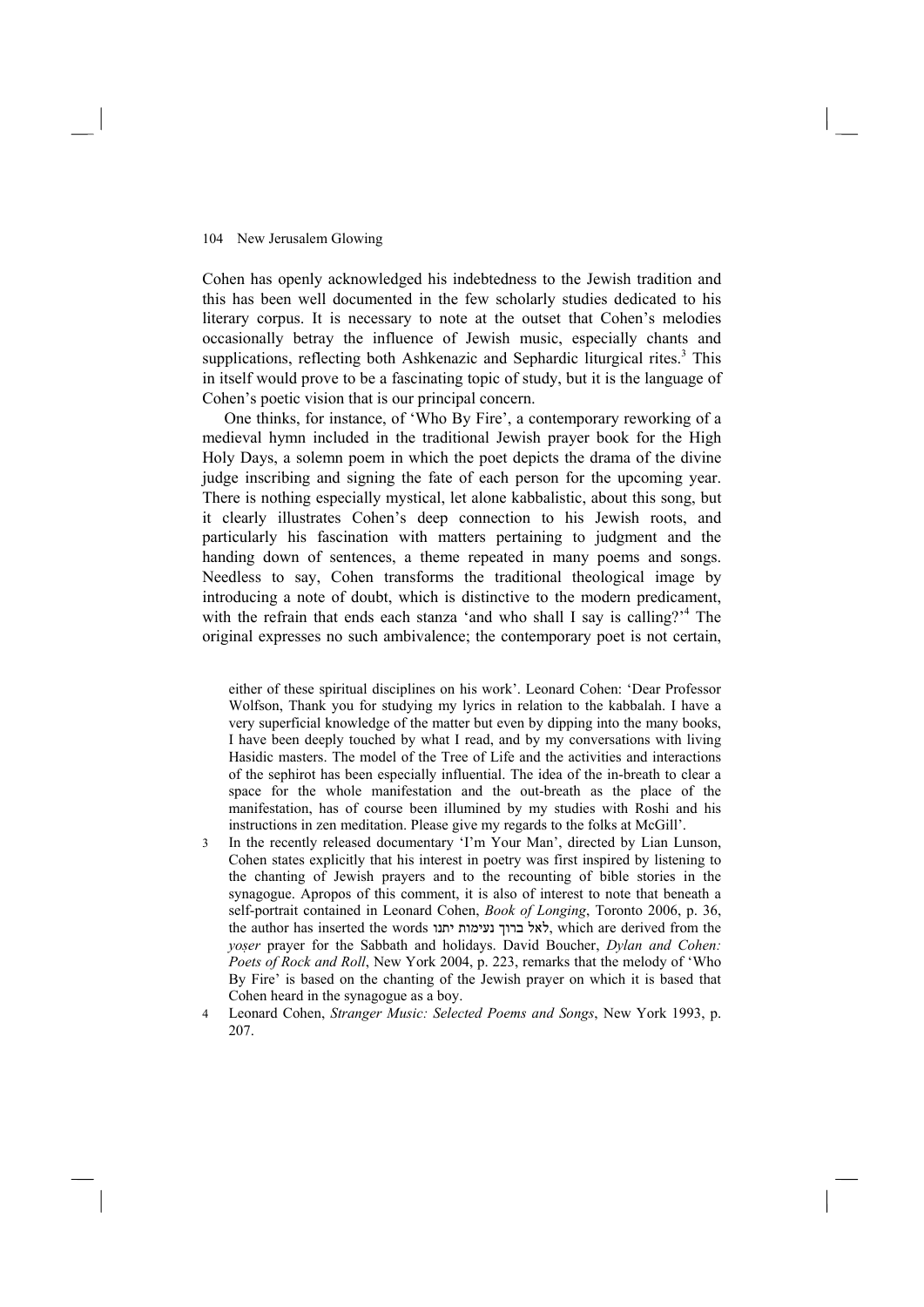not in these times when judgment is conspicuous but the face of the judge not apparent.

As noted above, the particular focus of this essay is to pinpoint some affinities between the poetic lyric of Cohen and kabbalistic symbols. Before proceeding, however, it is necessary to take note of the fact that his compositions reveal the effect of other religious traditions, including, most importantly, Christianity and Zen Buddhism.<sup>5</sup> It would take us too far afield to examine either of these influences appropriately, but it is obligatory nonetheless to say something of a preliminary nature with respect to each of these traditions, for the affinities I shall draw between Cohen and Jewish esotericism cannot be fully appreciated except against this eclectic background. Indeed, in my estimation, kabbalistic imagery provides a mechanism by which the poet both expands and constricts the boundaries of his Judaism vis-à-vis other traditions in an effort to legitimate the validity of the other on the basis of affirming the distinctiveness of his own cultural formation. Obviously, Cohen does not purport to be a scholar of religion, and yet through his literary prism he provides a comparativist approach that is committed to an individual path but also embracive of truth presumed to be universal.<sup>6</sup> In Cohen's opinion, as he enunciates in an interview conducted by Arthur Kurzweil in October 1994,<sup>7</sup> the 'messianic implication' of Judaism entails allegiance to both the distinctiveness of the Jewish tradition<sup>8</sup> and to the belief that all people 'are of a brotherhood under the Almighty'. He is highly critical of the ethnocentric tendency that would isolate Jews from other nations:

The exclusive elements, the nominal elements, seem to be emphasized and a kind of scorn for the nations, for the goyim, a kind of exclusivity that I find wholly unacceptable and many young people I know find wholly unacceptable, is expressed. A confident people is not exclusive. A great religion affirms other religions. A great culture affirms other cultures. A

- 5 On the triangulation of Judaism, Christianity, and Zen Buddhism in Cohen's spiritual quest, see Boucher, *Dylan and Cohen*, pp. 219-231.
- 6 On Cohen's acceptance of religious diversity without denying a commitment to a particular path, see Boucher, *Dylan and Cohen*, p. 224.
- 7 Citations from Arthur Kurzweil and Pamela Roth, 'Leonard Cohen, *Stranger Music: Selected Poems and Songs*', *The Jewish Book News* Interview, available at http://www.serve.come/cpage/ Lcohen/interview/html.
- 8 Cohen's prideful loyalty to his Jewishness is expressed in an ironic fashion in 'Not a Jew' from the *Book of Longing*, p. 158: 'Anyone who says / I'm not a Jew / is not a Jew / I'm very sorry / but this decision / is final'.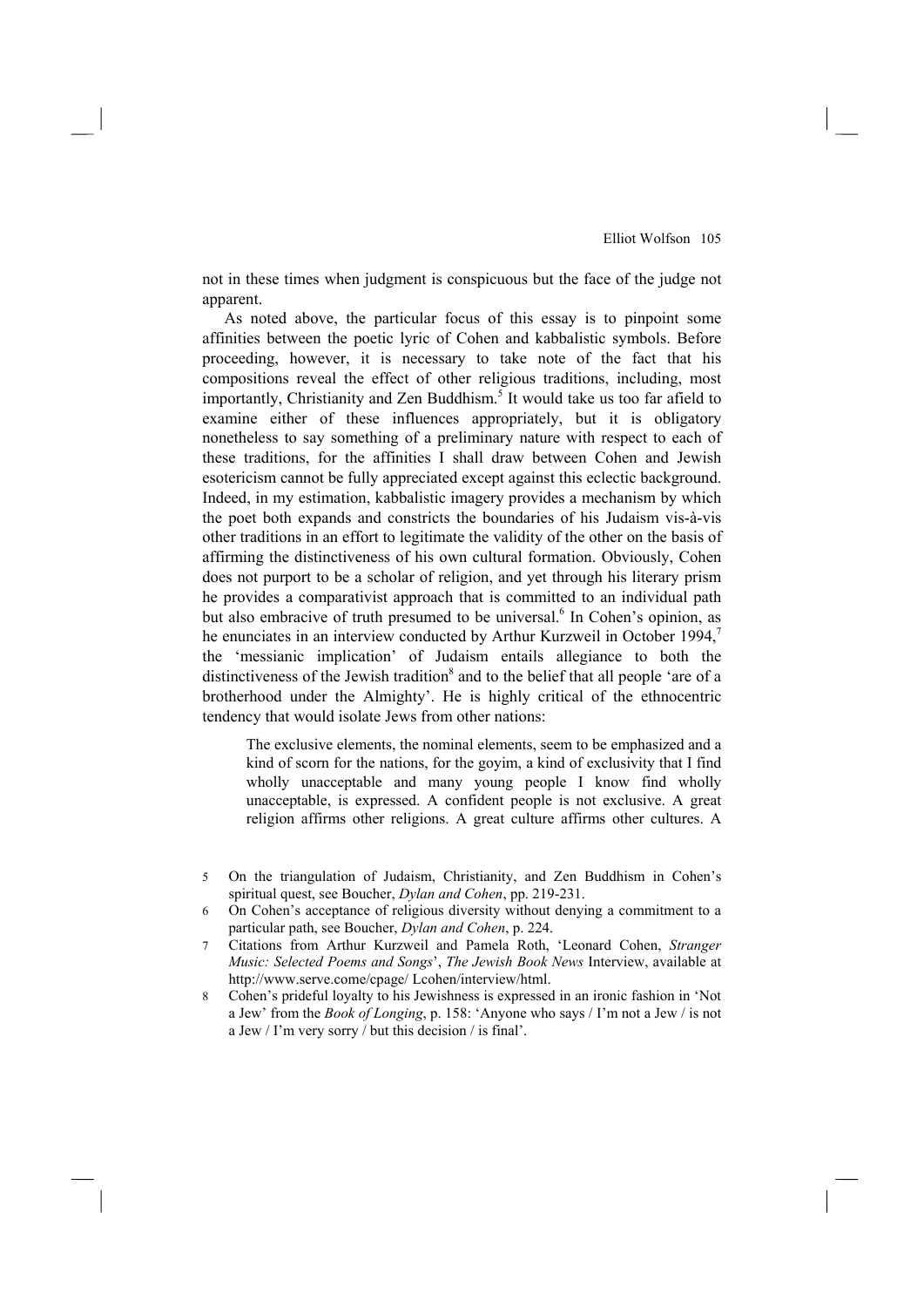great nation affirms other nations. A great individual affirms other individuals, validates the beingness of others.<sup>9</sup>

To the extent that the 'messianic unfolding' has not been fostered, the 'tradition itself has betrayed the tradition'. Interestingly, Cohen explains the xenophobic proclivity in kabbalistic terms, that is, the denigration of others arises when the 'side of the tree' (a reference to the sefirotic structure) that is judgment is 'affirmed strongly' and the side of the 'mercy of the Lord is not affirmed'. In line with many kabbalists, Cohen's eschatological vision involves the overpowering of the left side of judgment by the right side of mercy.

# *Christ's Passion, Zen Awakening, Ascetic Yearning*

Various symbols of Christian piety have fascinated Cohen through his life; indeed, he is acutely aware of the fact that Christianity has provided inspiration for his artistic expression. Let us recall his perspicacious quip concerning the citizens of Montréal in *Death of a Lady's Man* (1977): 'We who belong to this city have never left The Church'.10 He then proceeds to chart, beginning with the Jews, all the different populations in Montréal that have been absorbed by and assimilated into the overbearing institution of Christianity. Subsequently, I shall take up the issue of incarnation, as it is not possible, in my opinion, to appreciate the kabbalistic resonances in Cohen without considering his complex fascination with this fundamental Christological creed. At the moment, we must focus our lens more narrowly on the impact of the Christian monastic ideal on the blend of eroticism and asceticism that characterizes Cohen's ever changing, yet distinctly recognizable, spiritual yearning.

The abstemious lifestyle has held sway over Cohen's thinking from early on, almost, one might say, as a form of seduction. In an interview with Michael Harris from 1969, Cohen remarked, 'I've always had an attraction to that

9 Compare Cohen's comments about the song 'Democracy', which is included on his 1992 album *The Future*, in the 'CBC Interview with Leonard Cohen: August 26, 1995', available at http://www.serve.com/cpage/LCohen/cbc.html: 'Democracy is the religion of the west and perhaps the greatest religion that the west has produced because it affirms other religions. Most religions have a lot of trouble affirming other religions. A great religion affirms other religions and a great culture affirms other cultures, and democracy is a faith, and it is an ideal and I think it is the greatest expression of western experience, this notion that there is a fraternity of men and women is a very, very high idea. It involves a deep, deep appetite that cannot be denied'.

<sup>10</sup> Cited in *Stranger Music*, p. 265.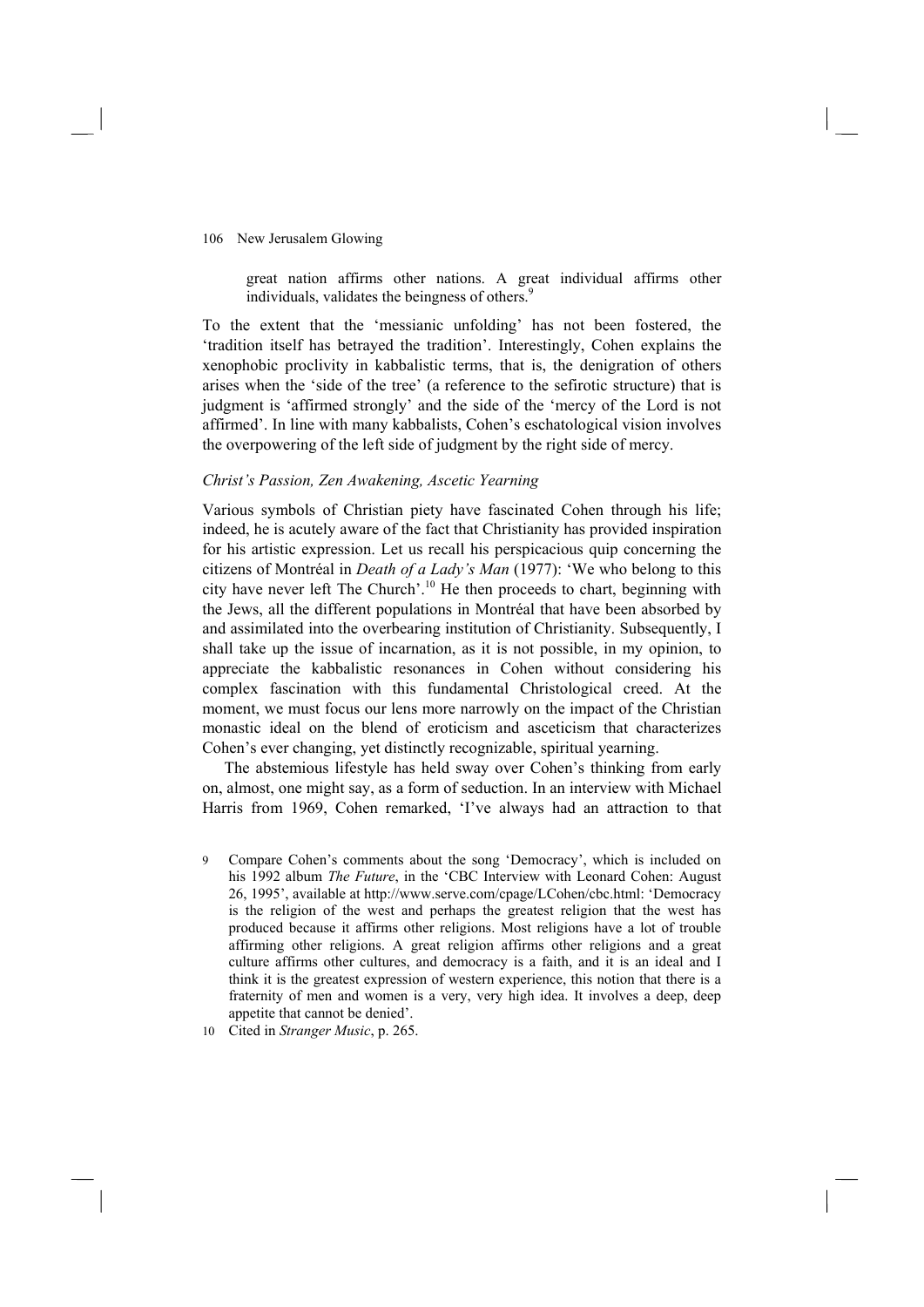ascetic kind of life. Not because it's ascetic, but because it's *aesthetic*. I like bare rooms'.<sup>11</sup> More recently, in an interview with Karl Hesthamar from 2005, Cohen thus commented on his stay at the Mount Baldy Zen Center: 'And to work and to stand with those young men and women — I embrace the people who lead a life like that, it's very rigorous and it takes a lot of attention and devotion to lead that kind of life. And I love those kind of people, men and women, who lead that kind of life and still do, they're the closest people to me'.12

The aesthetic attraction to monastic abstinence of which Cohen speaks and the psychic regimen implied therein is attested in his writings as well. Consider, for instance, the poet's poignant expression of the desire to be dead to the world in 'Saint Catherine Street' included in his first collection of poems, *Let Us Compare Mythologies* (1956): 'How may we be saints and live in golden coffins'. Later on in the poem the youthful bard wonders if the desire to terminate all desire by sacrificing oneself will be met: 'Will no one carve from our bodies a white cross / for a wind-torn mountain / or was that forsaken man's pain / enough to end all passion'.<sup>13</sup> In a brilliant twist of words, Cohen overturns the expected connotation of the word 'passion' in traditional Christian symbolism as referring to Christ's suffering death, and he playfully poses the possibility that there is no more need for ascetic martyrdom since the passion of Jesus, the 'forsaken man' (based on the language of Psalm 22:1, which is paraphrased in Matthew 27:46 and Mark 15:34), was sufficient to end all passion.

In 'I Have Not Lingered in European Monasteries', from the collection *The Spice-Box of Earth* (1961), Cohen boasts that he has not mastered the ascetic discipline rooted in suffering and denial of the world, but one senses that the poet is actually ambivalent about this non-achievement, speaking somewhat ironically when he concludes that he has not been unhappy for ten thousand

- 12 'Leonard Looks Back on the Past: Interview with Leonard Cohen by Karl Hesthamar', Los Angeles 2005, available at htttp://www.leonardcohenfiles. com/leonard2006.html. Toward the conclusion of the same interview, Cohen speaks of the peacefulness of ritual, of the relief when he does not have to improvise. The specific example he gives to illustrate the point is the Sabbath meal that he celebrates with his children and friends on Friday evening.
- 13 Cited from Leonard Cohen, *Selected Poems 1956-1968*, New York 1968, pp. 24- 25.

<sup>11</sup> Michael Harris, 'An Interview with Leonard Cohen', *Duel* (Winter 1969), cited in Boucher, *Dylan and Cohen*, p. 226.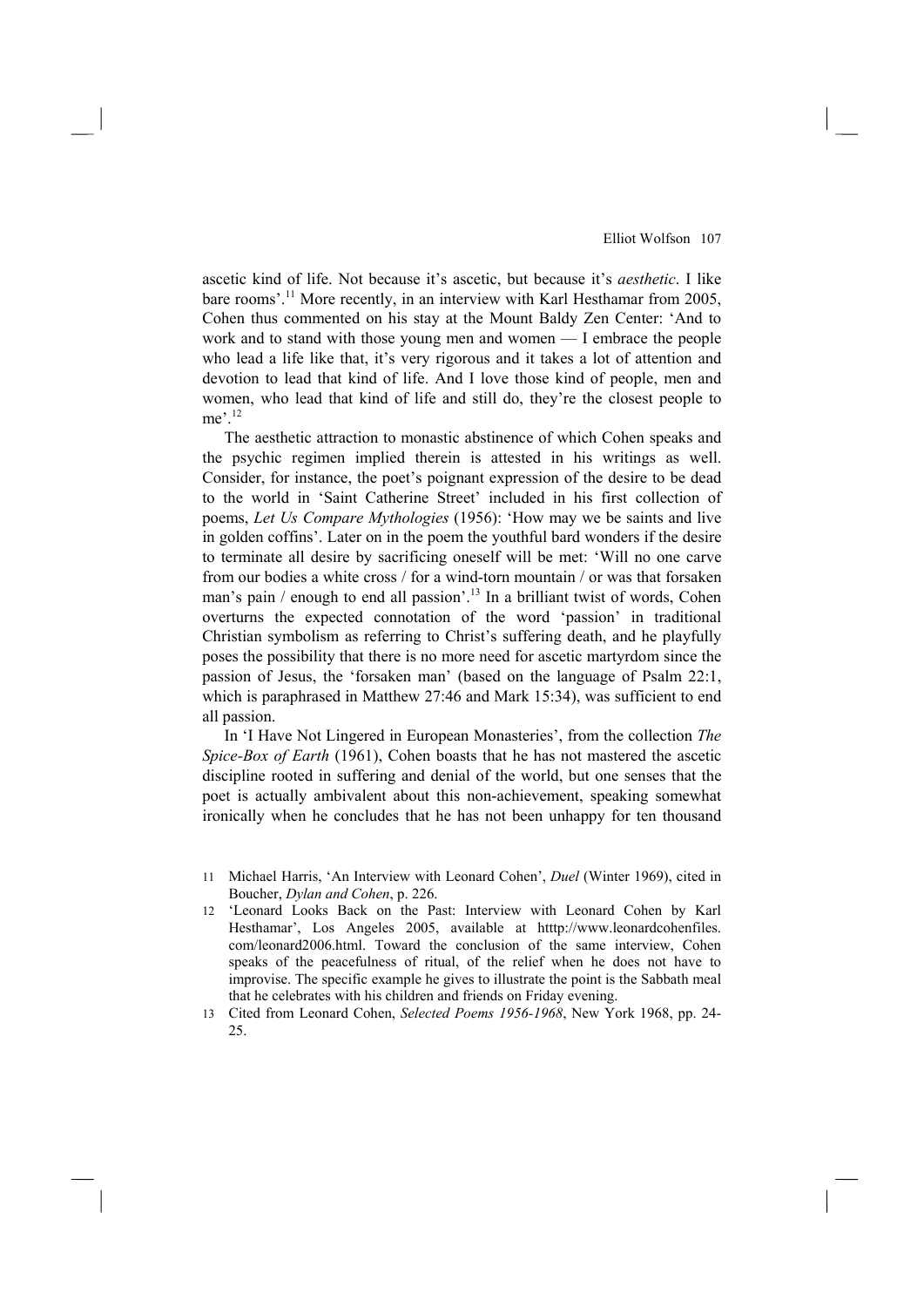years, that his bodily needs are met, and his work goes well.<sup>14</sup> Assuredly, there is irony here, for none of these ephemeral accomplishments amount to anything. What has one gained by meeting bodily needs and doing work well? In a second poem from this collection, simply entitled 'Song', Cohen recounts that when he is smitten with lust he 'repairs' to books in which 'men have written / of flesh forbid but fair'.

But in these saintly stories Of gleaming thigh and breast Of sainthood and its glories Alas I find no rest. For at each body rare The saintly man disdains I stare O God I stare My heart is stained with stains

In the continuation, the poet acknowledges that he casts down the 'holy tomes' and gives in to temptation by leading the eye to gaze on naked girls combing their hair. 'Then each pain my hermits sing / Flies upward like a spark / I live with the mortal ring / Of flesh on flesh in dark'.<sup>15</sup> Giving in to desire is redemptive, for suffering is thereby liberated like a spark flying upward. But, with characteristic ironic twist, Cohen notes that the raising of the spark leaves in its wake darkness. Reversing the traditional kabbalistic trope of elevating the spark to restore the light to its divine source, an idea that became popular through Hasidic lore, undoubtedly known to Cohen, the lifting of the spark denotes succumbing to fleshly fervor.<sup>16</sup>

Along similar lines, in the poem 'The Pro', which is included in the 'Nashville Notebook of 1969', Cohen wrote of his 'stone ear' and his 'disposable Franciscan ambitions'.<sup>17</sup> I suggest these words ought to be read as well with a touch of irony. The Franciscan ambitions have had an enduring

<sup>14</sup> Ibid., p. 45.

<sup>15</sup> Ibid., p. 67.

<sup>16</sup> Many scholars have written about the theme of uplifting the sparks in kabbalistic and Hasidic texts. For a representative sampling of relevant studies, see Gershom Scholem, *Major Trends in Jewish Mysticism*, New York 1956, pp. 269, 280, 330, 346, and the useful summary account in Louis Jacobs, 'The Uplifting of Sparks in Later Jewish Mysticism', in *Jewish Spirituality From the Sixteenth-Century Revival to the Present*, edited by Arthur Green, New York 1987, pp. 99-126.

<sup>17</sup> Cited in Ira B. Nadel, *Various Positions: A Life of Leonard Cohen*, New York 1996, p. 167.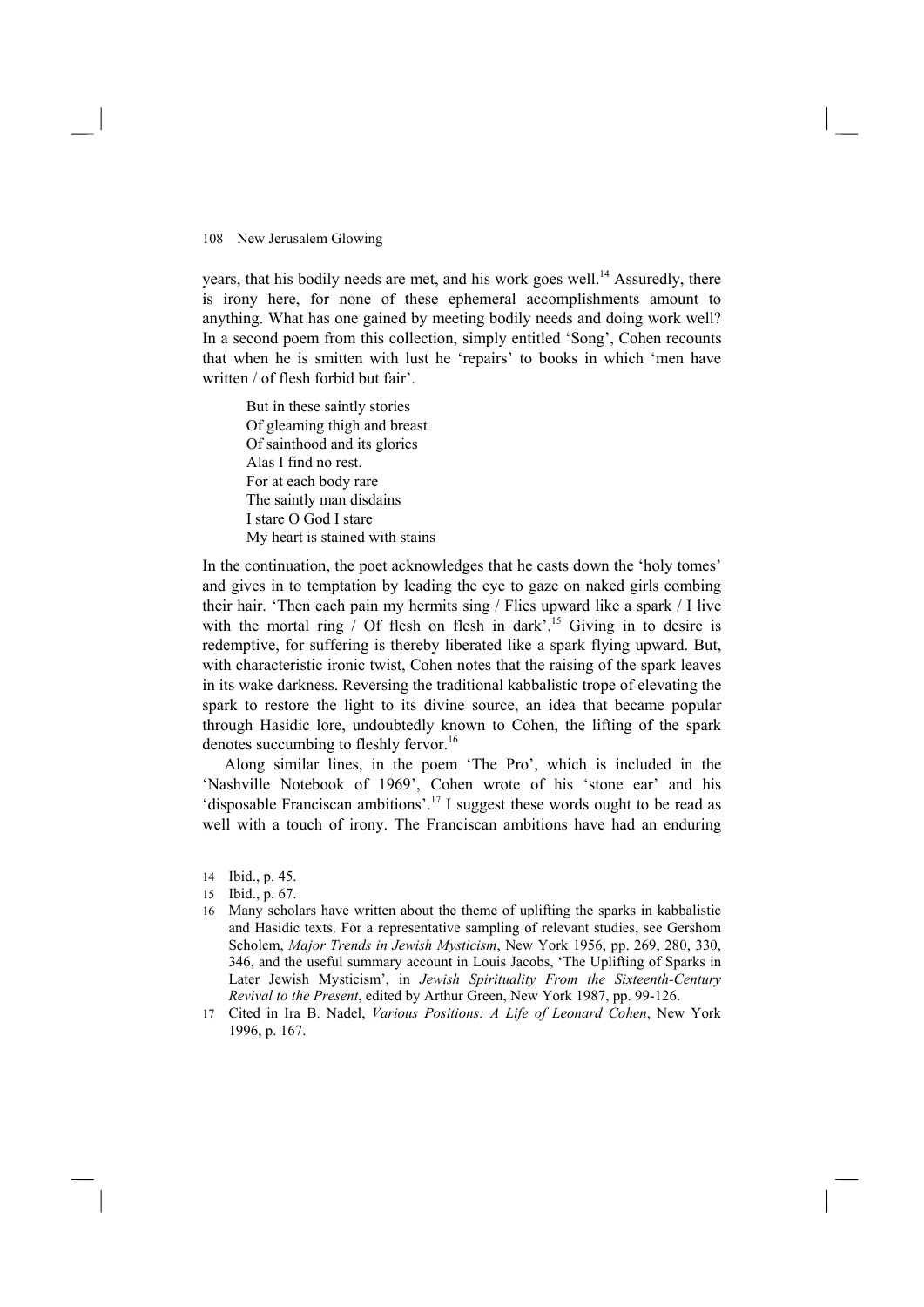attraction for Cohen; one might even refer to celibate piety as an object of desire. In this regard, the poet is finely attuned to an insight regarding the erotic nature of asceticism, which implies the ascetic nature of eroticism, well attested in mystical texts: The strongest of desires may be the desire not to desire, the most seductive of pleasures the pleasure to have no pleasure.<sup>18</sup> Cohen confesses being afflicted with this hunger in 'The Night Comes On' from *Various Positions* (1984), 'I needed so much to have nothing to touch / I've always been greedy that way'.19 And, in the album *Ten New Songs* (2001), we find the theme repeated in the refrain of 'You Have Loved Enough' as the aspiration to allow a love beyond physical appetite to master one's passion:

And when the hunger for your touch Rises from the hunger, You whisper, 'You have loved enough, Now let me be the Lover'.<sup>20</sup>

Ira Nadel has written, 'At the core of Leonard Cohen's appeal is a poetics of survival, a means of confronting and transcending the darkness of self. Aiding his own survival has been a twenty-five-year involvement with Zen Buddhism. Judaism initiated Cohen's spiritual quest, but Buddhism has provided direction'.<sup>21</sup> Nadel argues, moreover, that what has especially attracted the melancholic Cohen to Zen practice is the emphasis on liberation through suffering and the discipline of non-attachment. Focusing on the seemingly contradictory phrase 'Tibetan Desire' used by Cohen in *Beautiful Losers* (1966), Nadel notes that, for Cohen, renunciation and longing complement each other.

Intensifying the need for denial is the determination to possess by pleasure what cannot be attained by sacrifice. The two forces interact rather than collide, creating a desperate synergy that drives his work. The spiritual feeds the physical; the physical nourishes the spiritual. Zen and passion are the twin points of this condition in which there are no victors. $^{22}$ 

- 18 Elliot R. Wolfson, *Language, Eros, Being: Kabbalistic Hermeneutics and Poetic Imagination*, New York 2005, pp. 296-299. It is worth noting that in that discussion I cite two passages from the Rinzai Zen tradition.
- 19 *Stranger Music*, p. 345.
- 20 *Book of Longing*, p. 55.
- 21 Nadel, *Various Positions*, p. 4.
- 22 Ibid., p. 202.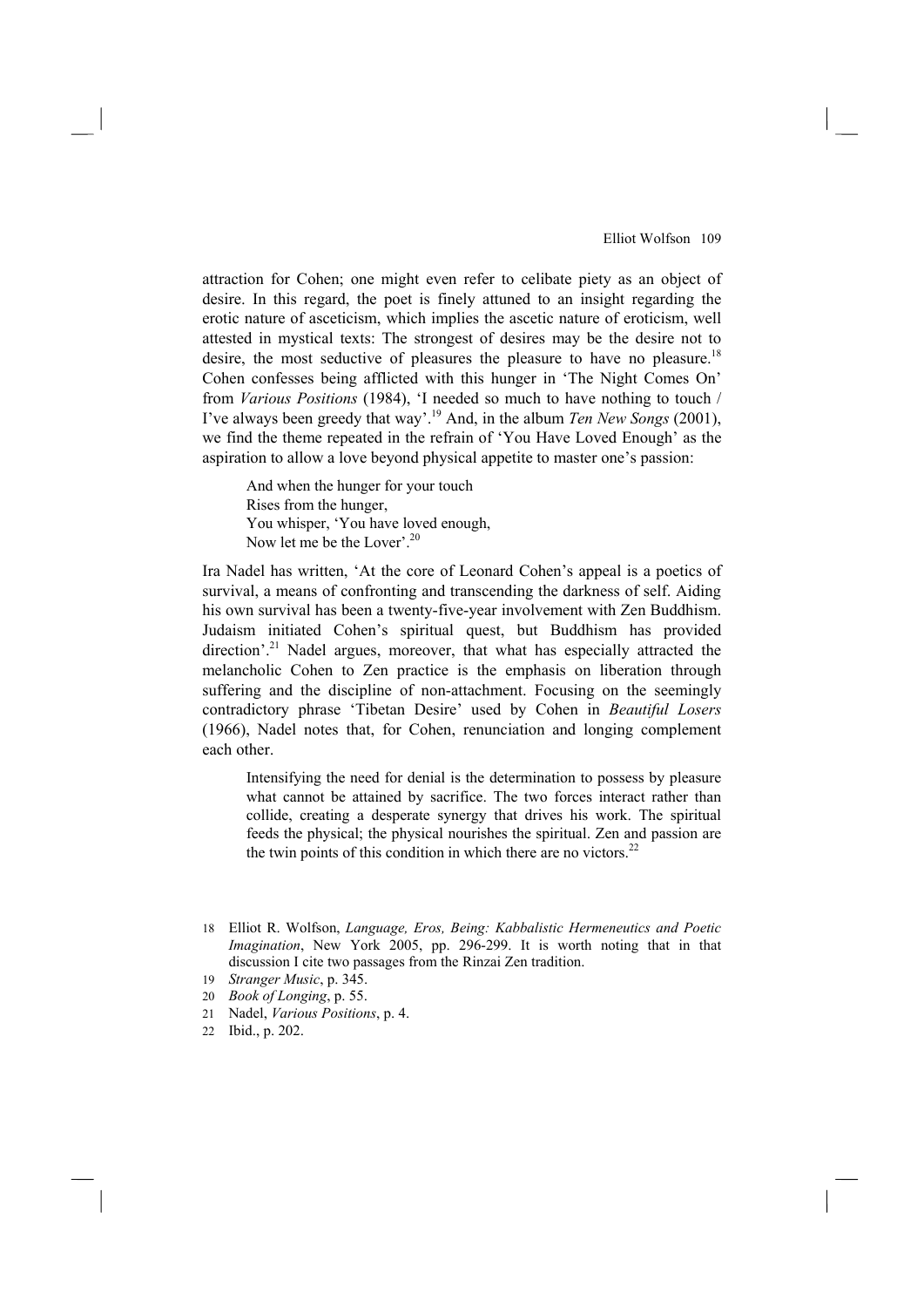I would not contest the main drift of this claim, but it strikes me that Cohen's poems and songs are infused with the mystical longing of the disconsolate self to be absorbed in the limitless expanse of infinite light, to be reintegrated into the one that encompasses and is within all things. This experience, a poetic viewpoint that shares a conceptual affinity with the underlying premise of philosophical idealism concerning the 'undifferentiated whole of experience',  $23$  can be framed in a Zen manner as waking up to the truth of the 'fundamental ground', the 'original Mind' in which all differentiation is overcome,<sup>24</sup> but it reflects as well the mystical asceticism that informed in varying degrees medieval Judaism and Christianity, a pious stance shaped by the oscillating allure and repulsion of the erotic. It is reasonable to say that, for Cohen, there is a convergence of the sacred and sexual in the mystical quest to be immersed in the whole, to lose consciousness in the embrace of the absolute,<sup>25</sup> and hence the 'spiritual feeds the physical' and the 'physical nourishes the spiritual', but I do not think it is accurate to assume that these forces merely 'interact' and never 'collide'. I would argue that on occasion there is collision in Cohen's poetic vision between carnal desire and religious craving. The poem 'Disturbed This Morning', which is included in the *Book of Longing* (2006), gives expression to this ongoing struggle in the poet's heart as it articulates straightforwardly the disturbance caused by the sudden desire to cohabit with a woman, 'to be inside / the only place / that has / no inside, / and no outside'.26 These conflictual moments, moreover, indicate that Cohen has never fully relinquished the repository of theistic symbols (derived primarily from Judaism and Christianity) in his effort to describe the spiritual yearning for union.<sup>27</sup> In the final analysis, therefore, I concur with

- 23 Boucher, *Dylan and Cohen*, p. 229. The author correctly notes that Cohen's kinship with idealism should not be explained by his familiarity with the appropriate philosophical treatises, but rather by his practice and study of Zen Buddhism.
- 24 Kenneth Kraft, *Eloquent Zen: Daitō and Early Japanese Zen*, Honolulu 1992, p. 114.
- 25 Boucher, *Dylan and Cohen*, pp. 220, 229-230.
- 26 *Book of Longing*, p. 39. Consider as well the words that accompany the selfportrait reproduced in ibid., p. 207: 'still looking / at the girls / but there are / no girls / none at all / there is only / (this'll kill ya) / inner peace / & harmony'.
- 27 It is of interest to consider the poem 'When I Drink' in the *Book of Longing*, pp. 9- 10, which describes in detail the gratification of physical desires that Cohen experienced together with Roshi, his Zen teacher. The main point of the poem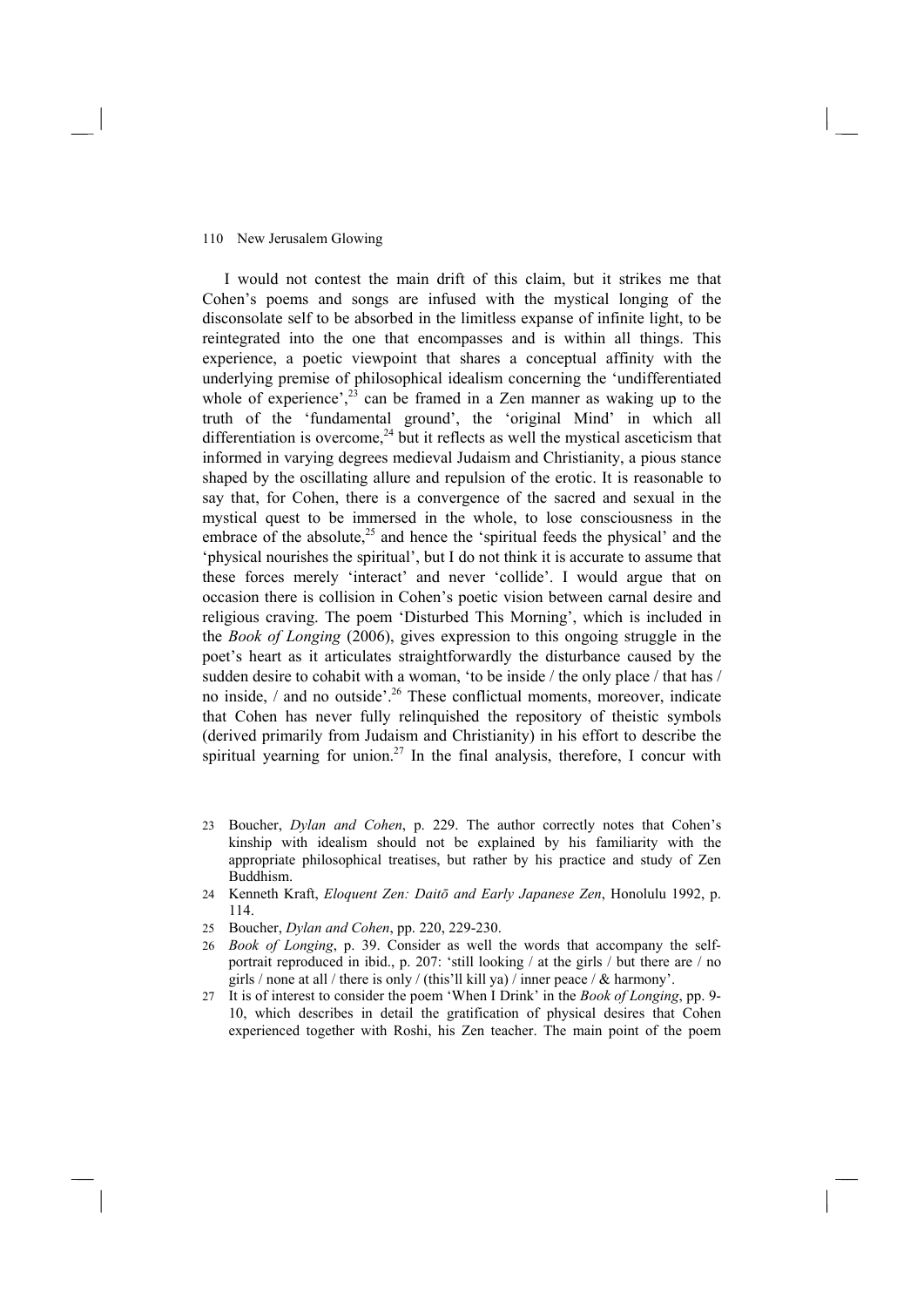David Boucher who concludes that while Cohen adheres strongly to the belief that God's spirit permeates all things corporeal and thus he draws a close relationship 'between sex and religion, between the sacred and the profane', he has ultimately 'needed the discipline of religion to suppress the profane, to subdue and tame the demands of the flesh'.<sup>28</sup>

Here it is incumbent on me to digress momentarily to mention the comments on the relationship between Zen and Judaism made by Cohen in the Kurzweil interview to which I have already referred.<sup>29</sup> Cohen recounts that in response to a question posed by Allen Ginsberg, the famed beat poet who was a practitioner of Tibetan meditation based on the teaching of Chögyam Trungpa, $30$  on the reconcilability of the two traditions, he proclaimed that he did not think the two were mutually exclusive. 'As I have received it from my teacher', a reference to Joshu Sasaki Roshi, 'there is no conflict because there is no prayerful worship and there is no discussion of a deity in  $\text{Zen'}^3$  Cohen

seems to be that carnal desires can be transformed into occasions for enlightenment through their realization rather than by their renunciation.

28 Boucher, *Dylan and Cohen*, p. 231. Confirmation of Boucher's observation is found in Cohen's own words in his interview with Hesthamar (reference supplied above, n. 12): 'You know, I really like that life, it's very regulated and it has some kind of a military crispness to it … the routine softens you, you stop thinking about yourself, your plans and you're too tired to accuse yourself of many things and you're not bright enough to think about the things around — you kind of smooth out'. Compare also the remarks of Cohen in 'Robert Hilburn Interviews Leonard Cohen: Telling It on the Mountain', *Los Angeles Times*, Sunday 24, 1995, available at http://www.serve.com/cpage/LCohen/hilburn.html: 'I was never interested in Buddhism. … I was never looking for a new religion. The religion I had was fine as far as I was concerned, but this particular kind of training interested me. … There was something very intriguing about the Zen training. It was very rigorous. We were like the Marines of the spiritual world'.

- 30 Barry Miles, *Ginsberg: A Biography*, revised edition, London 2000, Index, s.v. Trungpa, Chögyam.
- 31 On the presumed compatibility between Zen meditation and the kabbalistic doctrine (promulgated especially by Luria and his disciples) of the dialectic of contraction and expansion, see the more recent comment made by Cohen in response to my query cited above, n. 2. See also Cohen's response to the question posed by Hesthamar (see above, n. 12) why he moved to the Zen monastery: 'I wasn't looking for a new religion, my own religion is just fine'. On Cohen's propensity to embrace Zen without relinquishing his Jewish identity, see the comments of Boucher, *Dylan and Cohen*, p. 225. Against this background it is of interest to consider the possible tension between Zen and Judaism suggested by

<sup>29</sup> See above, n. 7.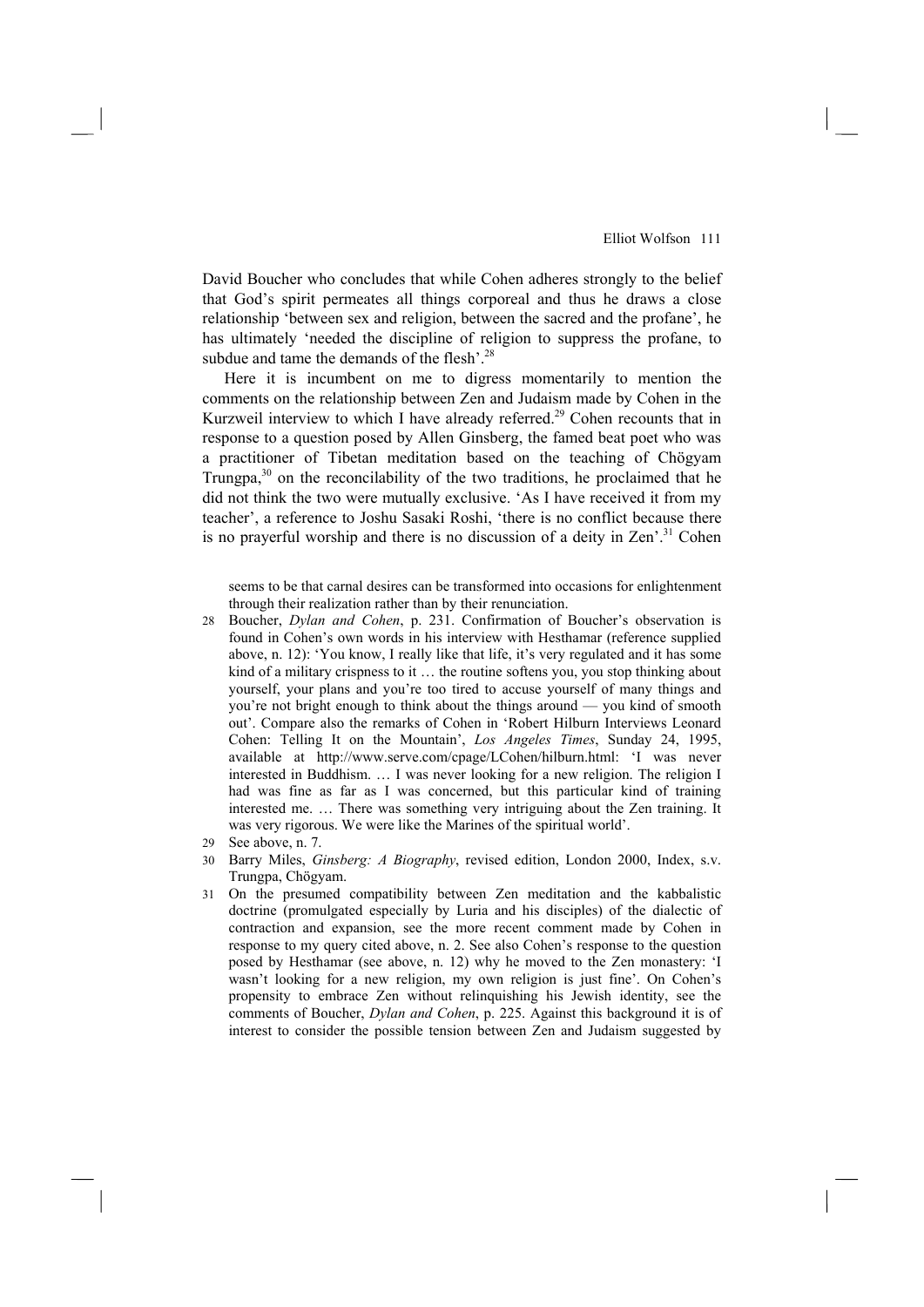goes on to explain that insofar as the 'essence' of Zen is to become aware of the 'vast emptiness' at the core, the formlessness that is the source of all form, there is a 'boundless space for whatever mental construction you wish to establish'. Simply put, it is quintessentially Zen to embrace what is not Zen: the path that is no-path encompasses manifold paths and hence it can accommodate the beliefs and practices of other religious cultures including Judaism. According to Cohen's precise language, the Zen teaching regarding the inability to delimit the indivisible suchness 'is the purest expression of that reality that is expressed in the Shema – that there is only one thing going on and don't ever even suggest that there might be something else going on. There is an absolute unity that is manifesting itself on this plane and on all planes and nothing can compromise that. So Zen seems to be able to provide … a landscape on which Jewish practitioners can manifest their deepest appetites concerning the absolute'.

Cohen's own engagement with Zen has led him to the conclusion that the positing of a nameless and formless unity, the nothingness that is the suchness of (non)being, coincides with the monotheistic idea of one God as the ontic source of all reality. In the Kurzweil interview, Cohen went so far as to say that the 'old man' who has been his Zen teacher 'provided a space for me to do the kind of dance with the Lord that I couldn't find in other places'. We have no choice but to respect the integrity of Cohen's path and the sincerity of his belief in the compatibility of Zen and the 'victory of experience' that he associates with the 'biblical landscape' of traditional Jewish monotheism,<sup>32</sup> but from a scholarly perspective it must be said that the matter is more complex

Cohen's 'One of My Letters' in the *Book of Longing*, p. 5: 'I corresponded with a famous rabbi / but my teacher caught sight of one of my letters / and silenced me. / 'Dear Rabbi', I wrote him for the last time, / 'I do not have the authority or understanding / to speak of these matters. / I was just showing off. / Please forgive me. / Your Jewish brother, / Jikan Eliezer'.

32 The expressions 'biblical landscape' and 'victory of experience' are used by Cohen in the conclusion of the interview with Kurzweil; see reference above, n. 7. The privileging of the experiential is consistent with the emphasis on personal experience over study of canonical texts in Zen, and especially in the Rinzai sect to which Cohen's teacher belongs. One such rhetoric that captures the priority accorded the immediacy of experience over the mediation of study is the technique known as 'direct pointing' (*chih-chih*). See Dale S. Wright, *Philosophical Meditations on Zen Buddhism*, Cambridge 1998, pp. 91-94.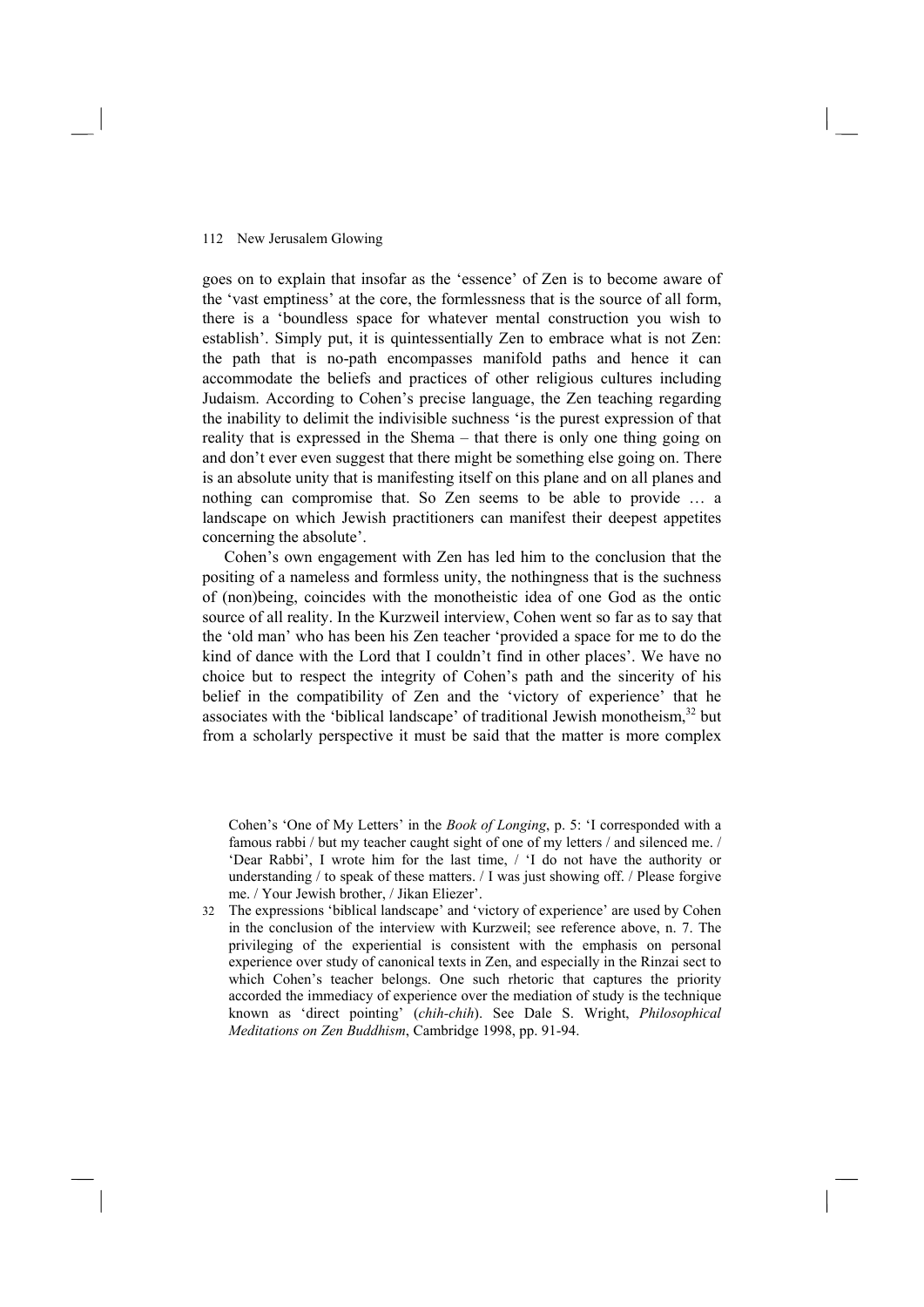and problematic. $33$  Basic to all forms of Buddhism is the law of dependent origination (*pratītyasamutpāda*), that is, the principle that everything in the universe is co-arising and co-ceasing, that everything is interdependent, that nothing exists independently, that nothing has an enduring, fixed being,  $34$ whence follows both the epistemological insight that the discrete beings of our sentient experience are products of mental discrimination and the corresponding ontological claim that all things are without essence, that 'all phenomena', in the words of Nāgārjuna, the renowned Indian philosopher, 'are devoid of inherent existence and are empty'.<sup>35</sup> For Cohen, the quest for mystical union, which he refers to as 'an experience with the absolute', is not at variance with the enlightenment (*satori*) characteristic of the Zen tradition, the breaking of the bonds of conditional experience that results in confronting

- 33 In fairness to Cohen, it must be said that he does not approach these matters as a scholar but rather as one who is primarily interested in cultivating what may be called the absolute experience. In response to Kurzweil's musing that there seems to be no difference between a poem and a lyric, Cohen said, 'It is the life you want to lead. You can be the subject, and poetry can be the object. You can keep the subject/object relationship, and that's completely legitimate. It is the point of view of the scholar. But I wanted to live this world'. Notwithstanding Cohen's insistence of distinguishing the scholarly and experiential, his willingness to yoke together Zen and Judaism is comparable to the attempt of several theologians to juxtapose Buddhism and Christianity, an attempt that is justified on the basis of a metaphysical anti-realism or a meontology that emerges from the doctrine of emptiness that has figured prominently in Mahāyāna teaching in general and in the Zen tradition in particular. See, for instance, Donald W. Mitchell, *Spirituality and Emptiness: The Dynamics of Spiritual Life in Buddhism and Christianity*, New York 1991; Don Cuppit, *The Time Being*, London 1992; and discussion in John J. Clarke, *Oriental Enlightenment: The Encounter Between Asian and Western Thought*, London 1997, pp. 222-223.
- 34 Masao Abe, *Zen and Comparative Studies*, edited by Steven Heine, Honolulu 1997, p. 4. For more detailed treatments, see Wright, *Philosophical Meditations*, pp. 1-19; Elizabeth Napper, *Dependent-Arising: A Tibetan Buddhist Interpretation of Mādhyamika Philosophy Emphasizing the Compatibility of Emptiness and Conventional Phenomena*, Boston 2003.
- 35 *Nāgārjuna's 'Seventy Stanzas': A Buddhist Psychology of Emptiness*, Translation and commentary by Venerable Geshe Sonam Rinchen, Venerable Tenzin Dorjee, and David Ross Komito, Ithaca 1987, p. 79. See also *Nāgārjuna, Mūlamadhyamakakārikā: The Philosophy of the Middle Way*, Introduction, Sanskrit text, English translation and annotation by David J. Kalupahana, Albany 1986, pp. 67-68. On the synonymity of emptiness and dependent-arising, see Jeffrey Hopkins, *Meditation on Emptiness*, London 1993, pp. 161-173.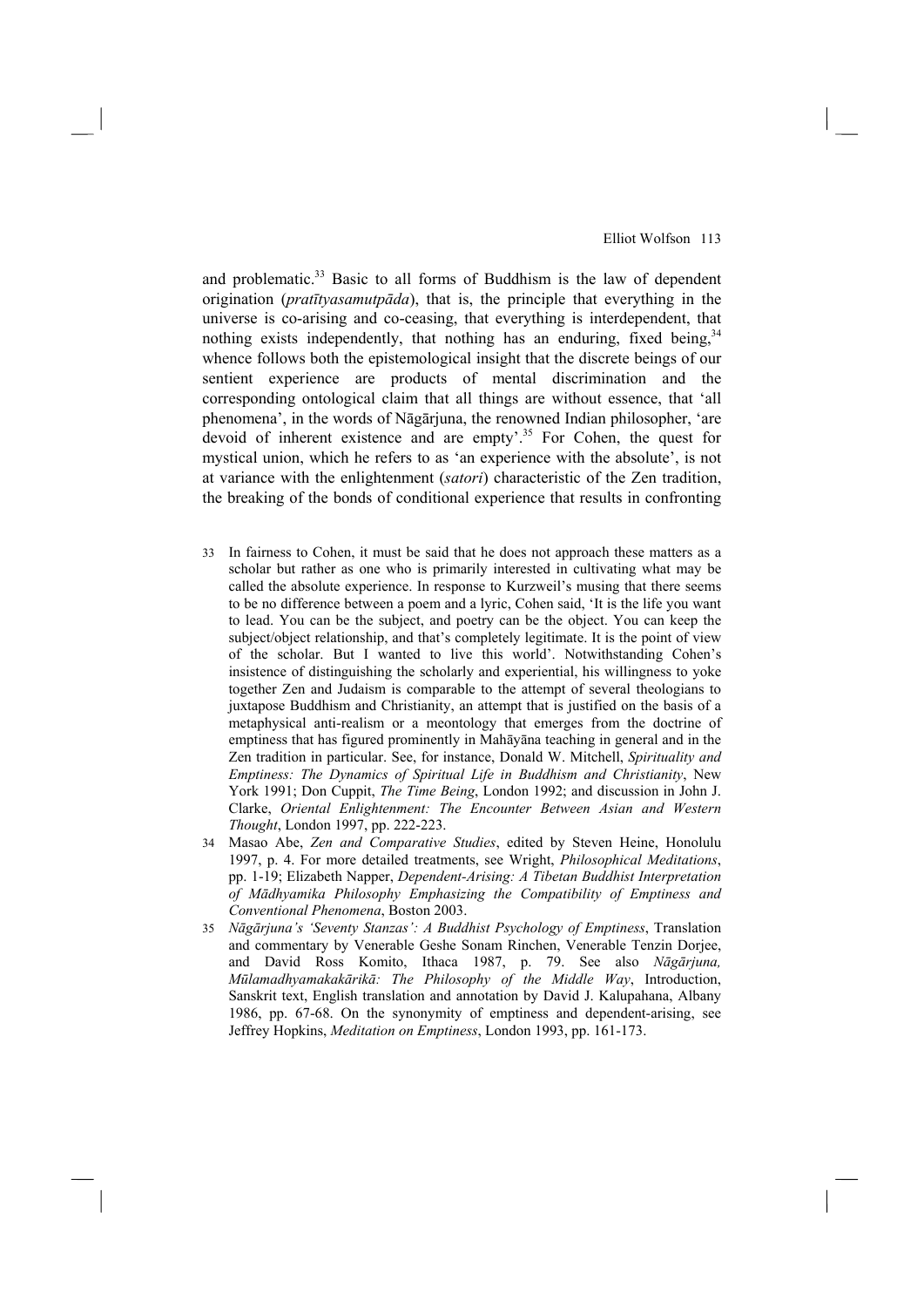suchness (*tathatā*), which is to say, in accord with the paradox of Zen logic, based on the Mādhyamika (the Middle Way) of Mahāyāna Buddhism, confronting emptiness (*śunyatā*), realizing thereby that the time-bound cycle of rebirth (*samsāra*) and the timeless liberation therefrom (*nirvāna*) are one and the same.36 The classical formulation of this dialectic is found in the *Heart Sūtra*: 'form is emptiness and the very emptiness is form; emptiness does not differ from form, form does not differ from emptiness; whatever is form, that is emptiness, whatever is emptiness, that is form'. $37$  The identity of form and emptiness – an identity that exceeds the identity of identity and non-identity as the form of emptiness must itself be empty of form, but to be empty of form it must be valorized, at the very least linguistically, in the form of emptiness<sup>38</sup>-is implied as well in *The Lotus Sūtra*: 'But the Thus Come One knows that this is the Law of one form, one flavor, namely, the form of emancipation, the form of separation, the form of extinction, the form of ultimate nirvana, of constant tranquility and extinction, which in the end finds its destination in emptiness. The Buddha understands all this'.<sup>39</sup> 'There is nothing which exists inherently', wrote Nāgārjuna. 'Because all things are empty of inherent existence the peerless Tathāgata has shown the emptiness of inherent existence of dependent arising as the reality of all things'.40

Actualizing one's own buddahood by awakening to one's original nature is dependent on discerning that all nature, including buddha-nature, is empty of form.41 As Bodhidharma, the fifth-century Indian Buddhist monk, credited with

- 36 On the paradoxical identification of emptiness and suchness in Buddhist thought, see Masao Abe, *Zen and Western Thought*, edited by William R. LaFleur, foreword by John Hick, Honolulu 1985, pp. 223-227; Hopkins, *Meditation on Emptiness*, pp. 218-219.
- 37 *Buddhist Wisdom Texts: The Diamond Sutra and the Heart Sutra*, translated and explained by Edward Conze, London 1958, p. 81.
- 38 Wright, *Philosophical Meditations*, pp. 75-76.
- 39 *The Lotus Sutra*, translated by Burton Watson, New York 1993, p. 100. See Michael Pye, 'The Lotus Sūtra and the Essence of Mahāyāna', in *Buddhist Spirituality: Indian, Southeast, Asian, Tibetan, Early Chinese*, edited by Takeuchi Yoshinori, in association with Jan Van Bragt, James W. Heisig, Joseph S. O'Leary, and Paul L. Swanson, New York 1993, pp. 173-174.
- 40 *Nāgārjuna's 'Seventy Stanzas*', p. 94.
- 41 Cohen seems to have been playing off this tradition in the final stanza of the poem 'My Mentors' from the collection *Flowers for Hitler* (1964), 'My zen master is a grand old fool / I caught him worshipping me yesterday / so I made him stand in a foul corner / with my rabbi, my priest, and my doctor' (*Selected Poems*, p. 116). At a relatively early date, the young poet displayed an iconoclastic spirit, debunking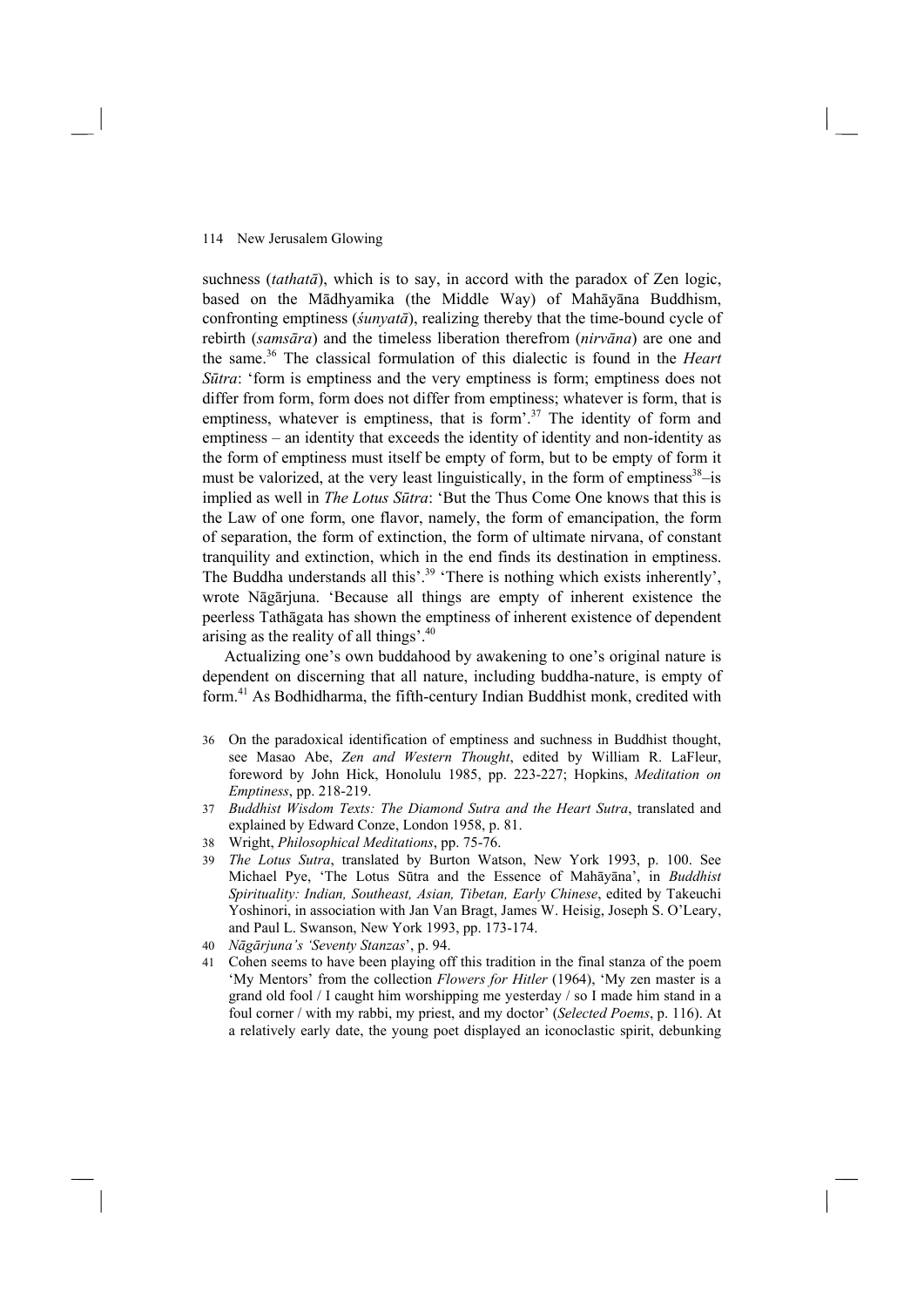bringing Zen to China, put it: 'The Dharma Body is formless. Therefore, one sees it by no-seeing, Dharma is soundless. Therefore, one hears it by nohearing. Insight does not have knowing. Therefore, one knows by noknowing'.42

In a manner consonant with, though not identical to, the apophatic tradition attested in Western mysticism, rooted conceptually in Platonic metaphysics,<sup>43</sup> Bodhidharma presumes that given the formlessness of truth's body, seeing it comes by not seeing, hearing by not hearing, knowing by not knowing.<sup>44</sup> To discern the Buddha is to heed the dharma of no-mindedness,<sup>45</sup> to become

his four mentors, rabbi, priest, doctor, and zen master. In his sharp wit, Cohen informs us of a profound and ancient wisdom, no master is beyond rebuke, but, even more keenly, he has brilliantly turned the power hierarchy on its head by noting the folly of the master in worshipping the disciple. To avoid falling prey to this frailty, the master must lift the veil of being master. Cohen imparts this teaching as well in the verse from the song 'Teachers' on the album *Songs of Leonard Cohen* (1968), which deftly catalogues the poet's search for a guru, the teacher of his heart, 'Follow me the wise man said / But he walked behind' (*Stranger Music*, p. 97). The true sage leads by following, a theme that was similarly expressed in the *Tao te Ching*, 'The Sage puts his own views behind / so ends up ahead' (*Tao Te Ching: The Definitive Edition*, translation and commentary by Jonathan Star, New York 2001, sec. 7, p. 20), a text that may very well have been a source for Cohen's own musing. For explicit evidence of Cohen's study of Chinese poets, see his 'A Note to the Chinese Reader', which he composed for the Chinese translation of *Beautiful Losers*, reprinted in *Book of Longing*, p. 196. The theme of leading by following is emphasized by Cohen in the Hesthamar interview (above n. 12) in response to the comment that most people do not want to be servants: 'They want to be bosses. Well, I found being a boss is not so much fun, there are times that you have to lead, but I'm talking about an interior position, even when you're leading to understand that the circumstances are predicting that you're going to respond, so you're going to respond anyway. So it's whether you're going to respond with a sense of surrender or resistance'.

- 42 Jeffrey L. Broughton, *The Bodhidharma Anthology: The Earliest Records of Zen*, Berkeley 1999, p. 15.
- 43 For representative studies, see Deirdre Carabine, *The Unknown God, Negative Theology in the Platonic Tradition: Plato to Eriugena*, Louvain 1995; Denys Turner, *The Darkness of God: Negativity in Christian Mysticism*, Cambridge 1995.
- 44 For a comparative analysis, see J. P. Williams, *Denying Divinity: Apophasis in the Patristic Christian and Soto Zen Buddhist Traditions*, New York and Oxford 2000. See also Abe, *Zen and Western Thought*, pp. 121-134.
- 45 For an elaborate analysis of this theme, see Daisetz T. Suzuki, *The Zen Doctrine of No-Mind: The Significance of the Sūtra of Hui-Neng (Wei-Lang)*, edited by Christian Humphreys, London 1949. Suzuki's summation is worthy of citation: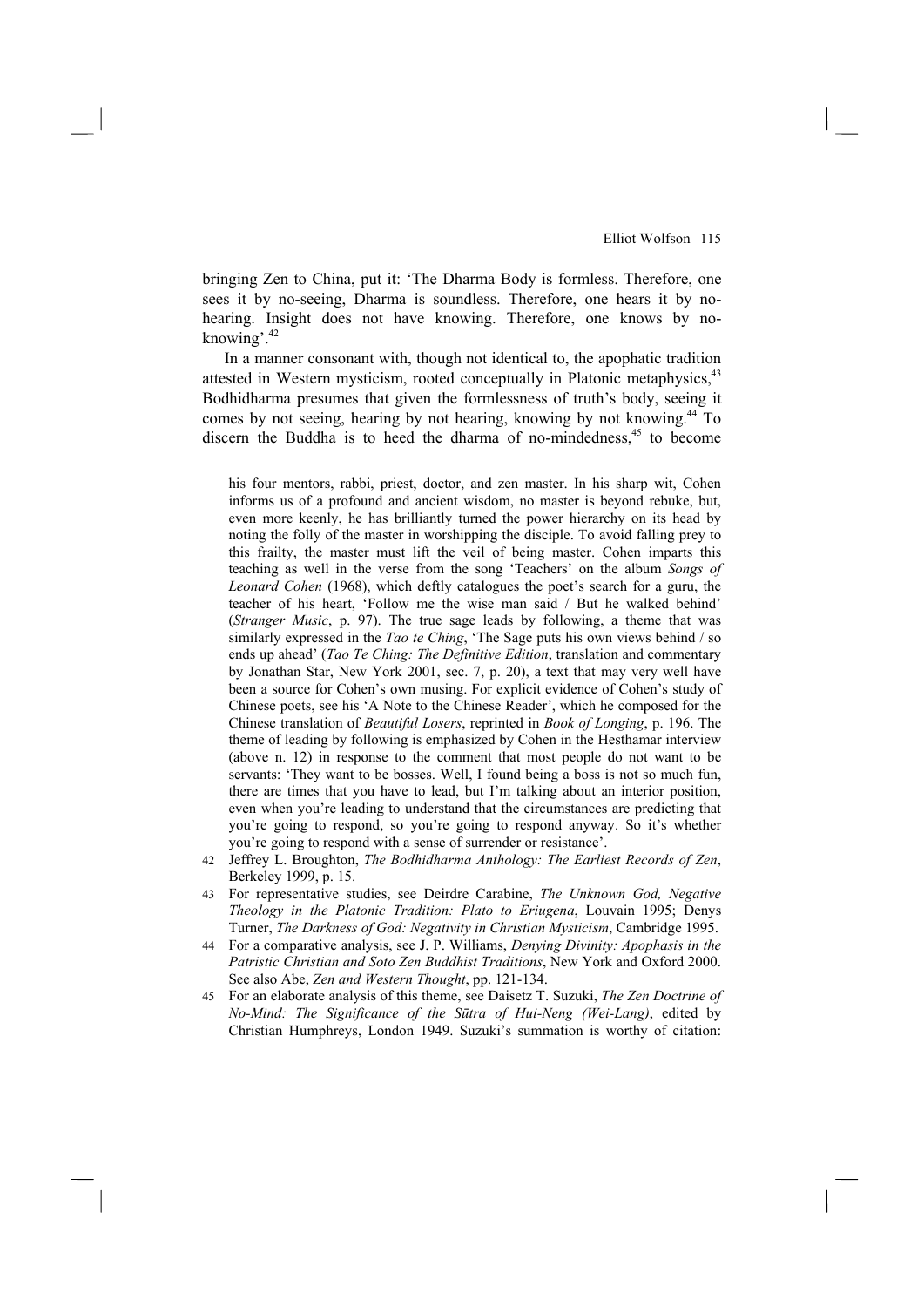enlightened in the way of detachment from all form even the form of buddhahood, to awaken to the fact that there is nothing to be awakened, to abide in the voidness of an abiding that is neither abiding nor nonabiding.<sup>46</sup> Liberation is attained when one realizes that all forms are illusions constructed by the mind.47 The inevitable deduction to be made from this premise is that one must not fall prey to worshipping any form of the Buddha since all such forms are empty. 'Your mind is the buddha. Don't use a buddha to worship a buddha. Even if a buddha or bodhisattva should suddenly appear before you, there's no need for reverence. This mind of ours is empty and contains no such form'.48 'Seeking for Buddahood by rejecting sentient beings is like seeking for the echo by silencing the voice. Therefore, we know that delusion and

'The whole system of Zen discipline may thus be said to be nothing but a series of attempts to set us absolutely free from all forms of bondage. Even when we talk of 'seeing into one's self-nature', this seeing has also a binding effect on us if it is construed as having something in it specifically set up; that is, if the seeing is a specific state of consciousness. For this is the 'binding'. … So long as the seeing is something to see, it is not the real one; only when the seeing is no-seeing — that is, when the seeing is not a specific act of seeing into a definitely circumscribed state of consciousness — is it the 'seeing into one's self-nature'. Paradoxically stated, when seeing is no-seeing there is real seeing; when hearing is no-hearing there is real hearing. … When thus the seeing of self-nature has no reference to a specific state of consciousness, which can be logically or relatively defined as a something, the Zen masters designate it in negative terms and call it 'no-thought' or 'nomind', *wu-nien* or *wu-hsin*. As it is 'no-thought' or 'no-mind', the seeing is really the seeing' (pp. 27-29).

- 46 *Bodhidharma Anthology*, pp. 16-17.
- 47 Ibid., p. 21.
- 48 *The Zen Teaching of Bodhidharma*, translated with an introduction by Red Pine, New York 1987, p. 25. The theme is expressed in 'A Song on the View of Voidness' by Karma Trinley (1456-1539) in *Songs of Spiritual Experience: Tibetan Buddhist Poems of Insight and Awakening*, selected and translated by Thupten Jinpa and Jas Elsner, Boston and London 2000, p. 150. After having described the 'profound innermost secret' as the 'naked nonduality' that 'dawns within' through which the 'secret of samsara and nirvana is revealed', the poet asserts, 'I have beheld the face of the ordinary mind; / I have arrived at the view that is free of extremes; / even if the Buddha came in person now, / I have no queries that require his advice!' To be enlightened is to be awakened to the fact that the 'ordinary mind' is the 'transcendent mind unsullied by deliberation and correction' (p. 147), to behold therein the voidness of all being, the 'clear light' that is the 'natural pure space / free of the signs of being and nonbeing' (p. 148). The one to whom this secret has been disclosed has no need for the Buddha.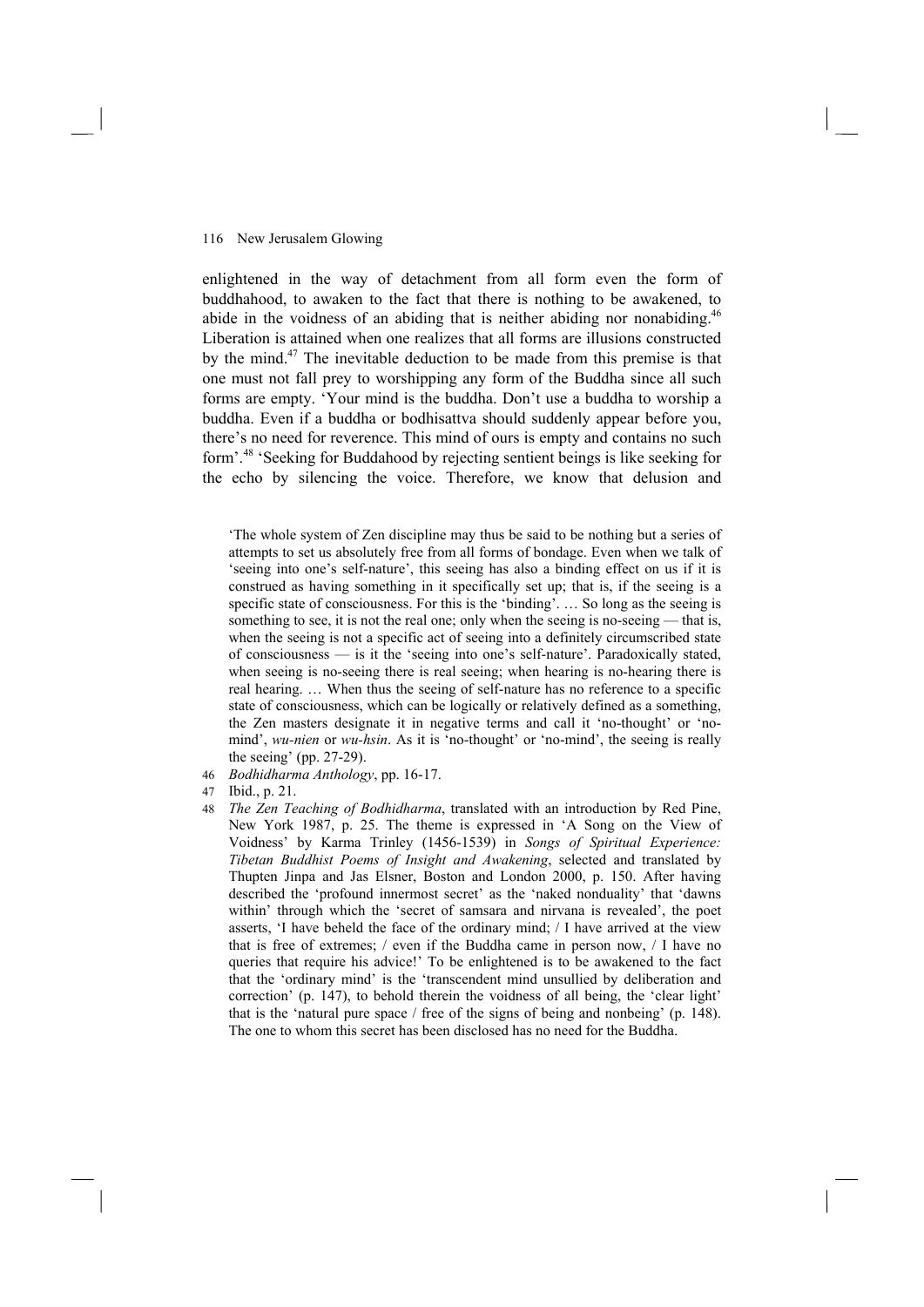# Elliot Wolfson 117

awakening are one road, that stupidity and wisdom are not different'.<sup>49</sup> This wisdom is implied in the saying attributed to Buddha, referred to by the honorific title 'Tathāgata', in the *Diamond Sūtra*, 'Those who know the discourse on dharma as like unto a raft, should forsake dharmas, still more so no-dharmas'.<sup>50</sup> The emptiness, which is the focal point of enlightenment, is situated between dharma and no-dharma, affirmation and negation, neither the one nor the other because it both is and is not one and the other. 'This dharma which the Tathagata has fully known or demonstrated — it cannot be grasped, it cannot be talked about, it is neither a dharma nor a no-dharma'.<sup>51</sup>

The same instruction figures prominently in some of the dicta attributed to ninth-century Rinzai Gigen, the father of the school of Zen to which Cohen's own master belongs:<sup>52</sup> 'Followers of the way, do not be deceived. In and out of the world there is not a thing that has a self-nature, nor a nature that is productive of a self. All is empty names, and the very letters of these names are also empty'.<sup>53</sup> To confuse the linguistic constructs with reality is a grave mistake that fails to take into account that the 'things' we name are in the realm of 'dependent change', and thus they are not real in themselves; they are likened to robes that one puts on and takes off. The subversive implications of Rinzai's teaching are drawn explicitly in other sayings transmitted in his name: 'There is no Buddha, no Dharma, no training and no realization. … If you turn to the outside, there is no Dharma; neither is there anything to be obtained from the inside. Rather than attaching yourselves to my words, better calm down and seek nothing further'.<sup>54</sup> 'There is no Buddha to seek, no Way to accomplish, no Dharma to be obtained. … Followers of the Way, the true Buddha has no shape, the true Way has no substance, the true Dharma has no form'.<sup>55</sup>

One asked: 'What is the true Buddha, the true Dharma, the true Way? Please explain.

The master said: 'What you call the Buddha, that is your heart in its purity. What you call the Dharma, that is your heart in its radiance. What you call

- 49 *Bodhidharma Anthology*, p. 14.
- 50 *Buddhist Wisdom Texts*, p. 34.
- 51 Ibid., p. 36.
- 52 For a brief account of this sect of Zen Buddhism, see *A History of Japenese Religion*, edited by Kazuo Kasahara, translated by Paul McCarthy ad Gaynor Sekimori, Tokyo 2001, pp. 227-244.
- 53 *The Zen Teaching of Rinzai*, translated by Irmgard Schloegl, Berkeley 1976, p. 38.
- 54 Ibid., pp. 44-45.
- 55 Ibid., p. 54.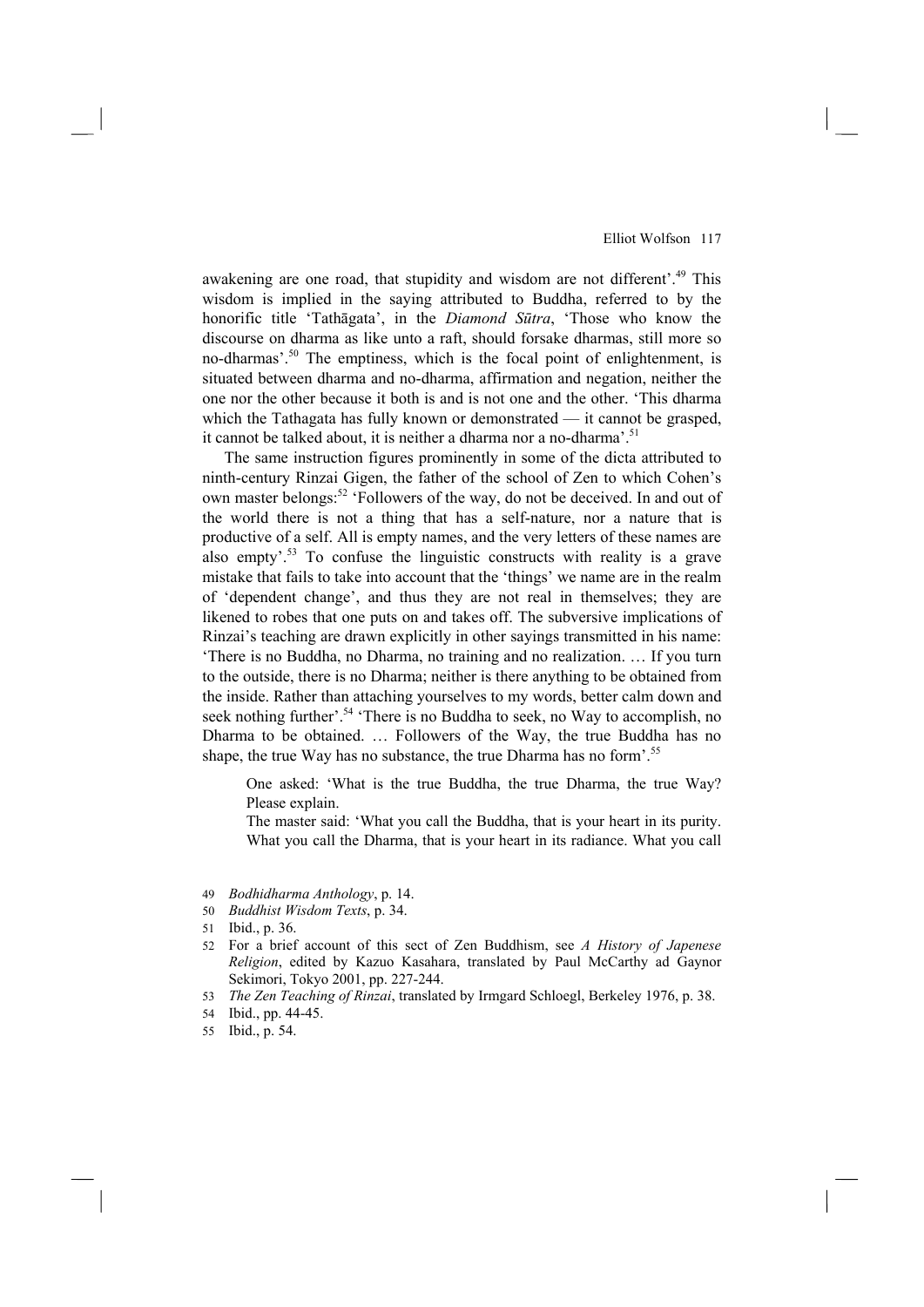the Way, that is when in sheer light there is nowhere any obstruction. The three are one; but they are empty names and have no real existence. The man who has truly gone the Way keeps them ever present in his heart'.<sup>56</sup>

Zen masters, following the path laid out by exponents of Mahāyāna teaching, have long emphasized that the object of contemplation (*dhyāna*) is to focus on this emptiness, the non(being) that every (non)being is, to the point of attaining the meditative state of mental equipoise  $(sam\bar{a}dhi)$ ,<sup>57</sup>, the 'natural stillness and calm of man's original nonabiding mind'.<sup>58</sup> To cite another aphorism attributed to Rinzai, 'To attain is not to attain', that is to say, the Dharma is attained when one discerns that there is no Dharma to attain,<sup>59</sup> or, in the words of Chuang-tzu, 'obtain fish, discard trap', that is, as some Zen interpreters understood this Taoist slogan, once one has attained the goal of awakening, there is no longer any necessity to maintain the means. $60$  'Supreme Penetration', according to Rinzai, consists of understanding that 'the ten thousand things everywhere have no being of their own and have no form', and 'Surpassing Wisdom' entails that one no longer doubts anything since 'there is nothing to be attained'. When one is truly enlightened, one ascertains that even the 'Buddha has no need to become Buddha<sup>5</sup>.<sup>61</sup> The implications of Rinzai's paradoxical directive are drawn in another maxim: 'To seek the Buddha is to lose the Buddha. To seek the Way is to lose the Way. To seek the patriarchs is to lose the patriarchs. … Followers of the Way, even if you know how to explain and interpret a hundred volumes of Sutras and Treatises, better it is to be peaceful and a master who has nothing further to seek'.<sup>62</sup>

Awakening in Zen, therefore, which is based on a perspective that can be traced to the *Tao te Ching*,<sup> $63$ </sup> is a process of self-depletion, stilling the restlessness of mind in the realization of the 'higher realm of true suchness' wherein 'there is neither self nor other'.<sup>64</sup> In this mindfulness, where word and concept fail, being and nonbeing are no longer discriminated. To quote Sosan,

- 56 Ibid., pp. 54-55.
- 57 For historical discussion of various meditational practices, including the one leading to the recognition that all things are empty, see Carl Bielefeldt, *Dogen's Manuals of Zen Meditation*, Berkeley 1988, pp. 84-85.
- 58 Ibid., p. 92, paraphrasing the words of Shen-hui.
- 59 *Zen Teaching of Rinzai*, pp. 55-56.
- 60 Dale, *Philosophical Meditations*, pp. 74-75.
- 61 *Zen Teaching of Rinzai*, pp. 57-58.
- 62 Ibid., pp. 61-62.
- 63 *Tao Te Ching*, sec. 16, p. 29.
- 64 *Manual of Zen Buddhism*, edited by Daisetz T. Suzuki, New York 1960, p. 81.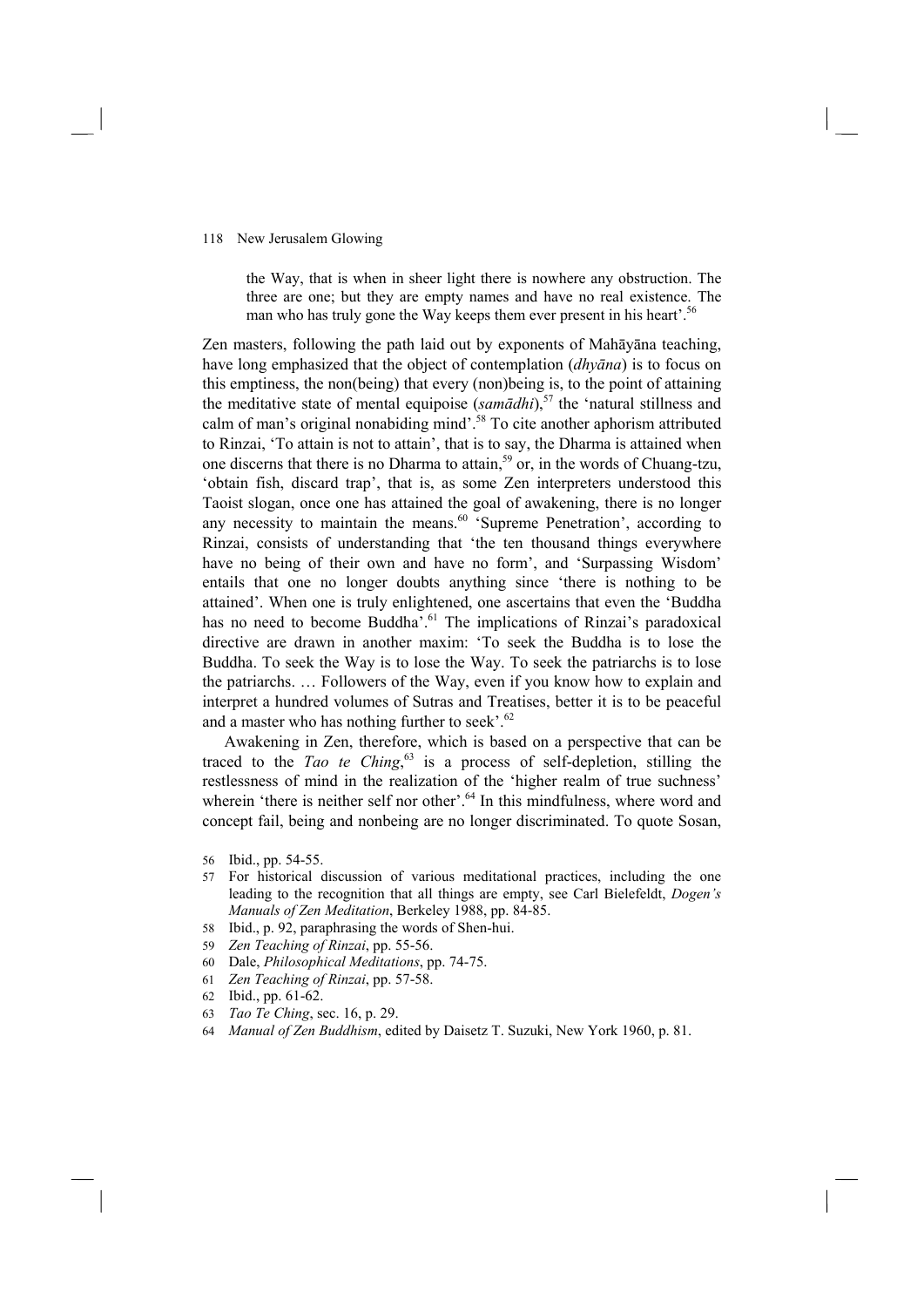the third patriarch of Zen, 'The denying of reality is the asserting of it / And the asserting of emptiness is the denying of it / … What is is the same as what is not / What is not is the same as what is / ... One in All / All in One'.<sup>65</sup> In the realization of oneness, oneness itself is overcome. 'When dualism does no more obtain, Oneness itself abides not'.<sup>66</sup> In the end, as in the beginning, and in every midpoint in between, there is nothing but the emptiness that is fully empty. Echoing the ancient Buddhist wisdom, Cohen writes in a poem entitled 'The Flow', 'You have been told to / 'go with the flow' / but as you know / from your studies, / there is no flow, / nor is there actually / any coming or going. / These are merely / helpful concepts / for the novice monk'.<sup>67</sup> With a somewhat more humorous touch, he encapsulates this gnōsis in the opening lines of the poem 'First of All', 'First of all nothing will happen / and a little later / nothing will happen again'.<sup>68</sup>

Needless to say, the issues I have touched upon could be greatly expanded, but for our purposes it is sufficient to draw the following conclusion from my brief summary: It is right to say that it is consistent with Zen to affirm the path that is not Zen as an expression of Zen, a mode of subversion, which perhaps finds its most striking formulation in the mandate to kill the Buddha, that is, even Buddha cannot be reified as a fixed object of veneration, an edict that may be traced to Mahāyāna sources as far back as Nāgārjuna: 'Those who develop mental fabrications with regard to the Buddha, / Who has gone beyond all fabrications, / As a consequence of those cognitive fabrications, / Fail to see the Tathāgata'.69 The essence of the world, Nāgārjuna goes on to say, is the essence of the Tathāgata, but the Tathāgata has no essence, and hence the world has no essence. It follows, as Nāgārjuna wrote in another context, that one who 'is in harmony with emptiness is in harmony with all things'.70 To detect the 'thusness' of all beings is to grasp the emptiness of everything whence flows the observation that 'From the buddhas above to the wriggling insects below there is nothing that is not another name for false thought'.<sup>71</sup>

- 65 Ibid., pp. 77, 81-82.
- 66 Ibid., p. 80.
- 67 *Book of Longing*, p. 194.
- 68 Ibid*.*, p. 122.
- 69 *The Fundamental Wisdom of the Middle Way: Nāgārjuna's Mūlamadhyamakakārikā*, translation and commentary by Jay L. Garfield, New York and Oxford 1995, p. 62.
- 70 Cited in C. W. Huntington, JR. with Geshé Namgyal Wangchen, *The Emptiness of Emptiness: An Introduction to Early Indian Madhyamika*, Honolulu 1989, p. 55.
- 71 *Bodhidharma Anthology*, p. 12.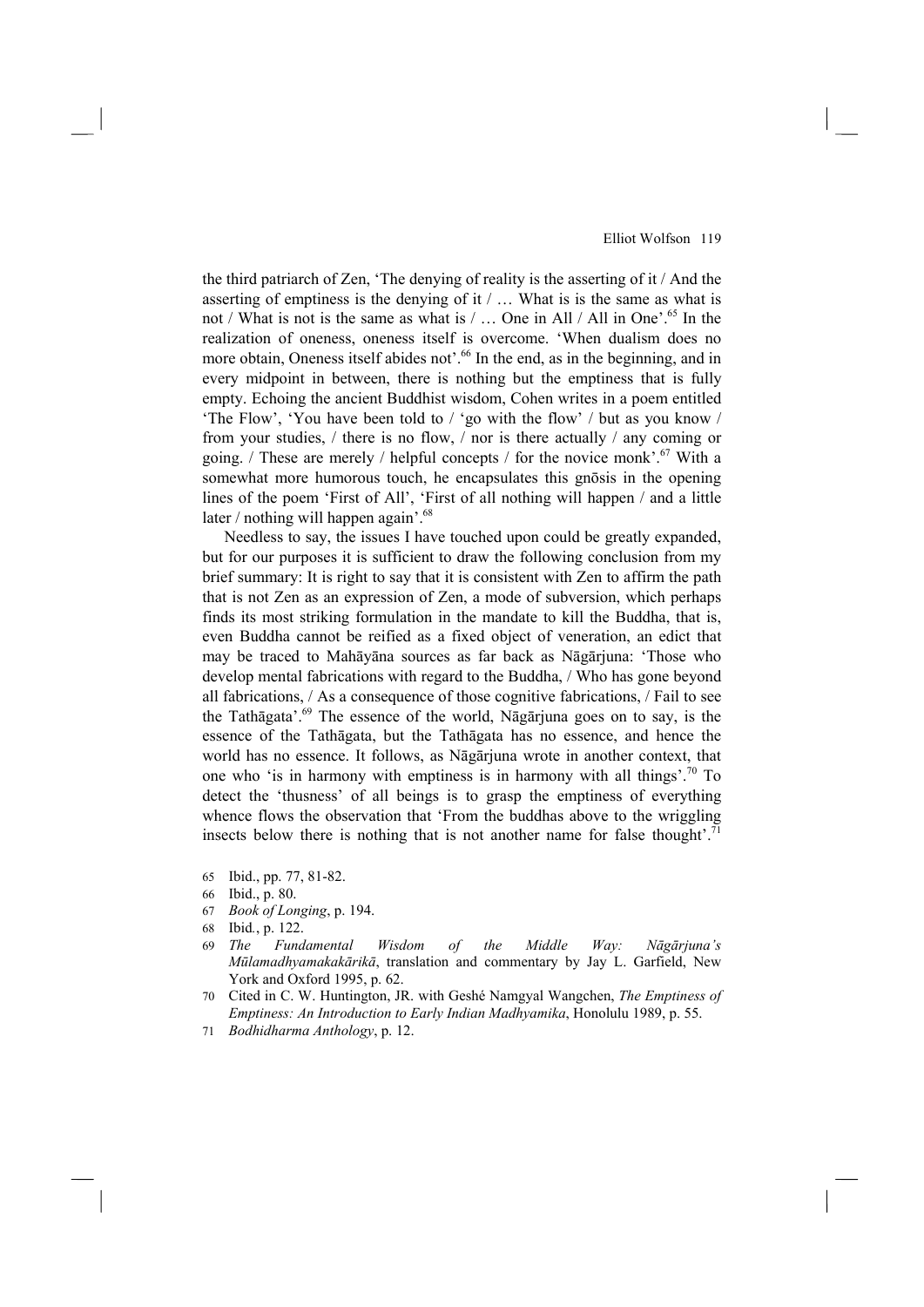Rinzai himself formulated a similar outlook: 'In the world and beyond the world, neither Buddha nor Dharma manifest themselves, nor do they disappear. Though things exist, they are only as names and words, sentences and catch phrases to attract little children; or expedient remedies for treating diseases, superficially revealed as names and places'.<sup>72</sup>

From this standpoint we must conclude that the belief in a personal deity to whom Jews have turned in reciting the Shema is, technically speaking, for a Zen practitioner attachment to illusory form, which is equivalent to ignorance and idolatry. This point, so elemental to Zen awakening, was articulated clearly by Bodhidharma: 'Why worship illusions born of the mind? Those who worship don't know, and those who know don't worship. … All appearances are illusions. Don't hold on to appearances'.73 As Rinzai reportedly put it, 'If you seek Buddha in external forms, he would not be more than yourself'.74 'To see that the causal relations are empty, that the heart is empty, and that the Dharma is empty — and in one stroke decisively to cut it all off in order to transcend all, and to have nothing further to seek, this is burning the scriptures and statues'.75 To achieve the state of knowing that there is nothing to know, to be conscious of the fact that there is nothing of which to be conscious, since, in the words of Hui-neng, 'From the first not a thing is',76 means that all external forms, and this includes verbal and visual images, must be eradicated. It should be clear how this approach clashes with the theistic orientation that has informed traditional Jewish worship, including the recitation of the Shema, the declaration of Israel's belief in the one God who is creator of heaven and earth and the lord of all nations. While it is the case that aniconism is an indubitable aspect of Judaism, one would be hard-pressed to find a statement in the vast corpus of Jewish literature that would advocate the destruction of Scripture as an expression of recognizing ultimate truth. Furthermore, the steadfast rejection of iconic representations of God has actually enhanced the use of the imagination to configure the divine anthropomorphically, especially connected to prayer.

The Zen rejection of a personal deity as a false apperception akin to idolatry is for the pious Jew infidelity. One might counter that the synchronicity affirmed by Cohen between the attestation to God's oneness in Judaism and the

- 72 *Zen Teaching of Rinzai*, p. 58.
- 73 *Zen Teaching of Bodhidharma*, pp. 26-27.
- 74 *Zen Teaching of Rinzai*, p. 54.
- 75 Ibid., p. 60.
- 76 Cited and explicated in Suzuki, *Doctrine of No-Mind*, pp. 24-26.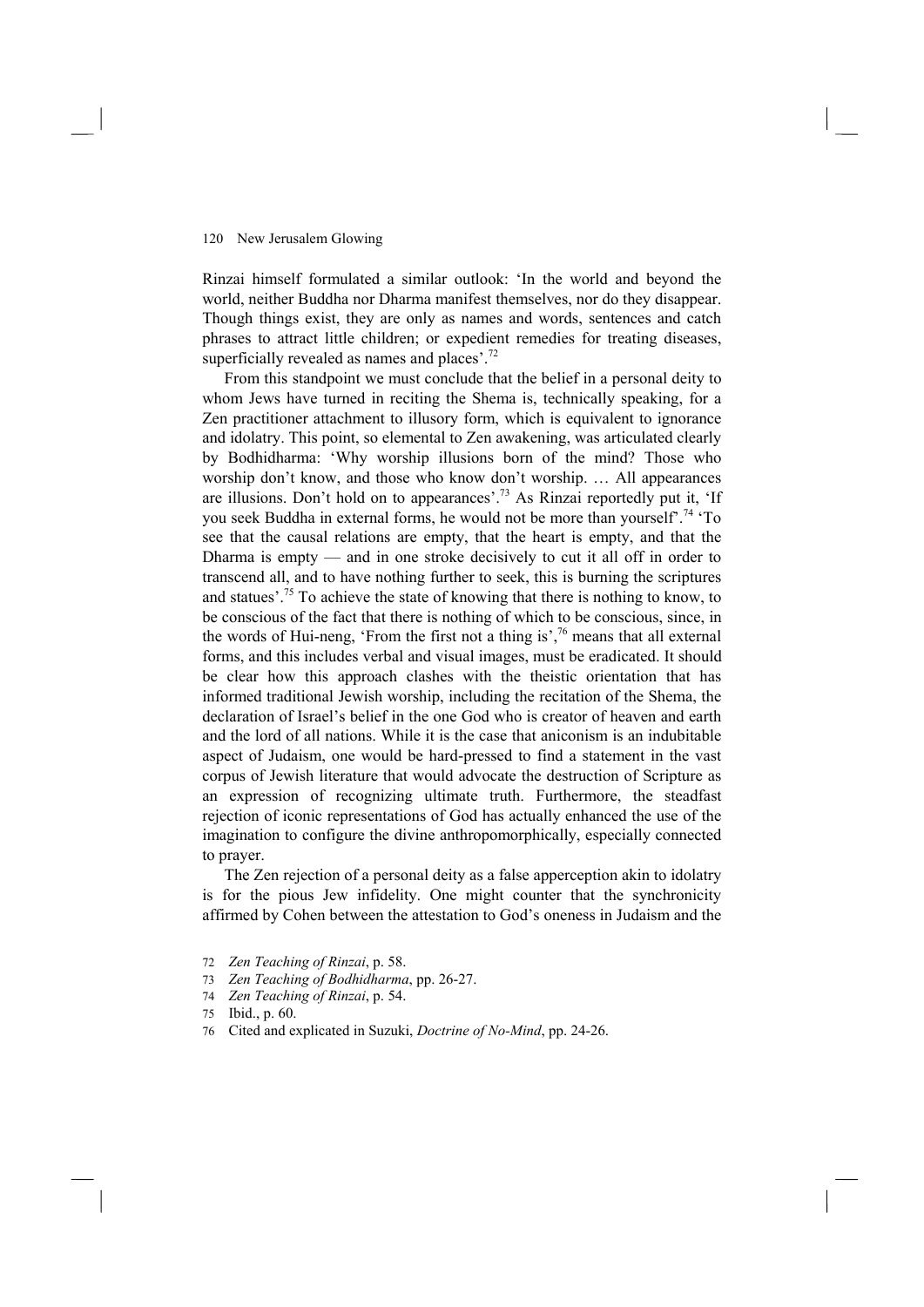affirmation of the unity of all things in Zen is tenable if we assume a mystical interpretation of the former, but even in this case I am not entirely sure that we cross over to the same shore of mindfulness, or mindlessness as the case may be,77 wherein conditional forms are unconditionally discarded. Kabbalists have repeatedly emphasized that there is no way to contemplate that which thought cannot contemplate but through the point of thought that extends limitlessly to the infinite beyond thought; the visualization of that which has no form is achieved by means of the form of the formless that renders all form formless, just as the silence of the ineffable is preserved through the vocalization of its epithet.<sup>78</sup> As Gershom Scholem rightly observed, the kabbalists did not only display courage in employing bold anthropomorphic images to describe God, but they 'were also inspired by the certainty with which, in the course of comparing the theory of emanation with the mystical linguistic theory of the name of God, they grasped the imagelessness which, as a great modern thinker put it, is the refuge of all images'.<sup>79</sup> The modern thinker to whom Scholem referred is Walter Benjamin who wrote of the 'blissful yearning that has already crossed the threshold of image and possession, and knows only the power of the name — the power from which the loved one lives, is transformed, ages, rejuvenates itself, and, imageless, is the refuge of all images'.<sup>80</sup> What is most significant for our purposes is the fact that Scholem gave expression to the dialectical relationship that pertains between imagelessness and the image.<sup>81</sup> Kabbalistic literature, and Hasidic texts based

- 77 See the comprehensive and philosophically sophisticated analysis in Paul J. Griffiths, *On Being Mindless: Buddhist Meditation and the Mind-Body Problem*, La Salle 1986.
- 78 This matter has been a leitmotif of many of my studies including *Through a Speculum That Shines: Vision and Imagination in Medieval Jewish Mysticism*, Princeton 1994.
- 79 Gershom Scholem, *On the Mystical Shape of the Godhead: Basic Concepts in the Kabbalah*, translated by Joachim Neugroschel, edited and revised by Jonathan Chipman, New York 1991, p. 55.
- 80 Walter Benjamin, *Selected Writings, Volume 2: 1927-1934*, edited by Michael W. Jennings, Howard Eiland, and Gary Smith, Cambridge, Mass. and London 1999, p. 269.
- 81 For a more elaborate discussion, which includes the texts of Scholem and Benjamin cited in this study, see Wolfson, *Language, Eros, Being*, pp. 122-125. For an illuminating study of this theme in Taoism and Zen Buddhism, see Toshihiko Izutsu, 'Between Image and No-Image', *Eranos Jahrbuch* 48 (1979), pp. 427-461, reprinted in idem, *On Images: Far Eastern Ways of Thinking*, Dallas 1981, pp. 3-37.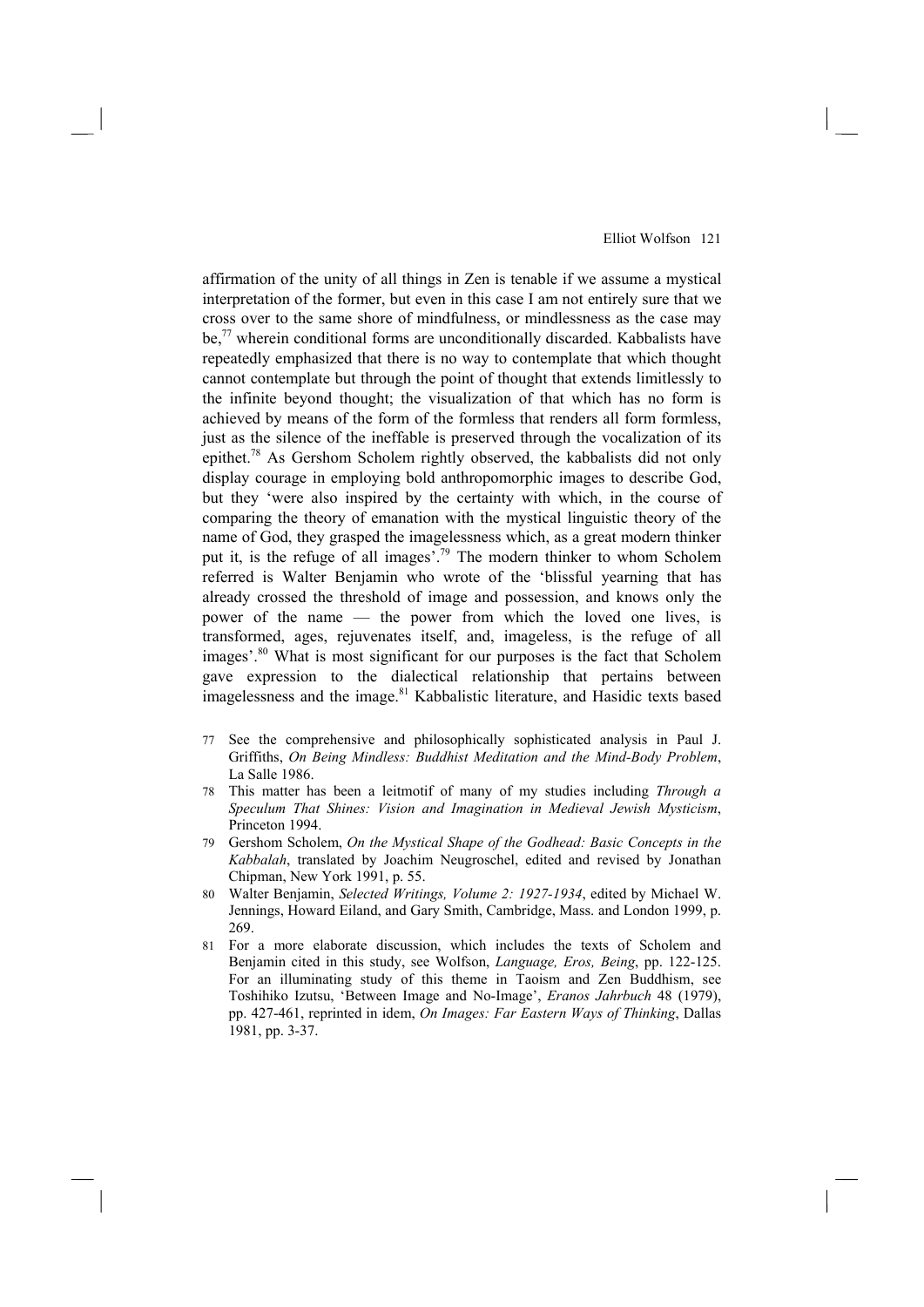thereon, do proffer an ideal of oneness beyond duality that may accommodate the Zen perspective, but the without-limit that transcends all delimitation cannot be revealed except through the veil of theistic images even if the intent of the images is to pont past themselves to that which has no image, the void 'where thinking never attains' and the 'imagination fails to measure'.<sup>82</sup> As Cohen himself puts it in the *Book of Mercy*, in language that resounds with kabbalistic symbolism, 'You have led me safely to this night, you gave me a crown of darkness and light, and tears to greet my enemy. Who can tell of your glory, who can number your forms, who dares expound the interior life of God?<sup>83</sup> There is no way to depict the divine glory but through the innumerable forms of the formless one, the garments by which the unseen is manifest in the hiddenness of its disclosure. The paradox of the truth of the veil unveiled in the veil of truth is articulated with more precision in the poem 'You Are Right, Sahara', included in the *Book of Longing*: 'There are no mists, or veils, or distances. But the mist is surrounded by a mist; and the veil is hidden behind a veil; and the distance continually draws away from the distance. That is why there are no mists, or veils, or distances'.<sup>84</sup> We can speak of the removal of all barriers once we realize that the greatest of barriers is to speak of the removal of all barriers. The supreme veil is to think that one can see without a veil. When this is understood, the veil may be discarded.<sup>85</sup>

# *Mending the Fracture and the Flowering of the Luminous Dark*

In Cohen's lyric, desire for union is coupled with the realization that unity cannot be attained fully in this world, a realm of fleeting shadow and broken vow. Assuredly, this vision is luminously dark, and with justification Cohen has been called the 'Black Romantic' and his poetic deportment described as a celebration of pain.<sup>86</sup> Though these characterizations are surely valid, it seems the overall portrait is one-sided, for it fails to capture the dialectical entwining of darkness and light that marks the distinctive turn of his path. Fervently attuned to fracture, Cohen nevertheless upholds the possibility of mending; indeed, the latter is possible only to the degree that one accepts the former. Hope flings from the depth of hopelessness, a sentiment that has shaped the

- 82 *Manual of Zen Buddhism*, p. 81.
- 83 *Book of Mercy*, p. 21.
- 84 *Book of Longing*, p. 44.
- 85 For a more elaborate discussion, see Wolfson, *Language, Eros, Being*, pp. 220- 233.
- 86 Stephen Scobie, *Leonard Cohen*, Vancouver 1978, p. 4.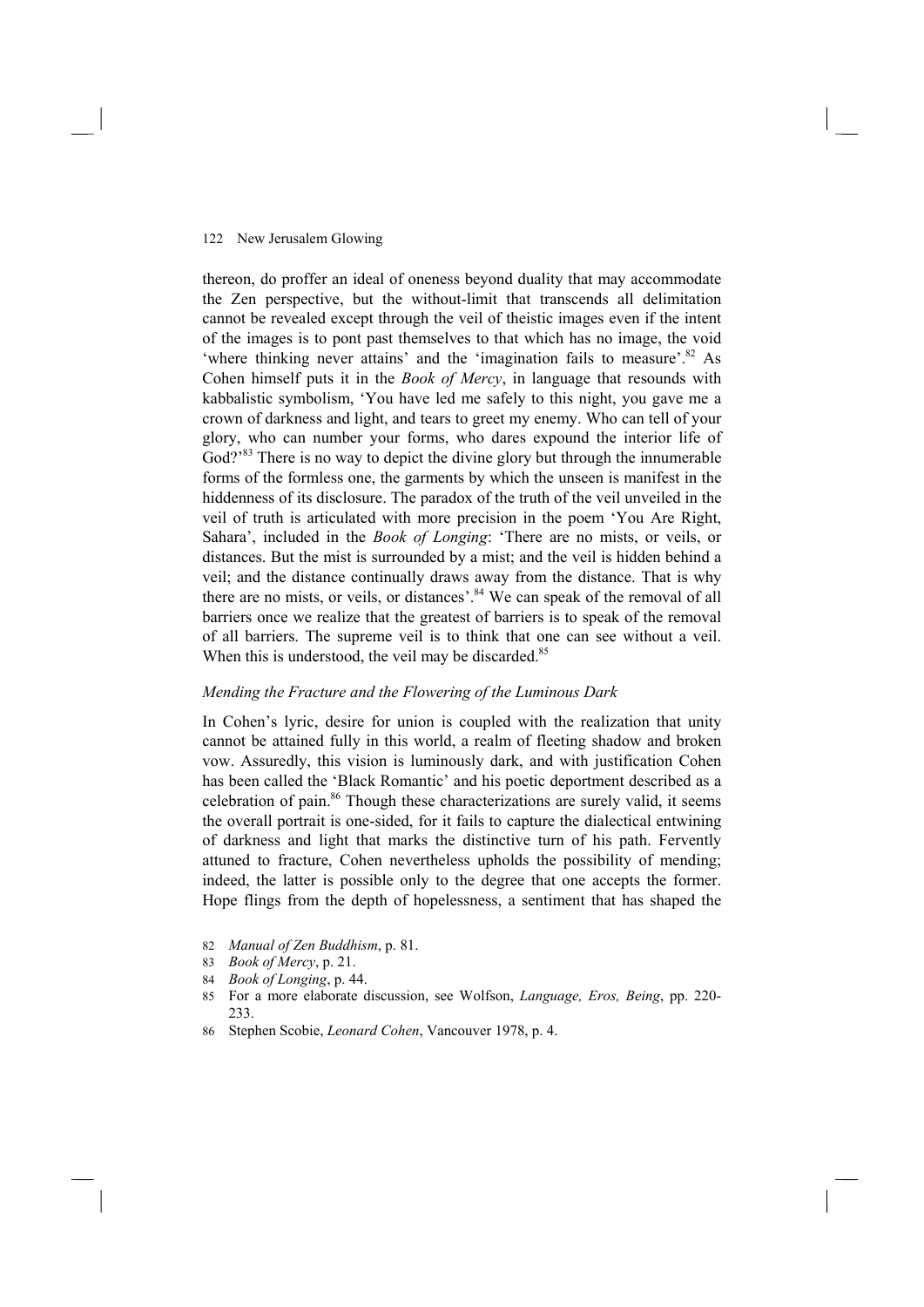existential predicament and historical exigency of Jews through the ages. Surely, we may assume that Cohen's personal battle with melancholy is entangled with the privileged place that suffering occupies in the formation of Jewish identity, $^{87}$  but it is also true that the affirmation of suffering inherent in all conditioned existence (*saṃkhāra-dukkha*) lies at the foundation of the Buddhist worldview, going back to the transforming experience of Gotama Buddha, which inspired what became known as the four noble truths.<sup>88</sup> It is reasonable to conjecture that in this matter the Jewish and Buddhist attitudes to suffering, bracketing the differences between them, have merged together to shape Cohen's idiosyncratic perspective. Particularly interesting in this regard is a comment in the Hesthamar interview in which one can discern a critique of a simplistic exposé of the Buddhist doctrine from a standpoint that is closer to the cadence of suffering inflected in a Jewish pitch: 'The religious promise is very cruel — that if you get enlightened you can live without suffering. And that's very cruel, because no one can live without suffering, there are just too many things that happen in life to ever present that guarantee, regardless of how rigorous the religious discipline is. It doesn't matter how advanced or fulfilled or enlightened an individual is, it will never be free of the sorrows and the pains of the moment'.<sup>89</sup> For Cohen, hardship is itself a religious asset, as it may serve as the catalyst for the alchemical conversion of dark into light. The charge is elegantly expressed by Cohen in the dirge-like 'Dance Me to the End of Love' from *Various Positions*, 'Raise a tent of shelter now / though every thread is torn'.90 Tattered threads notwithstanding, a tent of shelter must be raised; precisely when the threads are torn — an image that perhaps is meant to bring to mind the ritual gesture of tearing one's garment that marks mourning the death of a loved one in Jewish tradition — is the need for shelter more pressing.

- 87 Needless to say, there are numerous studies on aspects of suffering in different periods of Jewish history. For a representative anthology of philosophical approaches, see *Jewish Perspectives on the Experience of Suffering*, edited by Shalom Carmy, Northvale 1999.
- 88 Govind Chandra Pande, 'The Message of Gotama Buddha and Its Earliest Interpretations', in *Buddhist Spirituality*, pp. 3-5; Steven Collins, *Nirvana and Other Buddhist Felicities: Utopias of the Pali Imaginaire*, Cambridge 1998, pp. 140-141.
- 89 See website reference above, n. 12.
- 90 *Stranger Music*, p. 337.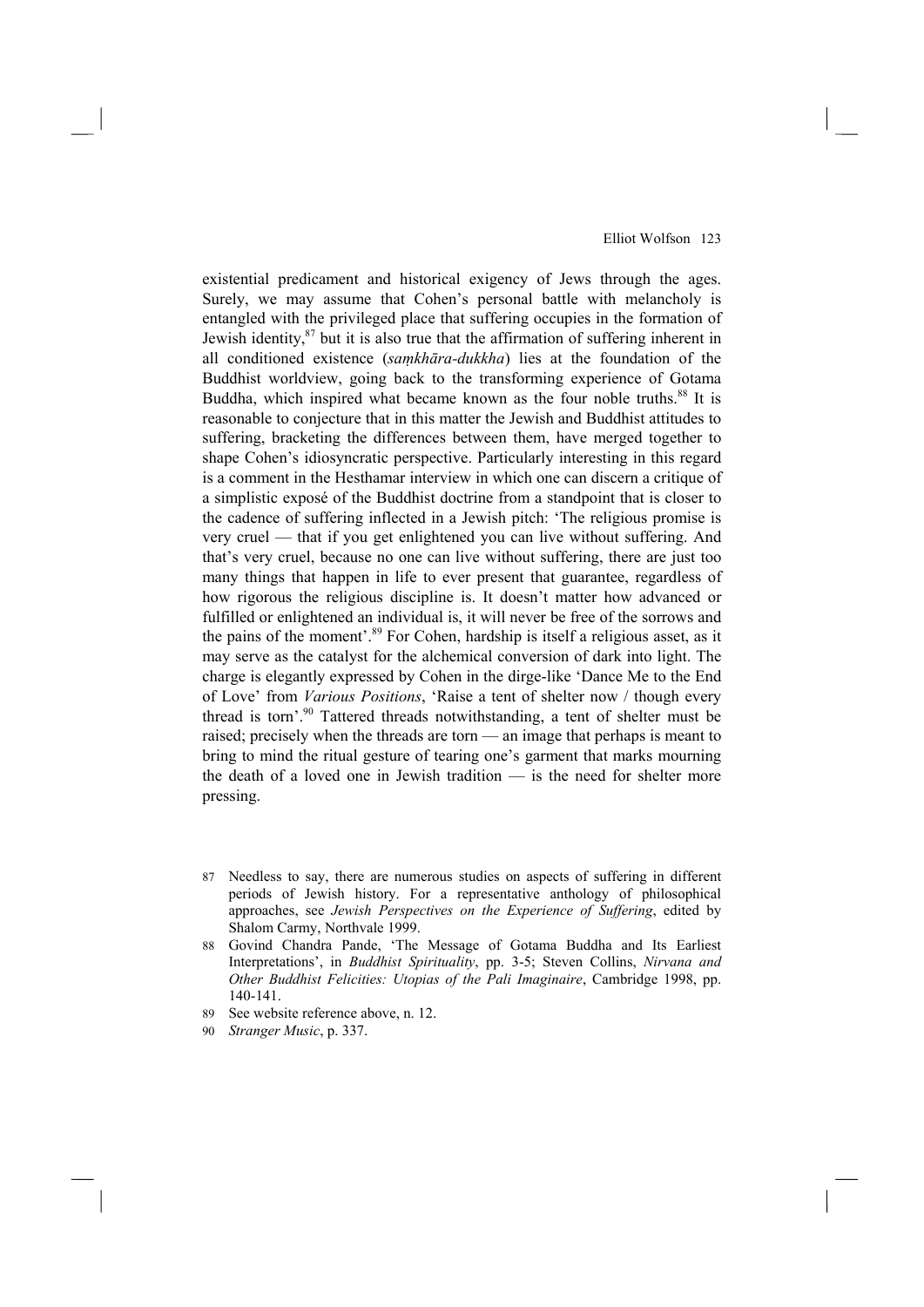In the song 'Anthem' on *The Future* (1992), Cohen reiterates the point when he insists, 'There is a crack in everything / That's how the light get in'.<sup>91</sup> In the Kurzweil interview, Cohen agreed to the conjecture that these lines convey a 'Jewish idea'. To be more precise, the image of light peering through the crack reflects the kabbalistic notion of the breaking of the vessels promulgated by Isaac Luria and his disciples. Briefly put, according to Lurianic mythology, the cataclysmic break within the godhead facilitated the dissemination of light, the scattering of sparks in the world of particularity.<sup>92</sup> A resonance of this theme can also be detected in the lines from 'Heart With No Companion', another song on *Various Positions*: 'I greet you from the other side / Of sorrow and despair / With a love so vast and shattered / It will reach you everywhere'.<sup>93</sup> The image of the 'other side of sorrow and despair' corresponds to the zoharic notion of the demonic force, which is called *sitra ahra*, literally, the 'other side', the place of grief and suffering.<sup>94</sup> Only one standing in darkness can apprehend the light. Influenced by Luria's teaching that the vessels were broken on account of the abundance of light, Cohen speaks of the shattering being caused by the vastness of love. And just as Luria maintained that sparks of light remained attached to the shards of the broken vessels, so Cohen affirms that a residual of love is found everywhere awaiting redemption and restoration.

In support of my interpretation, I note that elsewhere Cohen expressed the matter utilizing the technical terminology of Lurianic kabbalah combined with the affirmation of language as the creative potency, which is germane to the diverse forms of Jewish mystical speculation:

This is the language of love, but the language spoken in the lower worlds, among the citizens of the broken vessels. Nevertheless, wheels appear and turn, and creatures are moved from here to there. It is a garbled language, the letters weak and badly formed, the parchments stained with excrement; however, we are certain, there is no doubt that it derives from the great

- 91 Ibid., p. 373.
- 92 A number of scholars have written about the Lurianic myth. Suffice it to note the discussion in Scholem, *Major Trends*, pp. 265-268.
- 93 Cited from http://www.leonardcohenfiles.com.
- 94 Scholem, *Major Trends*, pp. 177-178; idem, *Mystical Shape*, pp. 73-87; and Isaiah Tishby, *The Wisdom of the Zohar*, Oxford 1989, pp. 448-546.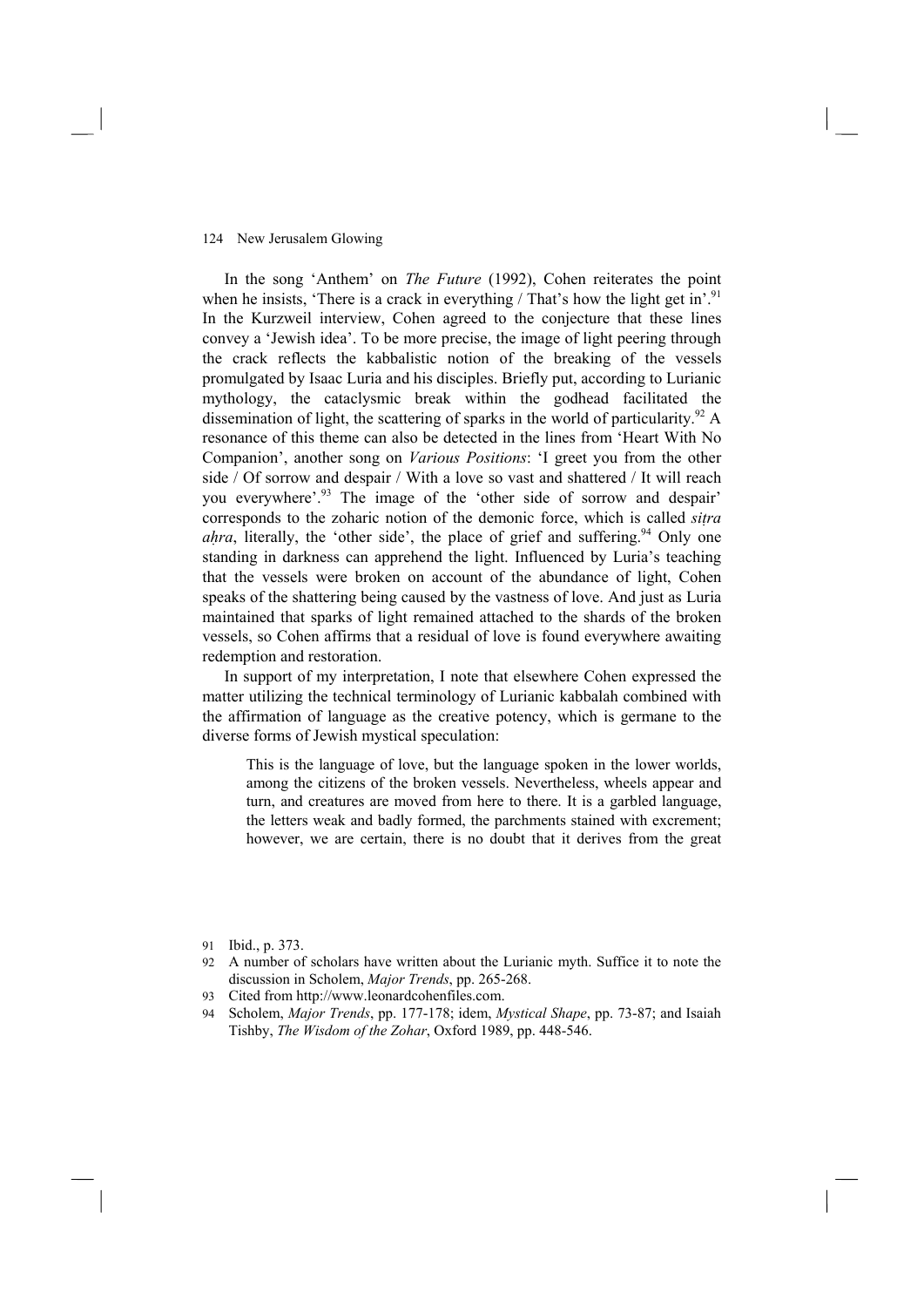Elliot Wolfson 125

formula of letters, formed by a voice, impressed upon the air, and set in the mouth in five places, namely: male and female, created He them.<sup>95</sup>

The language of love is a language spoken in the lower worlds, the domain of broken vessels, a language that is garbled, the letters weak and badly formed, the parchment stained with excrement. Yet, there is language, which is to say, the possibility of movement, the potential for relationship, the urge to connect and communicate, no matter how imperfect. The defective language in the fractured world derives from the 'great formula of letters', an aboriginal language, as it were, which Cohen describes by paraphrasing a passage from *Sefer Yesirah*, the ancient work of Jewish cosmology: 'Twenty-two foundational letters: Three mothers, seven doubles, and twelve simples, are engraved in the voice, hewn in the spirit, and set in the mouth in five places'.<sup>96</sup> Departing from the text, Cohen glosses the 'five places' in the mouth with a reference to the verse 'male and female, He created them', which in the Hebrew text consists of four words *zakhar u-neqevah bara otam* (Gen. 1:27).<sup>97</sup> Mathematical discrepancies aside, what is significant is that Cohen interprets the Jewish mystical notion of the formation of language in terms of the biblical ideal of the androgynous nature of humanity. Through this exegetical strategy he is able to conceive of the higher language as marking the union of male and female and thereby provide the mechanism by which the language of love that is characteristic of this broken world will be redeemed.

The poetic space that Cohen occupies lingers betwixt the effluence of love and the fracturing of the vessel, the ecstasy of union and the anguish of rupture. In the poem 'Credo' from *The Spice-Box of Earth*, Cohen expressed the matter by way of the myth that has informed the collective Jewish memory through the centuries: 'It is good to live between / a ruined house of bondage / and a

- 95 Cited in Harry Rasky, *The Song of Leonard Cohen: Portrait of a Poet, A Friendship and a Film*, Oakville, Ontario 2001, p. 60. I am grateful to Hazel Field who not only drew my attention to this book but bestowed upon me a copy as a gift.
- 96 I translate from the version of the text established in Ithamar Gruenwald, 'A Preliminary Critical Edition of Sefer Yesira', *Israel Oriental Studies* 1 (1971), p. 147.
- 97 To be sure, in some passages from *Sefer Yesirah* gender attributes are applied to the Hebrew letters, but not in the manner set out by Cohen, that is, there is no text that links the letters to the creation of Adam as male and female. In later kabbalistic literature, this theme is attested. See Elliot R. Wolfson, 'Letter Symbolism and Anthropomorphic Imagery in the Zohar', *Jerusalem Studies in Jewish Thought* 8 (1989), pp. 147-181, esp. 160-161, 173-174 (Hebrew).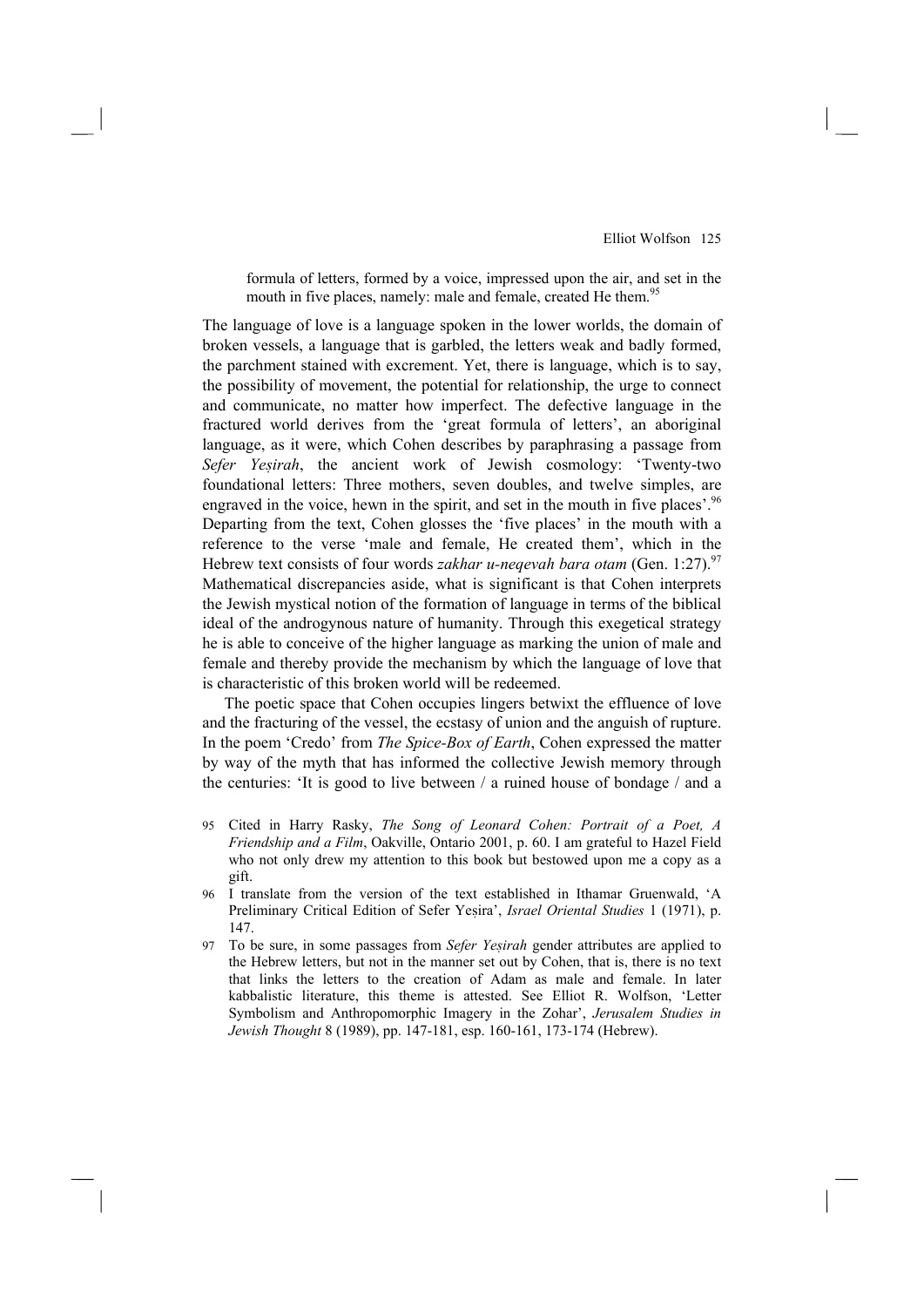holy promised land'.<sup>98</sup> In these lines, Cohen achieves perfect poetic balance by juxtaposing the ruined house of bondage to the holy promised land. Pining for the promised land cannot be envisioned except from the ruins of destruction. Who can genuinely expect to be restored but one acutely aware of being dislodged? From this broken place poetic inspiration wells forth.<sup>99</sup> In a poem entitled 'Ballad', which is included in *Let Us Compare Mythologies*, Cohen places this mind-set in the mouth of the 'hanging man', an obvious allusion to the crucified Jesus, addressing the man who comes to the cross and dips a flower in the wound:

Will petals find roots in the wounds where I bleed? Will minstrels learn songs from a tongue which is torn and sick be made whole through rents in my skin?<sup>100</sup>

It is plausible that the Jewish poet identified with the man hanging on the cross and was thus expressing his own emotions through the voice of Jesus. The gift of the poem is the flower that takes root in the wound, the song that issues from the tongue that is torn, the healing that is facilitated by the rents of the skin. For the moment I shall bracket the implicit identification of the poet with Jesus and simply note that poetic inspiration pulsates from the puncture in the fabric of being. In the Judaically inspired 'Hallelujah' on *Various Positions*, Cohen intones, 'There's a blaze of light in every word; / it doesn't matter which you heard, / the holy, or the broken Hallelujah!'<sup>101</sup> In these words, I detect a theme that is central to Hasidic lore, based on earlier kabbalistic sources, concerning

- 98 *Selected Poems*, p. 49.
- 99 The restlessness of the poetic calling is addressed by Cohen in his admission to Kari Hesthamar (see above, n. 12): 'I was always escaping; a large part of my life was escaping. Whatever it was, even if the situation looked good I had to escape, because it didn't look good to me. … I had to continually escape from the situation I was in, because it didn't feel good, so I guess kids and other people close to me suffered because I was always leaving. Not for very long, but I was always trying to get away'. When asked by the interviewer why this was so, Cohen responded: 'Just the wind, just driven. Sometimes painful to break away, sometimes easy, but I always had to leave in some kind of way'. Without ignoring the particular circumstances of Cohen's life to account for this incessant need to flee, I submit that is also indicative of the diasporic Jewish experience.
- 100 *Selected Poems*, p. 22.
- 101 *Stranger Music*, p. 347.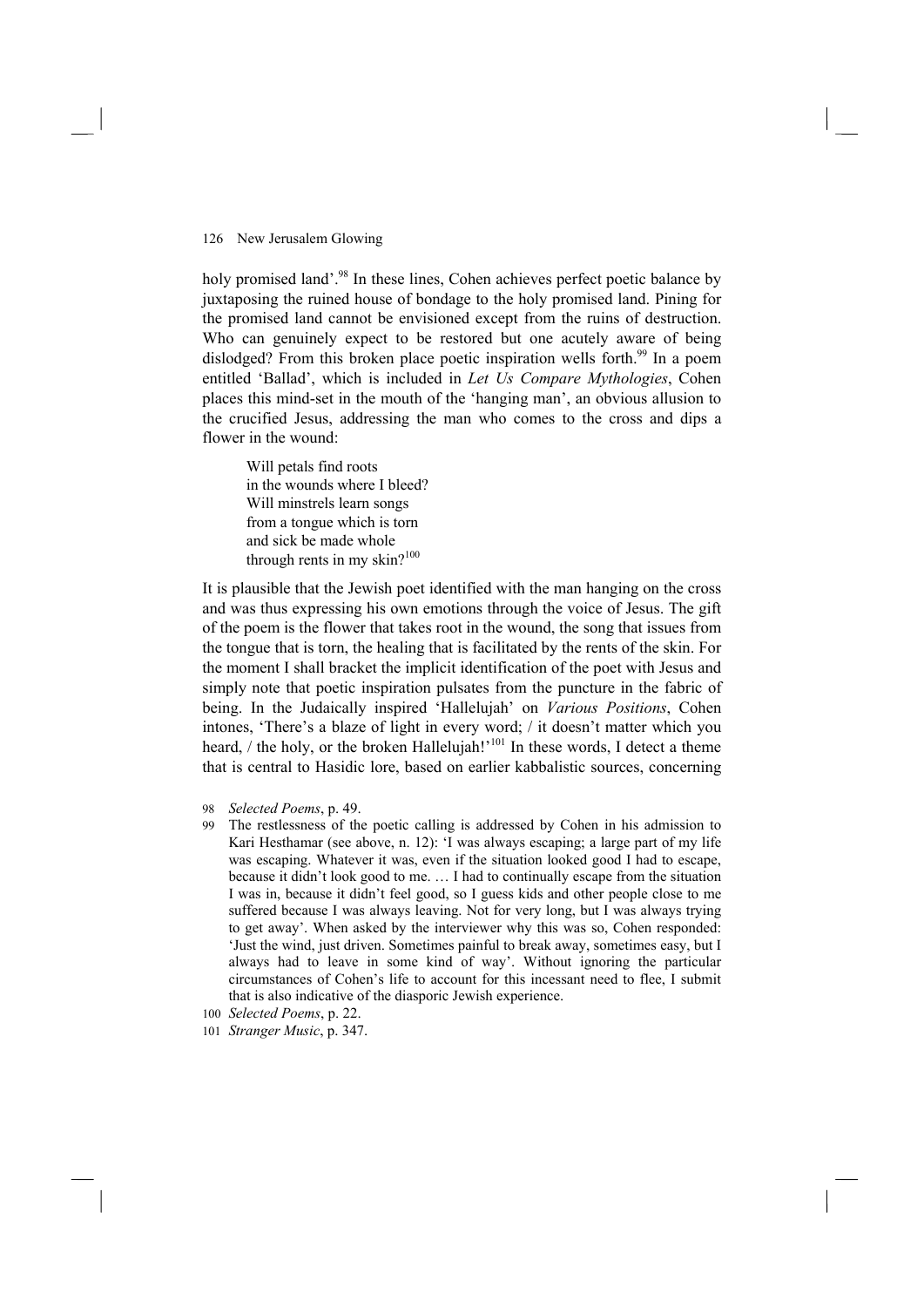the infusion of light in language; each letter (needless to say, in the Jewish texts, the point is restricted to Hebrew) is an ark that contains the spark of divine luminescence. In a manner consonant with mystics who have the capacity to extend the boundary of tradition without breaking it, Cohen draws the logical conclusion: If God's light is truly in every word, then there is no difference between the holy and broken gesticulation. The latter may be the more profound acclamation of worship.<sup>102</sup> In the beautifully melodic 'If It Be Your Will' from the same album, Cohen similarly demarcates the place of brokenness as the fount of all prayer:

If it be your will that a voice be true from this broken hill I will sing to you From this broken hill all your praises they shall ring if it be your will to let me sing $103$ 

In *Book of Mercy*, we happen upon the same motif: 'You have sweetened your word on my lips. … You placed me in this mystery and you let me sing … You led me to this field where I can dance with a broken knee'.<sup>104</sup> I note, parenthetically, that in the interview with Kurzweil, Cohen made the following comment: 'It was only after studying with my old Zen teacher for many years, when I broke my knees and I couldn't practice in the mediation hall, that I began practicing Judaism'. Perhaps the reference to dancing in the field with a broken knee in *Book of Mercy* should be decoded as a hint to this actual event in Cohen's spiritual odyssey. Be that as it may, the main issue is that, for Cohen, poeticizing takes shape within the matrix of suffering. I cite again from the *Book of Mercy*: 'Broadcast your light through the apple of pain, radiant one, sourceless, source of light. … Broken in the unemployment of my soul, I have driven a wedge into your world, fallen on both sides of it. Count me back to your mercy with the measures of a bitter song, and do not separate me from my tears'.<sup>105</sup> Cohen does not ask to be released from his pain; quite the

- 102 See the comments of Cohen on the song 'Hallelujah' in 'A Master's Reflections on His Music', *Los Angeles Times*, September 24, 1995, paraphrased in Boucher, *Dylan and Cohen*, p. 227.
- 103 *Stranger Music*, p. 343.
- 104 *Book of Mercy*, p. 21.
- 105 Ibid., p. 26.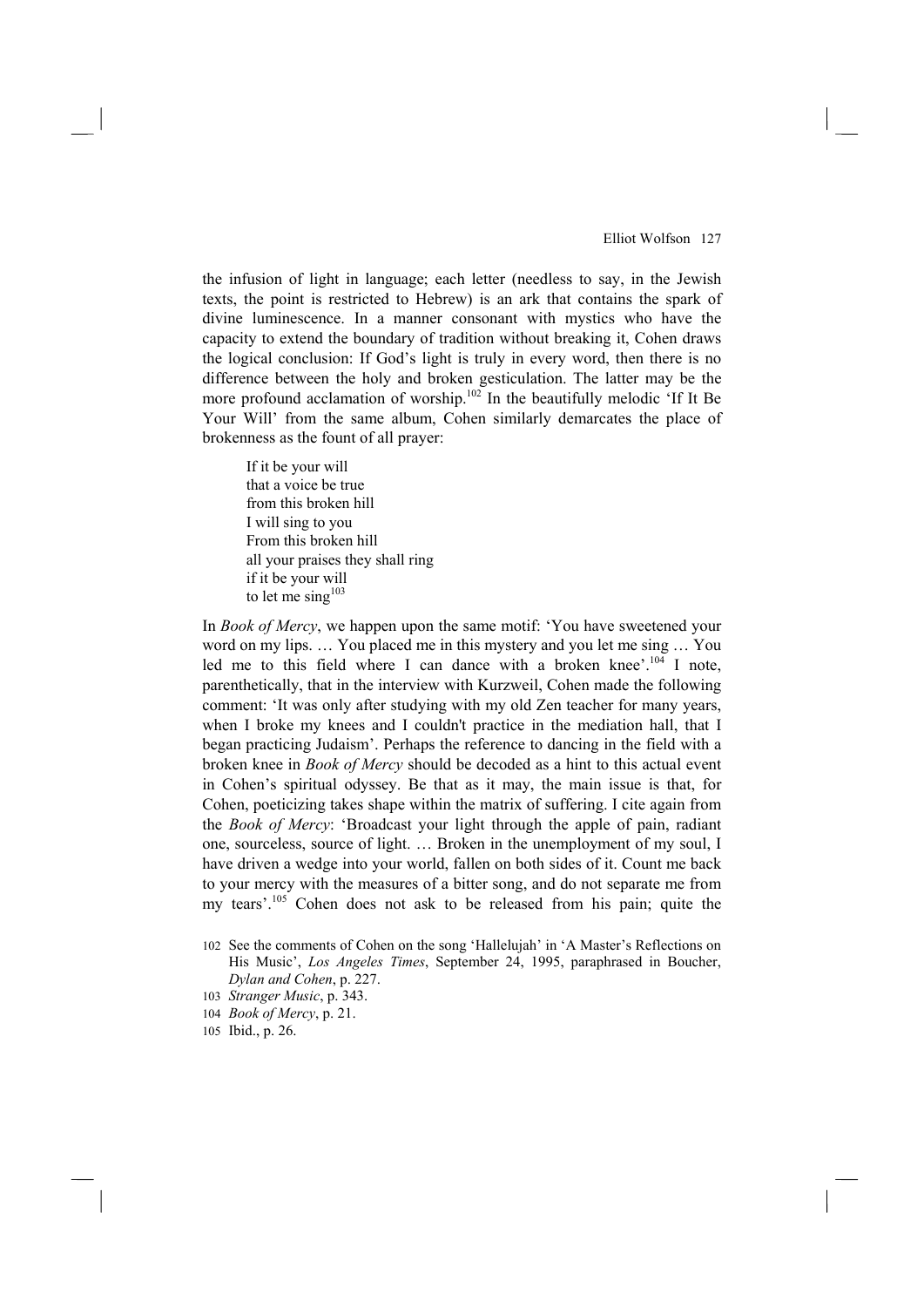contrary, he insists that he not be separated from his tears, for the tears are the rungs on the ladder that lead to compassion and light. 'You let me sing, you lifted me up, you gave my soul a beam to travel on', Cohen expresses his gratitude to God, 'You gave the injury a tongue to heal itself'.106 The healing comes not in the suppression or eradication of infliction, but in the agony that trickles from its core. 'Blessed are you who speaks from the darkness, who gives form to desolation, You draw back the heart that is spilled in the world, you establish the borders of pain. Your mercy you make known to those who know your name, and your healing is discovered beneath the lifted cry. … The ruins signal your power; by your hand it is broken down, and all things crack that your throne be restored to the heart'.107 Cohen would assent to the teaching ascribed to Nahman of Bratslav that the supplications and prayers in Psalms were composed by King David from a broken heart; the brokenness of the heart is a fracture in the edifice, a fissure that facilitates an awakening to return, the impetus to pray. It is an obligation to be joyous constantly, but it is also necessary to set aside some time to speak to God directly from the depth of the broken heart.108 'Blessed are you, who open a gate in every moment, to enter in truth or tarry in hell. Let me be with you again, let me put this away, you who wait beside me, who have broken down your world to gather hearts'.<sup>109</sup>

According to another passage from *Book of Mercy*, the Accuser, that is, Satan, is described as having neither song nor tears.<sup>110</sup> How curious! The ontic

- 106 Ibid., p. 39.
- 107 Ibid., p. 95.
- 108 *Hishtappekhut ha-Nefesh*, Jerusalem 1978, p. 29. See ibid., p. 57: 'A broken heart and sadness are not one general matter, for the broken heart is in the heart and sadness is from the spleen, and this is the other side, and the blessed holy One hates it. The broken heart, however, is beloved before the blessed holy One and it is very precious in his eyes, blessed be he. It would be good for a person to have a broken heart all day, but people, according to their nature, cannot accomplish this for they may come to sadness from a broken heart, God forbid, and this is entirely forbidden to man. Thus it is necessary to designate a time during the day for the heart to be broken, that is, to be alone and to break his heart before him, blessed be he, but the rest of the day he should be joyous'. The latter passage is derived from *Sihot ha-Ran*, New York 1972, sec. 41, pp. 27-28. On the broken heart in Nahman's thinking, see Elliot R. Wolfson, 'The Cut That Binds: Time, Memory, and the Ascetic Impulse', in *God's Voice from the Void: Old and New Studies in Bratslav Hasidism*, edited by Shaul Magid, Albany 2002, pp. 112-115.
- 109 *Book of Mercy*, pp. 59-60.
- 110 Ibid., p. 75.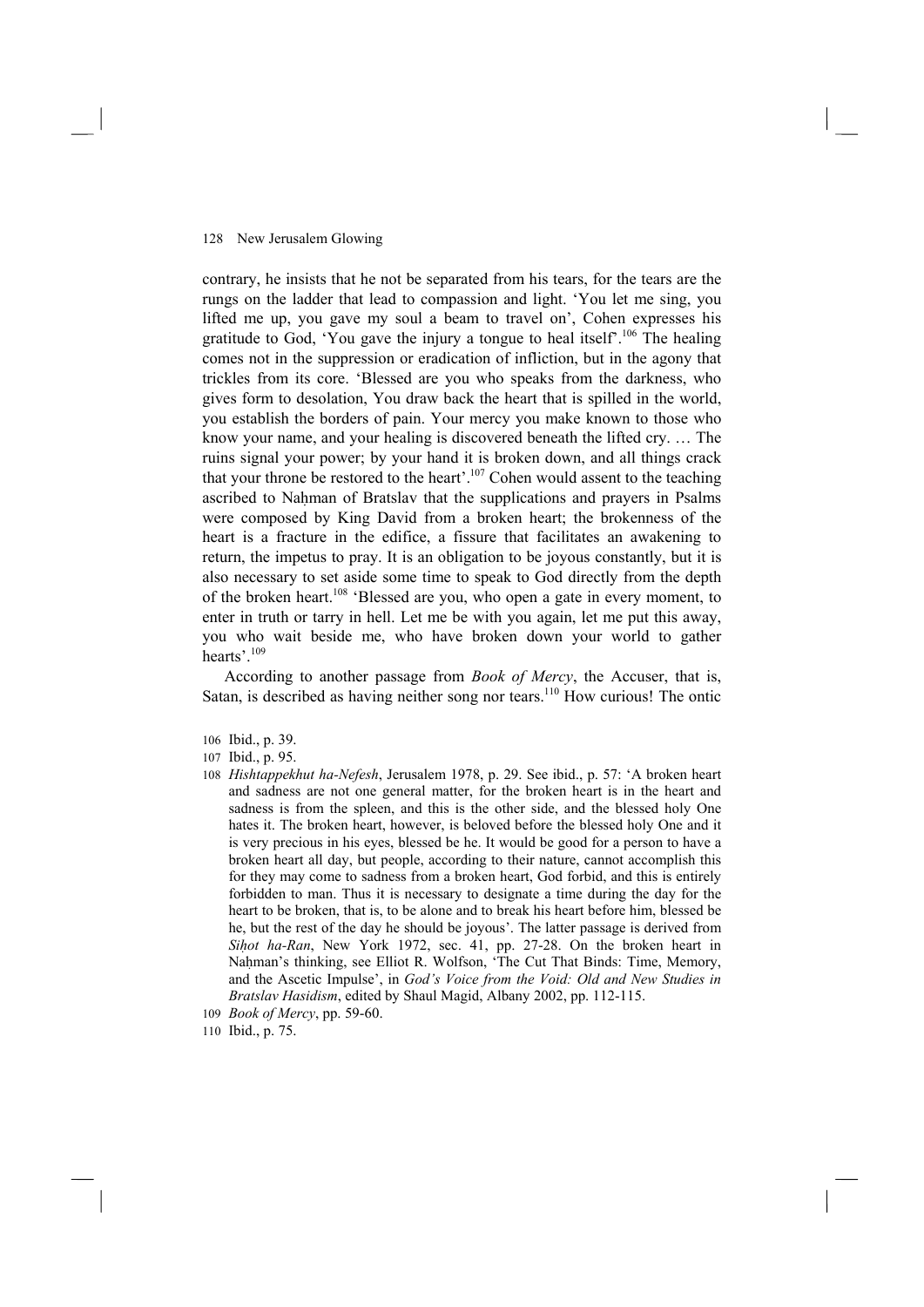source of misfortune, the Accuser, the force of impurity who stands in the place that God is not named, $111$  has no tears, for weeping, in fact, belongs to the side of holiness and joy. 'I cry from my defeat and you straighten my thought. It is your name that makes the cry a healing, it is your mercy that guards the heart in the panic of yes and no'.<sup>112</sup> The one who has no tears to weep has no song to sing. Between desolation and elation is the still-point where the poet finds his footing. It is especially with respect to this matter that I consider 'mystical' an apt term to characterize Cohen's poiesis, for, in my opinion, the repeated emphasis on union on the part of the mystically inclined bespeaks a fervent awareness of fragmentation, displacement, alienation.

# *Holy Eroticism and Poetic Rectification*

Another dimension prevalent in Cohen's poetic comportment, which has great affinity with reports of mystical experience, is the erotic dimension of the quest to be joined with God, a theme I have already mentioned. Scobie correctly noted that the 'real dynamic' of Cohen's religious feelings 'lies in their identification with sexual energy and emotion'.113 Following in the footsteps of many poets, sages, and visionaries from diverse traditions, Cohen portrays the sexual in religious imagery and the religious in sexual imagery. Any attempt to separate the two conflicts with the root experience that has shaped Cohen's spiritual aesthetic; he is, in his own words, the 'poet of the two great intimacies'.114 'Religion is my favorite hobby', he said in an interview conducted in November 1998. 'It's deep and voluptuous — a pure delight. Nothing is comparable to the delight you get from this activity. Apart, obviously, from courting. If you are a young man, that is the more amusing activity'.<sup>115</sup>

In the poem 'Out of the Land of Heaven' from *The Spice-Box of Earth*, which is dedicated to Chagall, Cohen employs the kabbalistic image of the

- 113 *Leonard Cohen*, p. 8. See above, n. 22.
- 114 From *Death of a Lady's Man* reprinted in *Stranger Music*, p. 230.
- 115 Eleana Cornelli, 'The Virtueless Monk', *La Nazione* (Florence), November 25, 1998, also cited in Juan Rodriguez, 'Zen Robes Retired as Singer Turns 65', *The Montreal Gazette*, Sept. 18, 1999.

<sup>111</sup> Ibid., p. 87.

<sup>112</sup> Ibid., p. 91.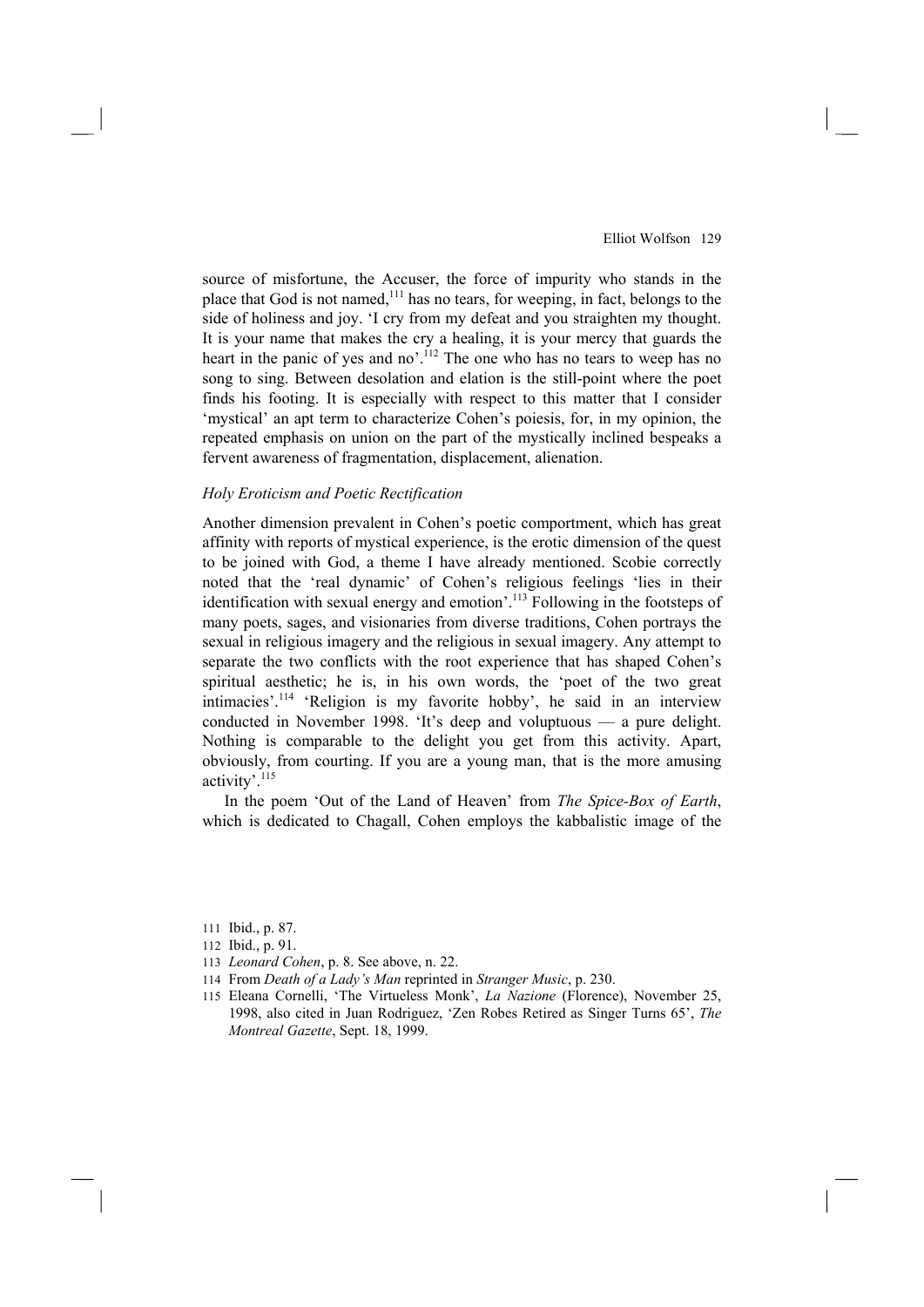Sabbath Queen mating with the Jewish male on Friday evening<sup>116</sup> to illustrate the eroticism of mystical union:

> Out of the land of heaven Down comes the warm Sabbath sun Into the spice-box of earth. The Queen will make every Jew her lover. In a white silk coat Our rabbi dances up the street … And who waits for him On a throne at the end of the street But the Sabbath Queen. Down go his hands Into the spice-box of earth, And there he finds the fragrant sun For a wedding ring, And draws her wedding finger through. $117$

The theme of union is presented melodramatically in the forlorn lyric of 'Joan of Arc' from the album *Songs of Love and Hate* (1971), a song that recounts the dialogue between the fabled heroine<sup>118</sup> and God:

'Then fire, make your body cold, I'm going to give you mine to hold'. And saying this she climbed inside to be his one, to be his only bride. And deep into his fiery heart he took the dust of Joan of Arc, and high above the wedding guests he hung the ashes of her wedding dress. It was deep into his fiery heart he took the dust of Joan of Arc, and then she clearly understood if he was fire, oh, then she must be wood. *I saw her wince, I saw her cry,* 

- 116 Regarding this theme, see Gershom Scholem, *On the Kabbalah and Its Symbolism*, translated by Ralph Manheim, New York 1969, pp. 139-145; Tishby, *Wisdom of the Zohar*, pp. 438-439, 1226-1227; Elliot K. Ginsburg, *The Sabbath in the Classical Kabbalah*, Albany 1989, pp. 115-116, 292-293.
- 117 *Selected Poems*, p. 71.
- 118 For an illuminating study, see Marina Warner, *Joan of Arc: The Image of Female Heroism*, Berkeley 1981.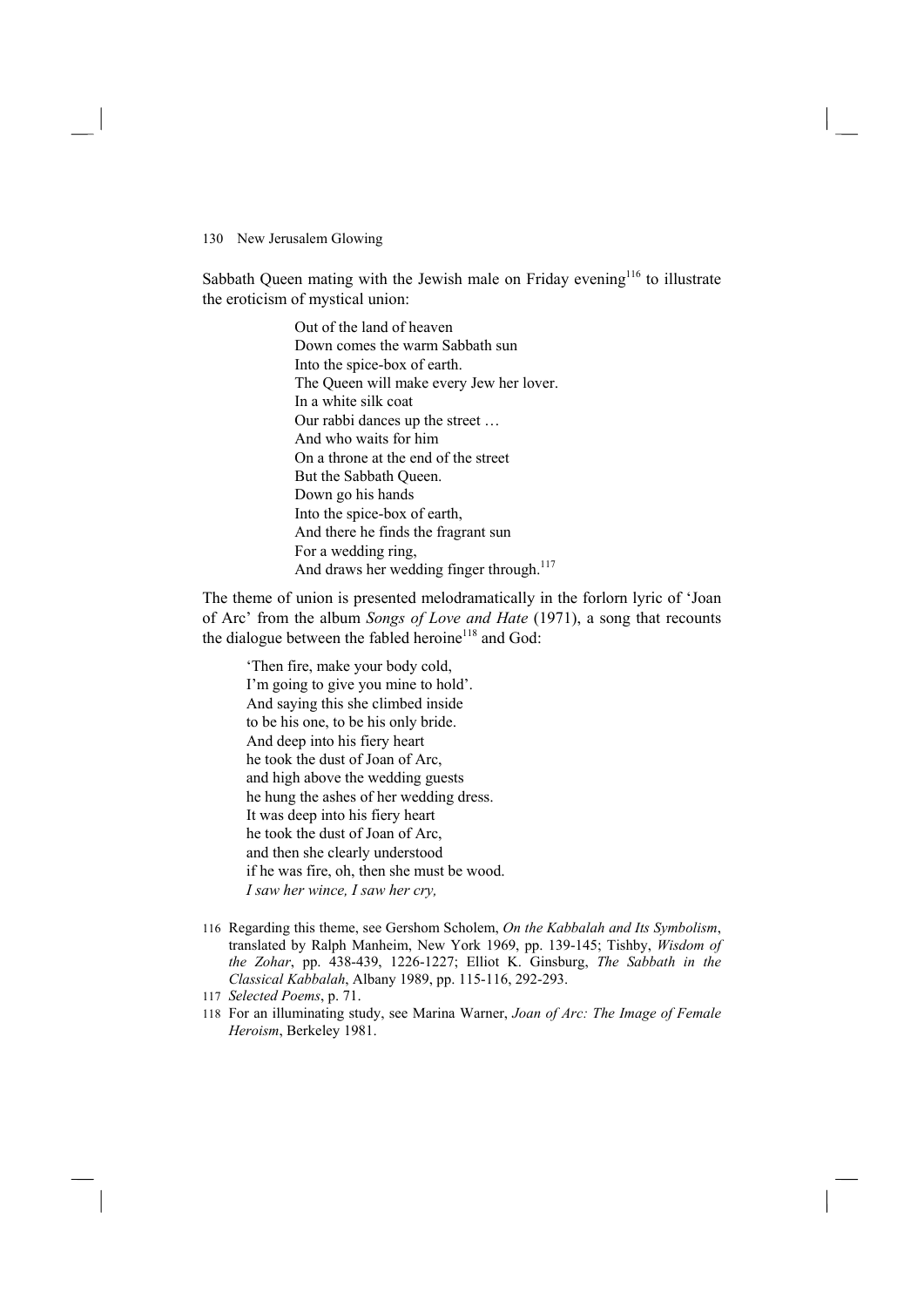Elliot Wolfson 131

*I saw the glory in her eye. Myself, I long for love and light, but must it come so cruel, must it be so bright*?<sup>119</sup>

The union of Joan of Arc and God results in the overcoming of difference, the reintegration of woman in man, which is imaged as the burning of wood in fire, the transmutation of desire to dust. In the mind's eye, it is possible to distinguish fire and wood, but in the moment of smoldering there is no way to separate them. Similarly, in the bond of mystical union, lover and beloved cannot be differentiated. I would suggest that, in line with a long-standing tradition in mystical thought, Joan of Arc symbolically represents the soul, which is feminized in relation to the male deity. I note, parenthetically, that in the poem 'I Met You' from the collection *New Poems* (1968), Cohen paints himself as a god in relation to Joan of Arc who is in need of using her body to sing in an unprecedented way about beauty.<sup>120</sup> In this case, the poet assumes the role of masculine deity in relation to the female lover. Closer to the gender dynamic operative in the song 'Joan of Arc' is the comment of Cohen in *The Energy of Slaves* (1972), 'I am the ghost of Joan of Arc', that is, the poet identifies with the martyred female saint. By utilizing this figure to exemplify the lust for union, Cohen touches on another theme well attested in mystical texts, to wit, the nexus of martyrdom, asceticism, and eroticism.<sup>121</sup> Mystically oriented souls from time immemorial have demarcated the limit of love for God in the laying of one's life on the line, the suffering of eros even unto death, which is movingly illustrated by Cohen in the image of the ashes of the wedding dress hung like a relic above the guests invited to celebrate the matrimonial ceremony. Read from the vantage point of the mundane, this would seem to convey a bitter irony, the nuptials transposed into a funeral, but when looked at from a transcendent perspective, there is no irony at all. Can love be more consummate than in the consumption of the lover in the heart of the beloved? Is there an image more arresting than that of the wood burning in the flame?

The image of the martyred saint is an adequate symbol for mystical union as it communicates the idea of self-annihilation. Richard C. Zaehner, a

- 119 *Stranger Music*, pp. 147-148.
- 120 *Selected Poems*, p. 227.
- 121 I have explored the complex of these themes in 'Martyrdom, Eroticism, and Asceticism in Twelfth-Century Ashkenazi Piety', *Jews and Christians in Twelfth-Century Europe*, edited by John Van Engen and Michael Signer, Notre Dame 2001, pp. 171-220.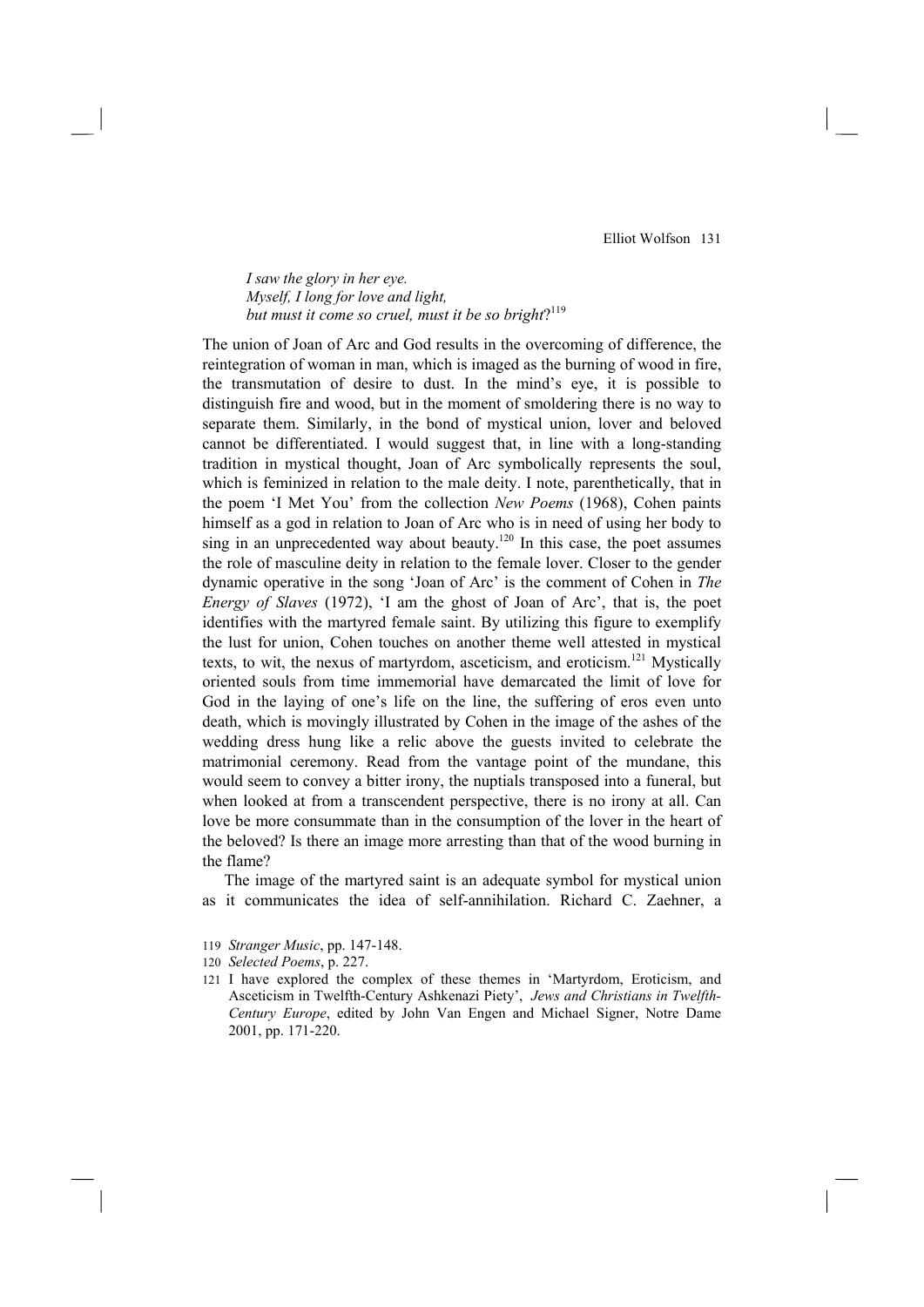twentieth-century scholar on comparative mysticism, emotively described the point in his account of the culminating stage of mystical union in which the male mystic is enveloped and penetrated by the spirit of God. Reflecting the typically androcentric perspective that informs the literary accounts of the predominantly male Christian mystics he studied, Zaehner describes the soul of the mystic in relation to the divine as the bride who passively receives from the masculine potency of God. The soul recognizes its 'essential femininity' in relation to God, for in her receptivity, she is annihilated, which serves for Zaehner as a paradigm of the mystical union whereby the autonomy of self is negated in the absorption of the soul in the oneness of being. Zaehner remarks that in this state the soul of the mystic, limited in his remarks to the male, is comparable to a 'virgin who falls violently in love and desires nothing so much as to be 'ravished', 'annihilated', and 'assimilated' into the beloved. There is no point at all in blinking the fact that the raptures of the theistic mystic are closely akin to the transports of sexual union, the soul playing the part of the female and God appearing as the male'.<sup>122</sup> Here is not the place to analyze Zaehner's position critically. What is crucial for me is that he has formulated the unitive experience in terms that help illumine Cohen's account of Joan of Arc.

Scobie has argued that 'Cohen's saints must make their wills transparent to Nothing. The self is not sacrificed to some higher cause; the sacrifice of self *is* the higher cause'.<sup>123</sup> This presentation, however, is not dialectical enough to capture the paradoxical tension of Cohen's thinking. Clearly, the traditional belief in a transcendent God is problematic. More recently, Cohen is at greater ease speaking of God in theistic imagery, but even in earlier and more irreverent works, he is not a nihilist or agnostic. On the contrary, Cohen has known all along that the ray of faith can only shine in and through the cloud of doubt. The inseparability of the two is pointedly expressed in 'Heart With No Companion', from *Various Positions*, 'Though your promise count for nothing / You must keep it nonetheless'.<sup>124</sup> Can doubt be expressed more devastatingly than in the resignation that one's promise counts for nothing? Even so, the promise must be kept, and therein rests the unshakeable belief coiled in the heart of unbelief. For Cohen, the pledge that seems most futile is the one that must be most diligently upheld, as it is precisely the promise that

124 Cited from http://www.leonardcohenfiles.com.

<sup>122</sup> Richard C. Zaehner, *Mysticism Sacred and Profane: An Inquiry into Some Varieties of Praeternatural Experience*, Oxford 1957, p. 151.

<sup>123</sup> *Leonard Cohen*, p. 10.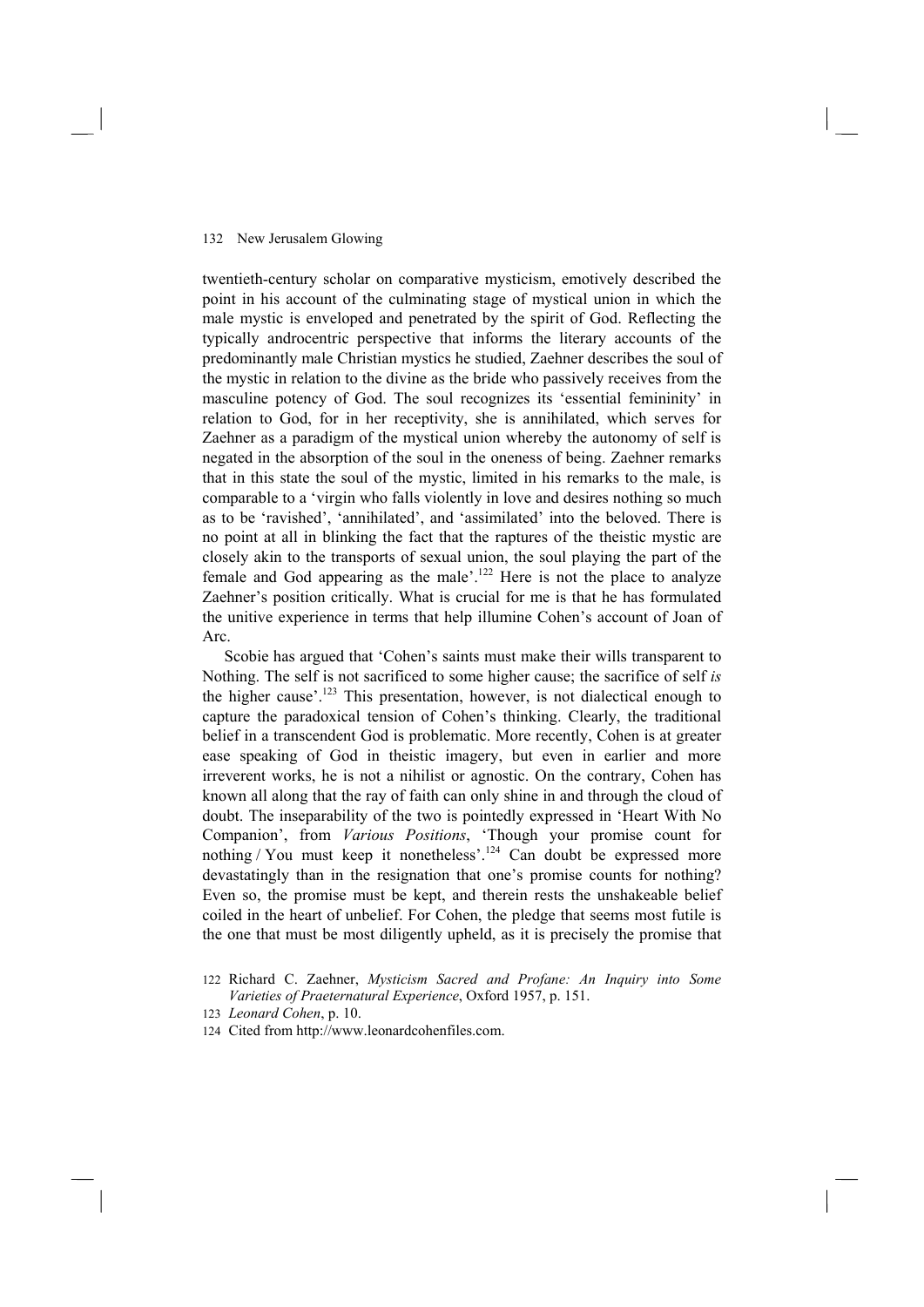counts for nothing, the end of the rope, we might say, that fastens one most resolutely to God. As Cohen puts it in the *Book of Mercy*:

Open Me, O heart of truth, hollow out the stone, let your Bride fulfill this loneliness. I have no other hope, no other moves. This is my offering of incense. This is what I wish to burn, my darkness with no blemish, my ignorance with no flaw. Bind me to your will, bind me with these threads of sorrow, and gather me out of the afternoon where I have torn my soul on twenty monstrous altars, offering all things but myself.<sup>125</sup>

Against this background we can better understand a significant component of the mystical dimension of Cohen's writings. The yearning for absorption of self in a greater being stands as a real possibility even if the cord that ties one to that being is despondency. In another song, 'Ballad of the Absent Mare', from *Recent Songs* (1979), Cohen describes the union of self and God by the image of a cowboy riding his horse. One should not be thrown by the use of this seemingly prosaic image to relate such a sublime matter. The poem embodies an astute mystical sensibility as the poet articulates the unification of male and female through the much older motif of the rider being saddled to the horse, a metaphor utilized by mystical poets throughout history.<sup>126</sup>

And the world is sweet and the world is wide and she's there where the light and the darkness divide and the steam's coming off her, she's huge and she's shy and she steps on the moon when she paws at the sky And she comes to his hand but she's not really tame She longs to be lost and he longs for the same and she'll bolt and she'll plunge through the first open pass to roll and to feed in the sweet mountain grass Or she'll make a break for the high plateau

- 125 *Book of Mercy*, p. 73.
- 126 It is possible that Cohen has been influenced especially by the delineation of the ten bulls traceable to the twelfth-century Chinese master Kakuan. See Paul Reps, *Zen Flesh, Zen Bones: A Collection of Zen and Pre-Zen Writings*, Rutland, Vermont 1977, p. 166: 'The bull is the eternal principle of life, truth in action. The ten bulls represent ten sequent steps in the realization of one's true nature'. The narrative depicting the ten steps covers the search for the bull, discovering his footprints, perceiving the bull, catching the bull, taming the bull, riding the bull home, the bull transcended, both bull and self transcended, reaching the source, being in the world. The last step is described in more detail as the condition of humility and contrition, to walk in the world barefooted, naked of breast, garbed in ragged clothes, dust-laden (see p. 186).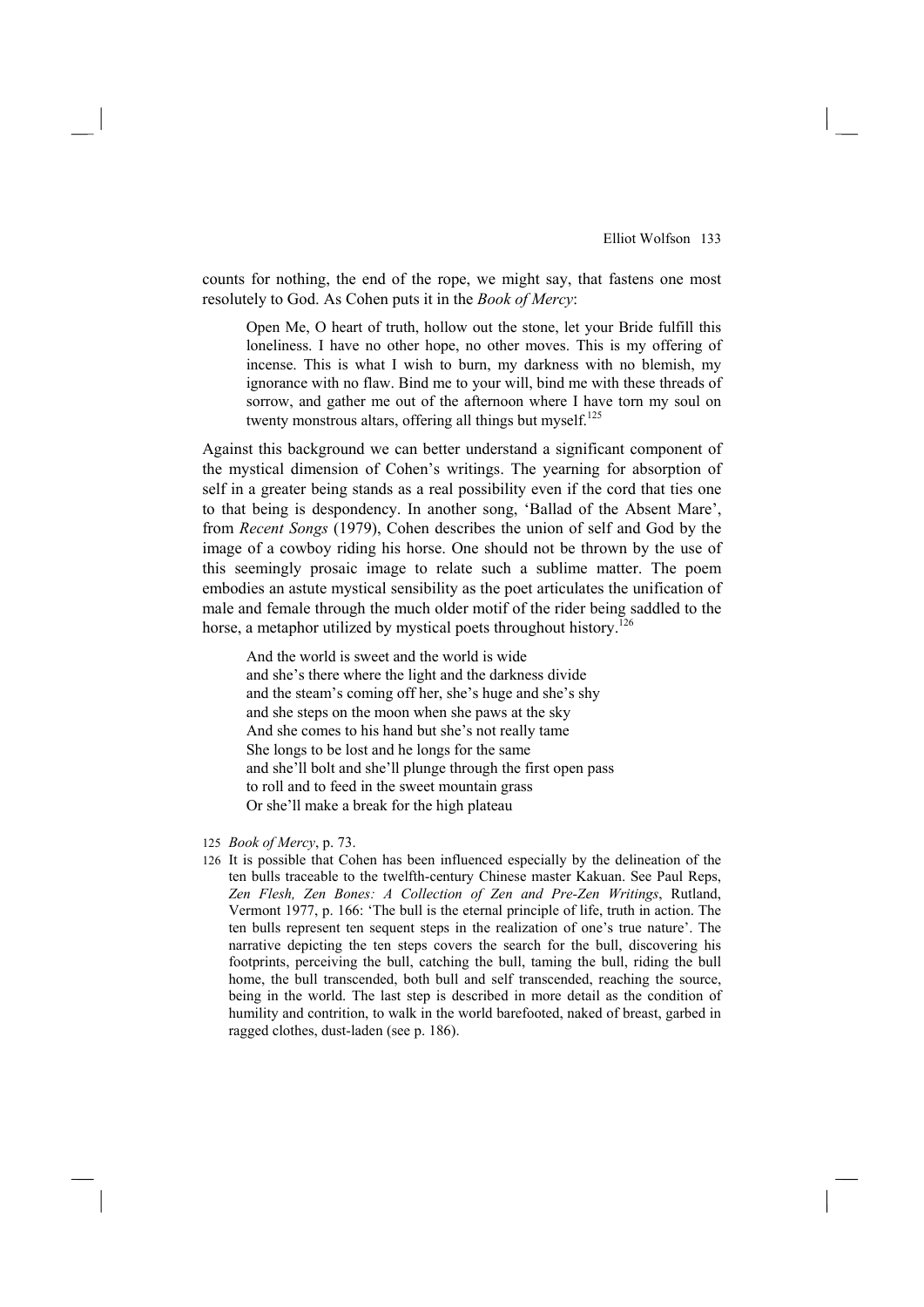where there's nothing above and there's nothing below And it's time for their burden, it's time for the whip Will she walk through the flame, can he shoot from the hip So he binds himself to the galloping mare and she binds herself to the rider there and there is no space but there's left and right and there is no time but there's day and night And he leans on her neck and he whispers low Whither thou goest I will go And they turn as one and they head for the plain no need for the whip, no need for the rein Now the clasp of this union, who fastens it tight who snaps it asunder the very next night? Some say the rider, some say the mare some say love's like the smoke, beyond all repair<sup>127</sup>

Note that the poet does not rest easy in the union, but somewhat wistfully concludes on a note of disruption, a severance of the bond, love disappearing like the smoke that is beyond repair. We would do well to read the last word as re/pair, that is, the repair to which the poet alludes would consist of repairing rider and mare, male and female, but this union cannot endure in the world of separation. The song terminates with a beautifully expressed plea for resignation that resonates with ancient Chinese wisdom, to take hold one must let go:

But my darling says, Leonard, just let it go by, That old silhouette on the great Western sky So I pick out a tune and they move right along and they're gone like the smoke, they're gone like this song<sup>128</sup>

The song is both image and mirror — the ephemerality of union described in the song is compared in the end to the fading of the song. Indeed, the song is writ in the shadow of drifting, in the trace of vanishing, 'gone like the smoke', 'gone like this song'. In the chorus to 'Boogie Street' from *Ten New Songs*, Cohen once again expresses this motif:

O Crown of Light, O Darkened One, I never thought we'd meet. You kiss my lips, and then it's done:

127 *Stranger Music*, pp. 308-309.

128 Ibid., p. 309.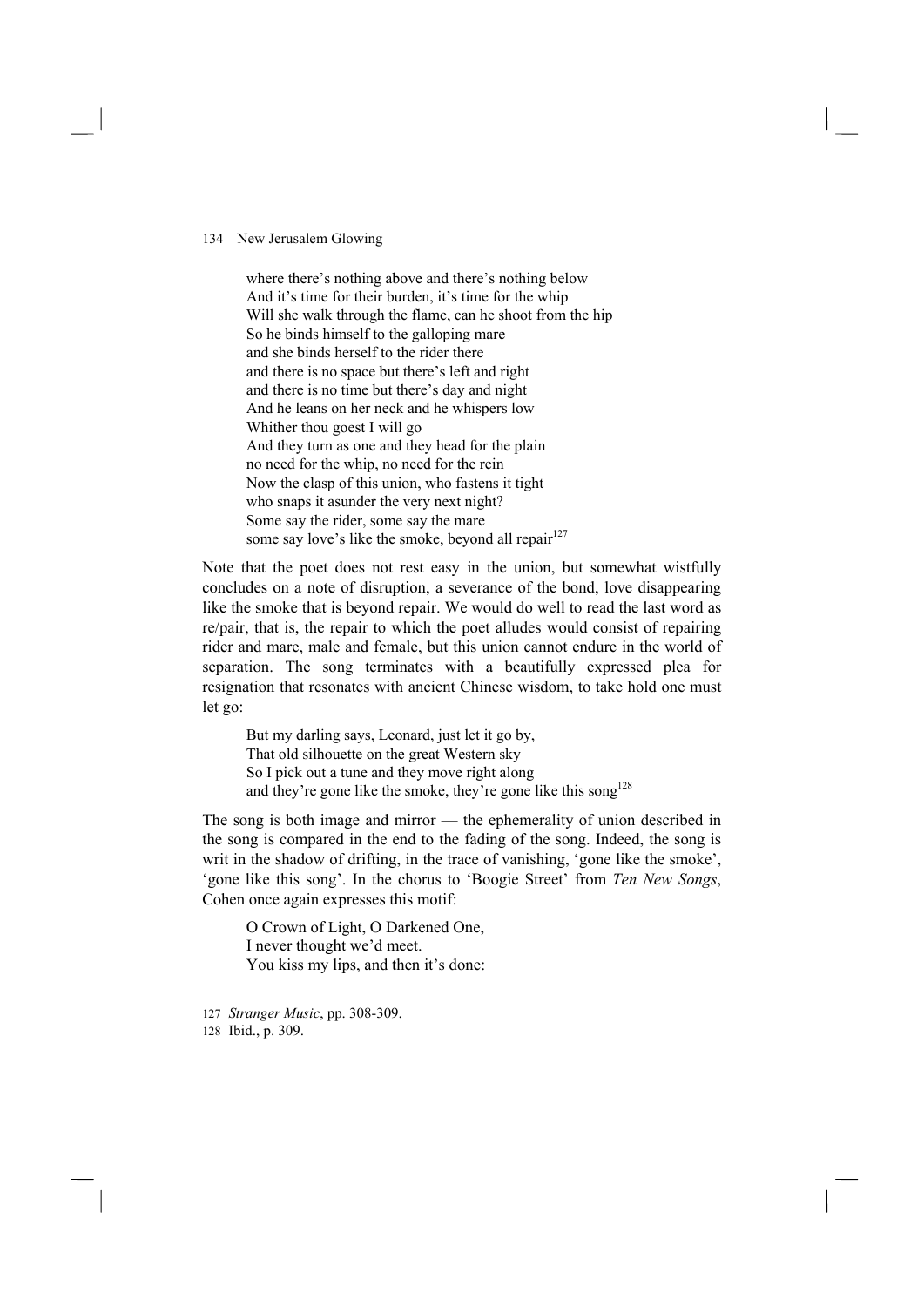Elliot Wolfson 135

# I'm back on Boogie Street.<sup>129</sup>

It goes without saying that 'Boogie Street', is not a particular place, but a figurative representation of the physical world of pleasure where one drinks wine, smokes cigarettes, enjoys the beauty of the river and waterfall, pursues love relationships in which one is made and unmade. There is, however, the possibility of being temporarily removed from this state of temporality by experiencing transcendence without any mediation. Cohen portrays this experience as being kissed on the lips by the 'crown of light', which is the 'darkened one'. I surmise that the paradoxical characterization of God is drawn from, or, at the very least, is an interesting analogue to, the widespread account of the first of the *sefirot* in kabbalistic lore as the primordial light so bright that it glistens in the radiance of its darkness. The poet attests to the immediacy of the experience, it is something spontaneous and unexpected, 'I never thought we'd meet', but once the bond is made, it is immediately undone, and he ends up back on Boogie Street. Poetic utterance, therefore, is on a par with mystical experience, which, as a number of scholars have noted, is fleeting, momentary, persisting as that which is persistently passing.

# *Repentance and the Piety of Self-abnegation*

The desire to unite with the divine source is also expressed by Cohen in terms of the kabbalistic understanding of the traditional idea of *teshuvah*, repentance, in the song 'Coming Back to You' from *Various Positions*. 130 It has been argued that this is a love ballad in which the poet expresses his longing to reunite with his earthly beloved despite her transgressions.<sup>131</sup> I would counter, however, that the poet is addressing God, although it would not be unreasonable to assume that there is an allusion to a personal relationship as well; quite the contrary, this is likely insofar as the erotic and the spiritual are intertwined in the poet's imagination, as I have already noted. The coming back of which he speaks refers to *teshuvah*, a turning-round on the path, re/turning to where one has always never been. This interpretation best accounts for the reference to judgment in the following stanza:

- 129 *Book of Longing*, p. 64.
- 130 On the kabbalistic understanding of *teshuvah*, see Tishby, *Wisdom of the Zohar*, pp. 1499-1510; Elliot R. Wolfson, 'Fore/giveness On the Way: Nesting in the Womb of Response', *Graven Images: Studies in Culture, Law, and the Sacred* 4 (1998), pp. 153-169; Shimon Shokek, *Kabbalah and the Art of Being*, London and New York 2001, pp. 127-147.
- 131 Nadel, *Various Positions*, p. 240.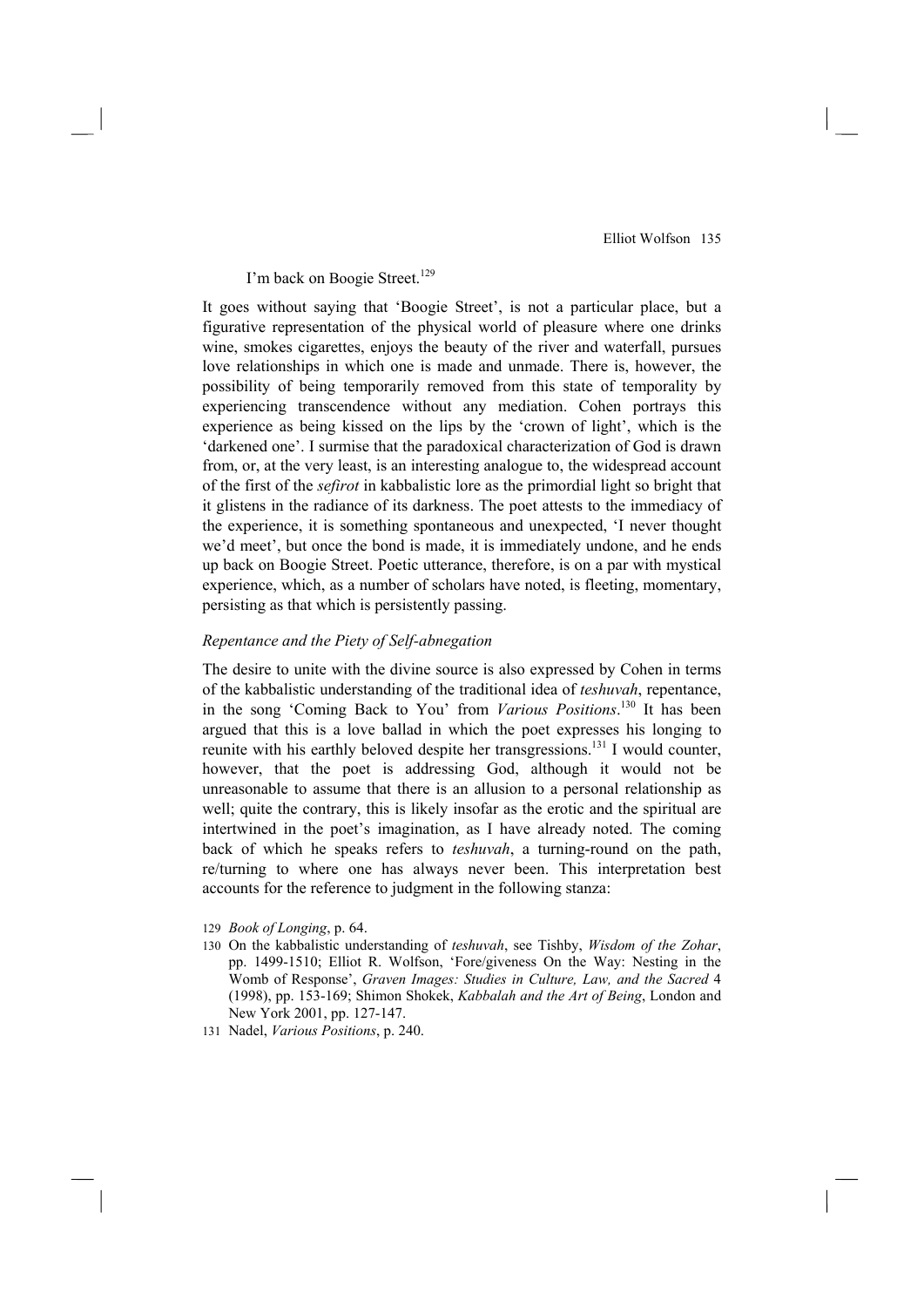They're handing down my sentence now, and I know what I must do: another mile of silence while I'm *coming back to you*  There are many in your life and many still to be. Since you are a shining light, there's many that you'll see. But I have to deal with envy when you choose the precious few who've left their pride on the other side of *coming* back *to you*<sup>132</sup>

To return to God one must first yield to the judgment, a submission that Cohen delineates in a manner that may seem at first blush to be distinctively un-Jewish, to walk in silence. Perhaps a touch of Zen influence may be detected here — silently heeding the whirl of the karmic wheel in an effort to be liberated from its spin $133$  — but the language of judgment, the handing down of the sentence, points to a Jewish milieu. Strictly speaking, a Zen Buddhist cannot accept the discourse of divine judgment cast in personalistic terms. Walking in silence figuratively expresses the pietistic ideal of contrition, which is the necessary prerequisite for acquiescence to and concurrence with the divine will. As it happens, the last song on the album is 'If It Be Your Will' to which I have already made reference. In this beautifully lyrical plea, Cohen expresses his unconditional willingness to be the vessel in the hands of God (who is not mentioned explicitly but who is plainly addressed in the second person). If God wills the singer to be silent, he will still his voice; if, however, God wills the singer to sing, then he will offer his song from the 'broken hill', the place whence all praises of God are offered.134 Again, we see that, for the poet, God is to be approached from the site of brokenness — this is the mystical secret of repentance, returning to the peak of light from the pit of darkness.

In the *Book of Mercy*, Cohen directly affirms the traditional Jewish ideal: 'And here and there, among the seventy tongues and the hundred darknesses —

132 *Stranger Music*, p. 339.

- 133 In this connection, it is of interest to note that Cohen's dharma name is Jikan, which means the 'silent one'. On the rhetoric of silence in Zen training, see Dale, *Philosophical Meditations*, pp. 94-96.
- 134 *Stranger Music*, p. 343.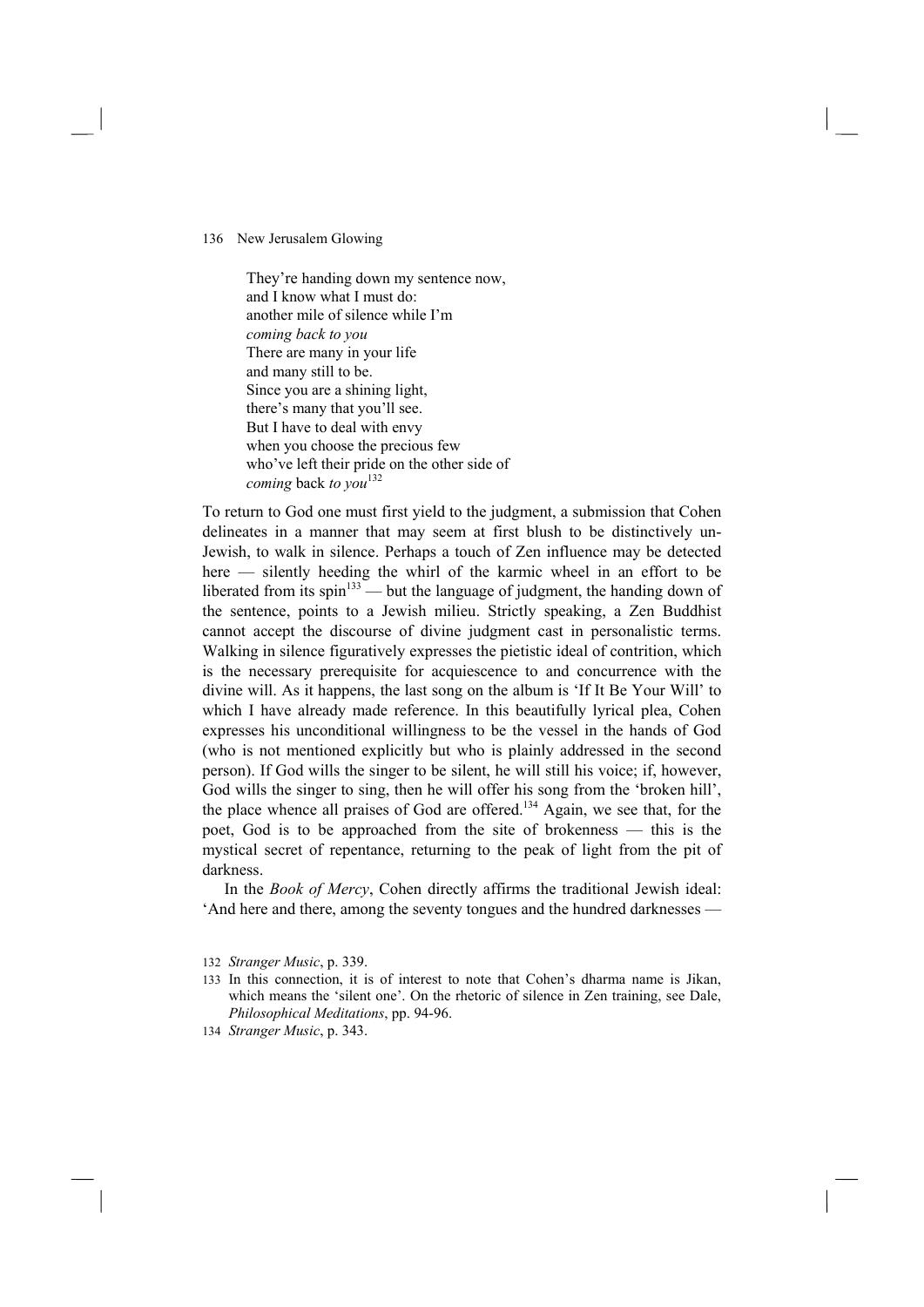# Elliot Wolfson 137

something, something shining, men of courage strengthening themselves to kindle the lights of repentance'.<sup>135</sup> 'Though I scorched away the tears of return in the forced light of victory, your rebuke still comforts me, you signify yourself among the dangers. Saying, *Use this fear to know me, fix this exile toward my return*'.136 The reprimand of God serves a positive role as it affords one the opportunity to dwell in the 'low-built shelter of repentance', $137$  that is, a shelter that is built from being humbled in love. Pridefulness is the greatest obstacle on the path. In calamitous terms, Cohen notes, 'When the heart grins at itself, the world is destroyed. And I am found alone with the husks and the shells. Then the dangerous moment comes: I am too great to ask for help'.<sup>138</sup> In good rabbinic fashion, Cohen speaks of conceit destroying the world, a moral decay that is more devastating than physical demolition, a desolation that leaves one scampering about the ruins, portrayed in the language employed by kabbalists to designate the demonic force, 'husks' and 'shells'. The way to repentance is through shattering the shell of arrogance, which is fostered by contritely accepting the judgment of God. A response of this sort is found in Jewish texts, especially ethical works that betray the impact of kabbalistic doctrine. Without negating the more conventional understanding of repentance, predicated on the theistic conception of reward and punishment, kabbalists proffered a symbolic understanding that is close in temperament to the idea expressed by Cohen. To repent is to go back to the womb, to return to the mother, to be restored to the 'faint silent voice', *qol demamah daqqah* (1 Kings 19:12), the muffled speech that is the origin and destination of prayer, the language beyond language.<sup>139</sup> The turning-back begins with the humble acceptance of one's sentence, a compliance facilitated by a breaking of haughtiness, the primary husk of the 'other side'. Sadly, in a world impelled by egoism and self-centeredness, acts of contrition will be misconstrued by those who are envious of the 'chosen few' that have made their way back to God.

The return to God, therefore, is predicated on abnegation of the will, a theme well attested in religious traditions but especially eminent in mystical devotional treatises. In the poem 'Claim Me, Blood, If You Have a Story', included in *Parasites of Heaven* (1966), Cohen expresses the ideal of selfannihilation in an image that is central to kabbalistic lore:

- 135 *Book of Mercy*, p. 68.
- 136 Ibid., pp. 71-72.
- 137 Ibid., p. 33.
- 138 Ibid., pp. 65-66.
- 139 Wolfson, 'Fore/giveness On the Way'.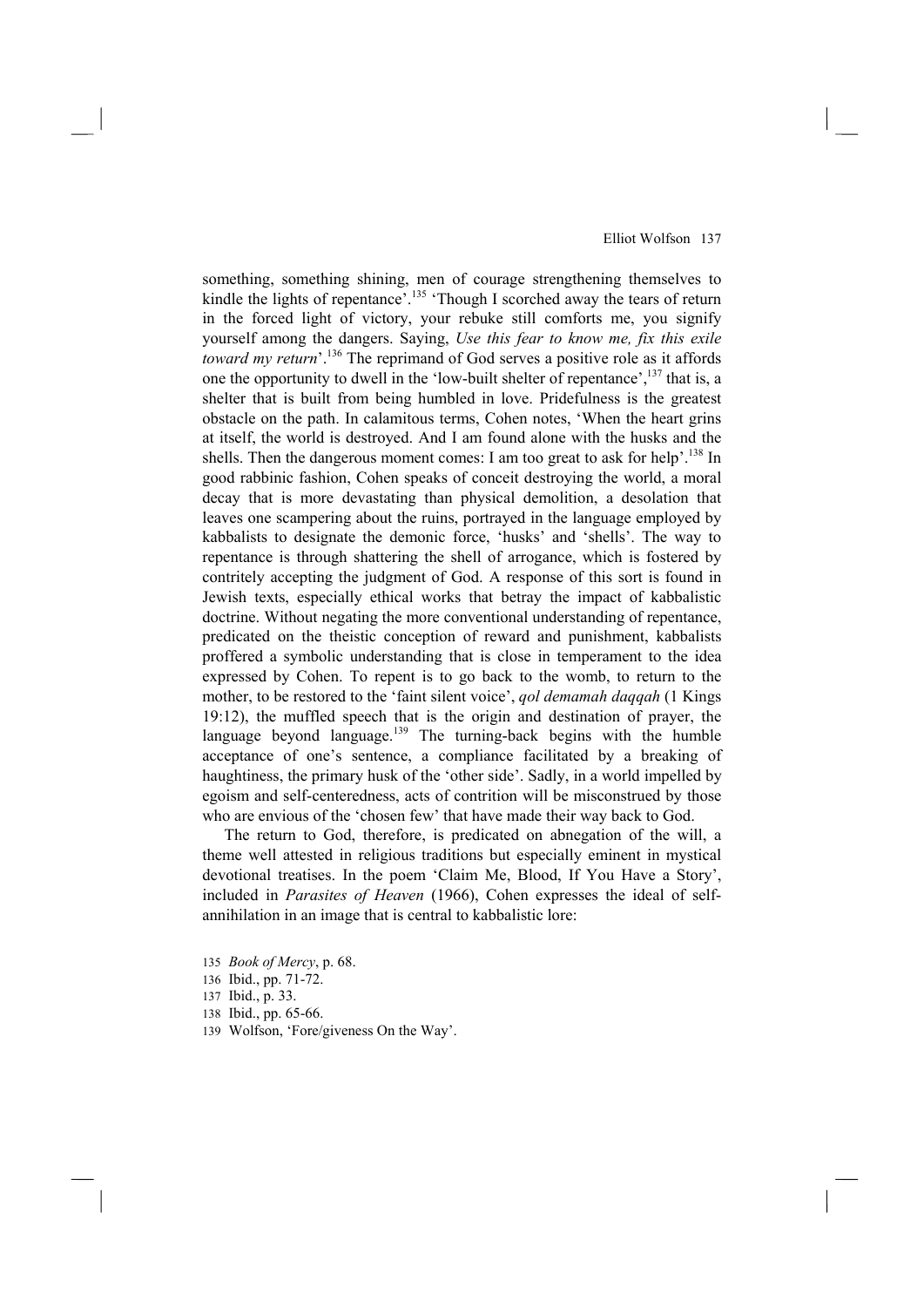Claim me, blood, if you have a story to tell with my Jewish face, you are strong and holy still, only speak, like the Zohar, of a carved-out place into which I must pour out myself like wine, an emptiness of history which I must seize and occupy, calm and full in this confine, becoming clear 'like good wine on its lees'.<sup>140</sup>

The negation of the will is delineated here as the pouring of oneself like wine into the space engraved by the narrative that is dictated by the blood of Cohen's Jewish heritage. Cohen artfully plays here with images of blood and wine, undoubtedly meant to call to mind the Eucharistic transubstantiation of the Paschal wine into the blood of Christ. By evoking the blood, perhaps also an allusion to the covenant of circumcision, Cohen lays claim to his Jewish past, seizing the 'emptiness of history', becoming clear like wine that one spills into a vacant place. The poetic articulation of this matter is described by the term *zohar*, the 'splendour', the name assigned to the main anthology of medieval kabbalah based on the apocalyptic promise 'the enlightened will shine like the splendour of the firmament' (Daniel 12:11). I do not pretend to comprehend fully the use of this image in this context, but it seems that Cohen is proposing that the kabbalistic text affirms the notion of speaking of a place that is carved and into which the blood of the self will be poured like wine. That is to say, the Zohar offers the poet a model of mystical renunciation to be emulated in his own poetic composition.

Interestingly, in a more current poem 'Takanawa Prince Hotel Bar', included in the *Book of Longing* (2006), Cohen is more explicit in his use of the image of circumcision to articulate the sacrifice of self entailed in the act of writing poetry:

Slipping down into the Pure Land into the Awakened State of Drunk into the furnace blue Heart of the one one one true Allah the Beloved Companion of Dangerous Moods — Slipping down into the 27 Hells of my own religion my own sweet dark religion of drunk religion my bended knee of Poetry my robes

140 *Selected Poems*, p. 203.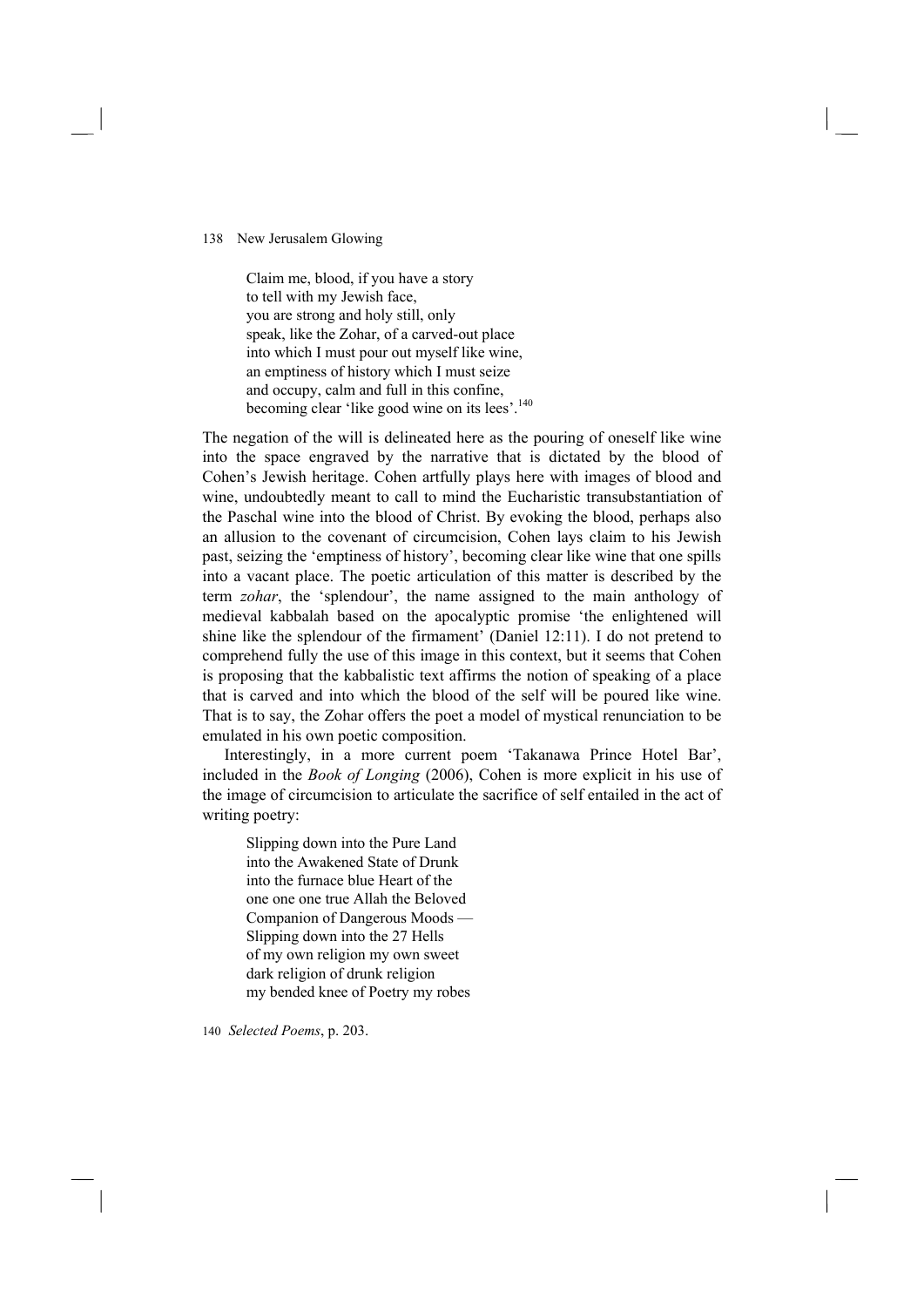Elliot Wolfson 139

my bowl my scourge of Poetry my final circumcision after the circumcision of the flesh and the circumcision of the heart and the circumcision of the yearning to Return to be Redeemed to be Washed to be Forgiven Again the Final Circumcision the Final and Great Circumcision — Broken down awhile and cowarding in the blasting rays of Hideous Enlightenment but now finally surrendered to the Great Resignation of Poetry And not the kind of Wise Experience or the false kisses of Competitive Insight, but my own sweet dark religion of poetry my booby prize my sandals and my shameful prayer my invisible Mexican candle my useless oils to clean the house and remove my rival's spell on my girlfriend's memory — O Poetry my Final Circumcision<sup>141</sup>

This poem is a collage of symbols from the Jewish, Christian, Muslim, and Buddhist traditions that Cohen has pieced together in order to elucidate his own brand of religious reverie. In the playful manner of subtle inversion that is emblematic of his spiritual predilection, perhaps enhanced by the Zen penchant for paradoxical reversal, the experience of enlightenment is characterized as the Pure Land, an image derived from a particular school of Buddhism,<sup>142</sup>

- 141 *Book of Longing*, pp. 31-32.
- 142 To cite several representative studies: Kenneth K. Tanaka, *The Dawn of Chinese Pure Land Buddhist Doctrine: Ching-ying Hui-Yüan's Commentary on the Visualization Sutra*, Albany 1990; Roger J. Corless, 'Pure Land Piety', in *Buddhist Spirituality*, pp. 242-271; *The Land of Bliss: The Paradise of the Buddha of Measureless Light — Sanskrit and Chinese Versions of the Sukhāvatīvyūha Sutras*, Introductions and English Translation by Luis O. Gōmez, Honolulu 1996; *A History of Japenese Religion*, pp. 114-129; Mark L. Blum, *The Origins and*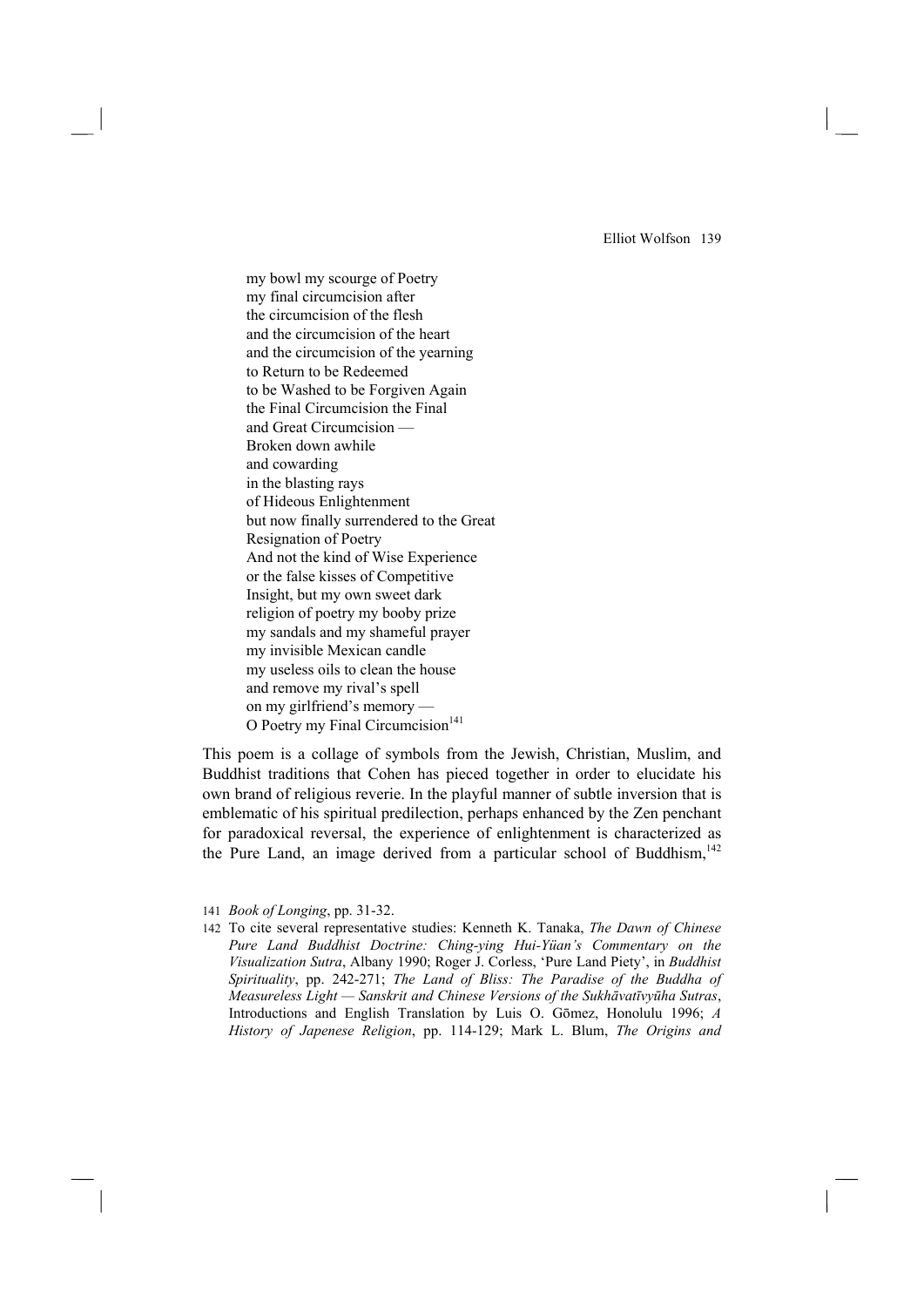which is identified further as an awakened state of drunkenness — the term 'awakened' is the literal meaning of the title *buddha*, which is from the word *bodhi*, 'awakening' or 'enlightenment'. The intoxicated wakefulness is related, moreover, to the 'furnace blue Heart' of Allah, tellingly designated the 'Companion of Dangerous Moods', and to the twenty-seven hells of the poet's own religion, a motif that may have been lifted from the cosmological scheme sketched in the first book of Blake's *Milton*.<sup>143</sup> Cohen goes on to describe his own 'dark religion of drunken religion' as the 'bended knee of Poetry', an image that combines a gesture of prayer with poetic artistry. As we shall see in the succeeding section, in Cohen's imagination, there is an intrinsic nexus between these two activities. What is important to note here is that in this context the poiesis of prayer is troped as the 'final circumcision' that comes after the 'circumcision of the flesh', the 'circumcision of the heart', and the 'circumcision of the yearning'. Remaining true to the view suggested by the biblical books of Deuteronomy (30:6) and Jeremiah (4:4), Cohen distinguishes circumcision of the heart and circumcision of the flesh, and we can even say that he accords a higher status to the former, but his language clearly indicates that he does not accept the Christian belief (following Paul) that circumcision of the heart (eventually identified as the rite of baptism) replaces circumcision of the flesh (Romans 4:4). In addition to the two circumcisions enunciated by Scripture, Cohen mentions circumcision of the yearning, which, we may hypothesize, refers to the ascetic taming of carnal passion.<sup>144</sup> Beyond that level

# *Development of Pure Land Buddhism: A Study and Translation of Gyōnen's Jōdo Hōmon Genrushō*, Oxford 2002.

- 143 *The Complete Poetry and Prose of William Blake*, Newly Revised Edition, Edited by David V. Erdman, Commentary by Harold Bloom, Berkeley 1982, p. 110: 'The Mundane Shell, is a vast Concave Earth: an immense / Hardend shadow of all things upon our Vegetated Earth / Enlarg'd into dimension & deform'd into indefinite space, / In Twenty-seven Heavens and all their Hells'.
- 144 It is important to note that one of the leading rationales offered by Jewish sages, including kabbalists, to explain circumcision of the flesh was that it weakened the male sexual drive. On the link between the rite of circumcision and sexual renunciation, see primary and secondary sources cited in Wolfson, *Language, Eros, Being*, p. 486 n. 184. The modern reverberation of this theme (especially conspicuous in Freud and his many interpreters) is the connection made between castration and circumcision. See Wolfson, op. cit., p. 485 n. 173. Perhaps it would be of interest to the reader to note that in my study 'The Cut That Binds', which analyzes the theme of ascetic eroticism linked symbolically to circumcision as it is explicated in the thought of Nahman of Bratslav, I begin with a citation from Cohen's 'The Night Comes On', 'I needed so much to have nothing to touch / I've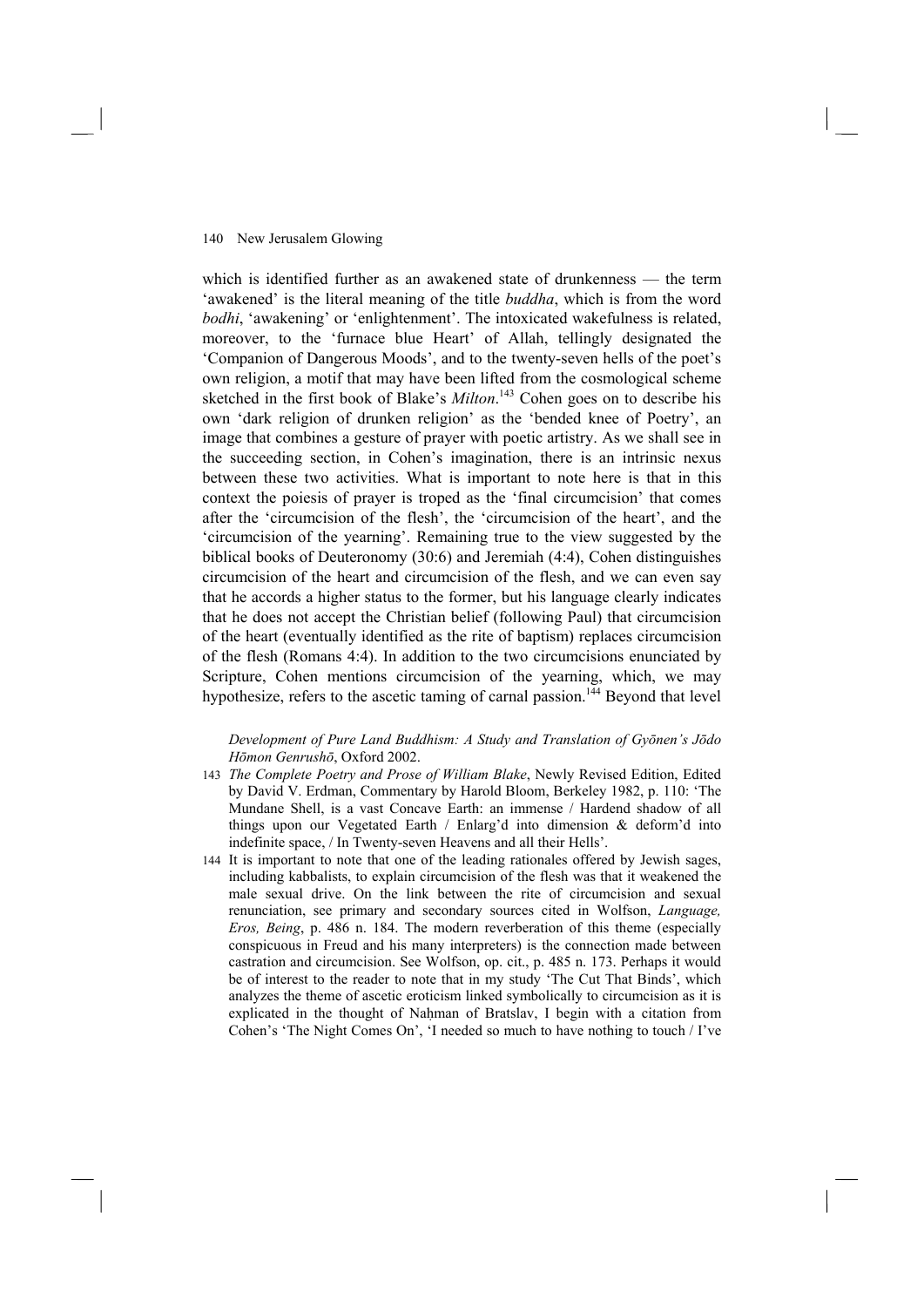is the 'final' and 'great' circumcision, the 'Return to be Redeemed / to be Washed to be Forgiven Again'. We may speculate that this final circumcision corresponds to the act of repentance, *teshuvah*, discussed above. By surrendering to the 'Great Resignation of Poetry', Cohen's 'own sweet dark religion of poetry', the poet induces the turning-back, the redemption of spirit, purified by the waters of forgiveness, the giving-before that engenders the offering of song.

The piety of self-abnegation as the prerequisite for the poeticizing of prayer, the hollowing out of self to become a hallow vessel, is the key theme that marks Cohen's indebtedness to Jewish mysticism, albeit enhanced by Zen meditation. The next song that I shall analyze, 'The Window' from *Recent Songs*, expresses this kabbalistic piety in stunning fashion, shaped by an interesting intermingling of Jewish and Christian symbols, an amalgamation that is characteristic of the kabbalistic orientation in its genealogical foundation. The first stanza reads:

Why do you stand by the window abandoned to beauty and pride? the thorn of the night in your bosom, the spear of the age in your side; lost in the rages of fragrance, lost in the rags of remorse, lost in the waves of a sickness that loosens the high silver nerves.<sup>145</sup>

The window, I propose, is symbolic of the soul, which is described in the chorus as a 'tangle of matter and ghost', the 'darling of angels, demons and saints / and the whole broken-hearted host'.<sup>146</sup> The figurative representation of the soul as a window indicates that it is the opening that allows one to see beyond but also within oneself; indeed, to see beyond, one must look within, a basic tenet of mystical piety. Introspection begins by taking hold of one's failings, discerning that one is 'abandoned to beauty and pride', the folly of flesh that lures one onto an errant path. Passion has left its imprint on the soul, inflicting it with the 'thorn of the night' and piercing it with the 'spear of the age', the 'rages of fragrance' giving way to the 'rags of remorse'. Yet, the pain

146 Ibid.

always been greedy that way'. The meaning I ascribed to these words, and hence the reason I chose them as the epigraph, seems to have been more fully articulated in Cohen's 'Takanawa Prince Hotel Bar'.

<sup>145</sup> *Stranger Music*, p. 299.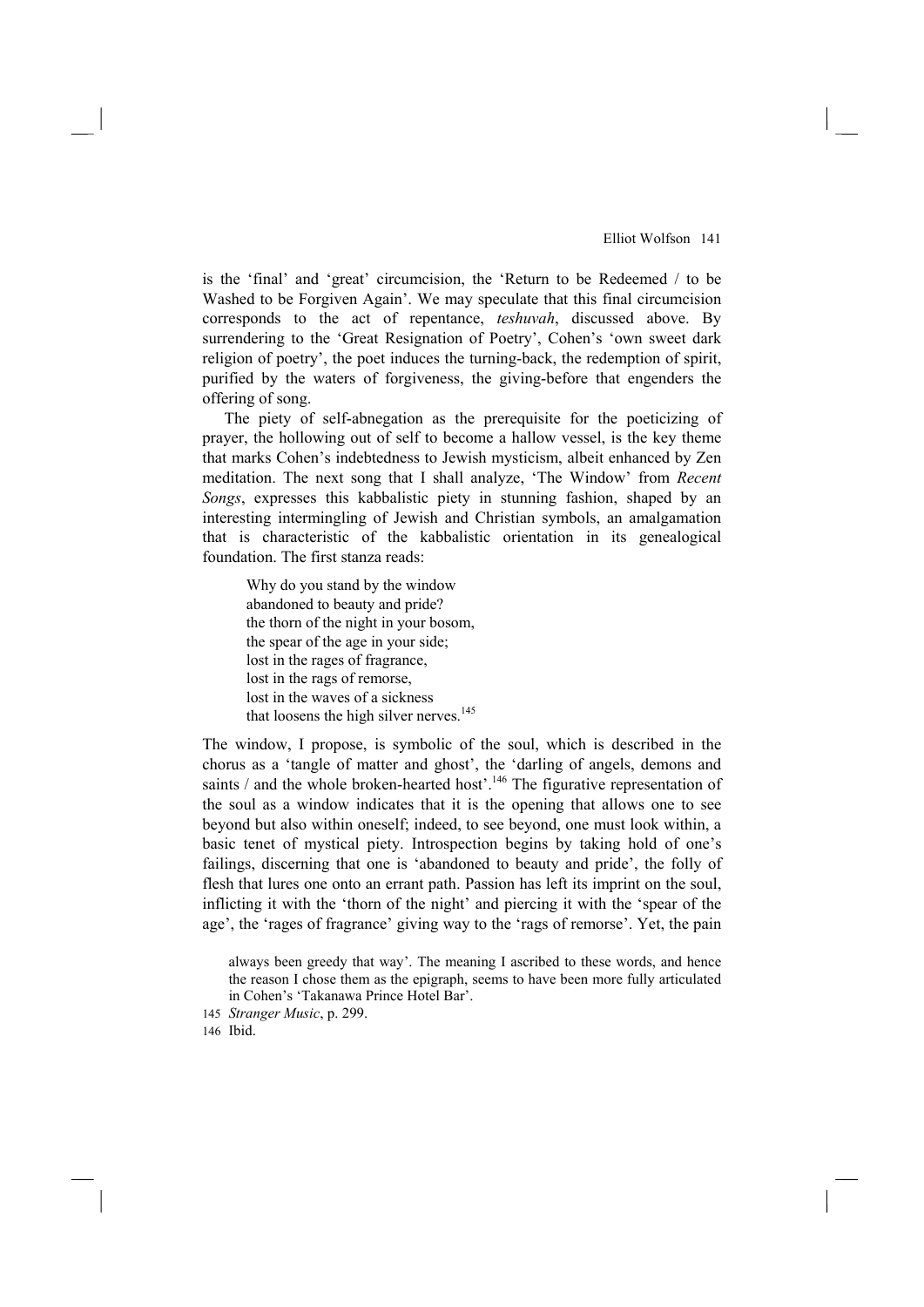that is consequent to the pleasure has a positive impact on the sojourner who has gone astray, for the 'waves of a sickness' loosen the 'high silver nerves'. In this excruciating image, Cohen relates that suffering below triggers a reaction above, which is described more extensively in the second stanza:

Come forth from the cloud of unknowing And kiss the cheek of the moon; the New Jerusalem glowing, why tarry all night in the ruin? And leave no word of discomfort, and leave no observer to mourn, but climb on your tears and be silent like the rose on its ladder of thorns.<sup>147</sup>

To depict the second stage of the mystical journey, Cohen utilizes several standard images. The remorse on the part of the soul that has been ravaged by flames of desire initiates a reaction in the heavenly realm, which Cohen conveys in the language of the thirteenth-century anonymous Christian mystical work, *The Cloud of Unknowing*, a locution that denotes that one cannot know God except through unknowing, the *via negativa*, as it is known to philosophers and historians of religion.<sup>148</sup> We are not told who it is that comes forth from the cloud, but we can surmise that it is the soul. And what does the soul do when it emerges from the place of ignorance? It kisses the cheek of the moon. Are we to imagine the moon is the physical lunar disk or is it to be taken symbolically? The answer is in the next line, which provided the title for this essay, 'New Jerusalem glowing'. The image of New Jerusalem is derived from the book of Revelation where it is the name of the bride of Christ (21:9-27). I propose that the identification of the moon and New Jerusalem stems from a synthesis of Christian apocalyptic imagery and kabbalistic symbolism. That is, in the traditional kabbalah, the moon and Jerusalem are epithets of the *Shekhinah*, the divine presence, which is the bride of the Holy

147 Here I have followed the original wording as it appears on the album.

148 Concerning this classic work of medieval Christian apophatic mysticism, see, for instance, William Johnston, *The Mysticism of The Cloud of Unknowing*, Foreword by Thomas Merton, New York 1967, pp. 31-65; John P. H. Clark, 'The Cloud of Unknowing', in *An Introduction to the Medieval Mystics of Europe*, edited by Paul Szarmach, Albany 1984, pp. 273-291; Turner, *Darkness of God*, pp. 186-210.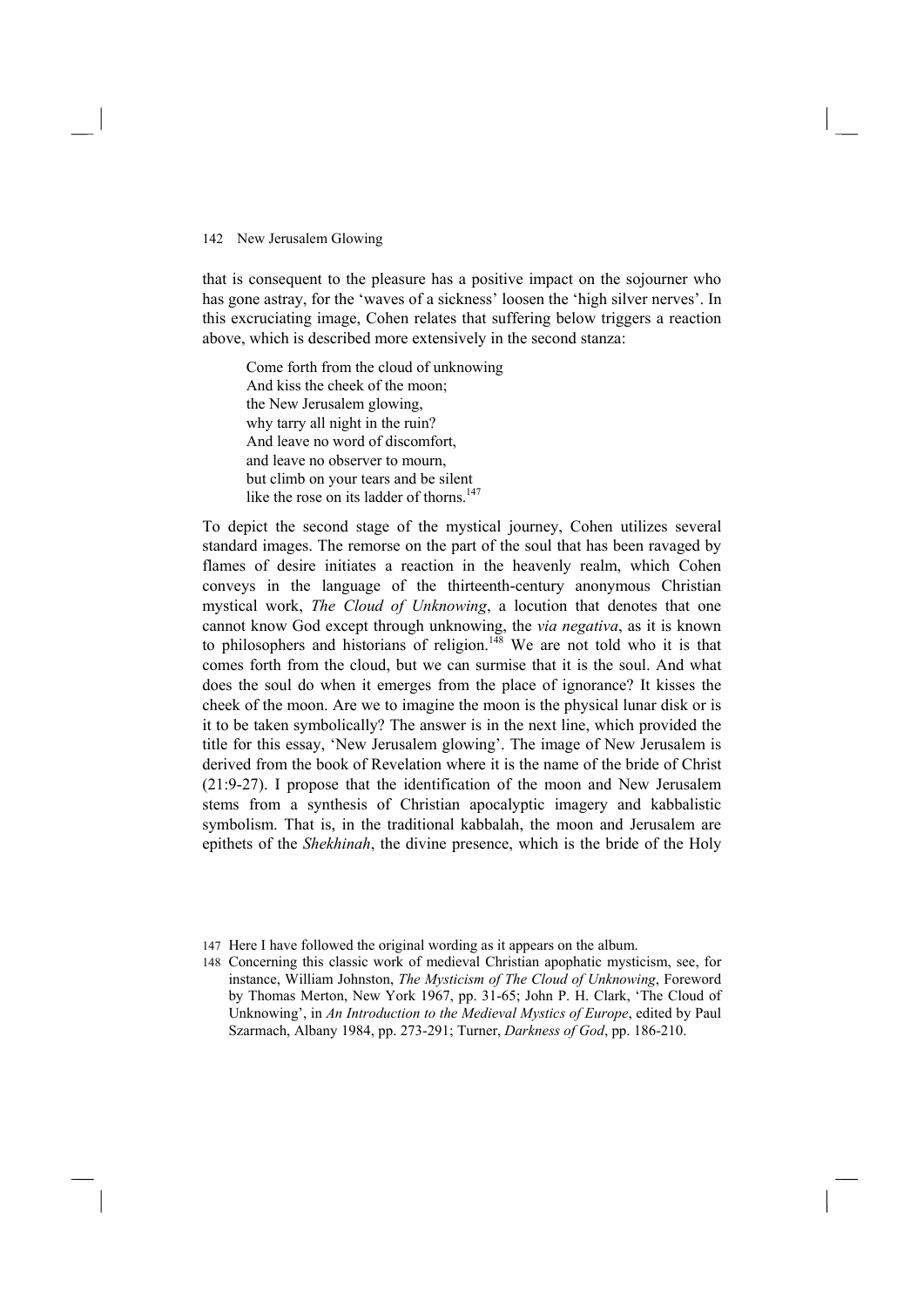One. In my opinion, Cohen has unwittingly recovered an archaic Jewish esoteric belief connected to the Christological image.<sup>149</sup>

The soul is thus described as coming forth out of learned ignorance to kiss the moon, which is the New Jerusalem, the bride of Christ. The contact between the soul and the feminine glory results in the alleviation of suffering, the elimination of every 'word of discomfort', leaving 'no observer to mourn'. Ever faithful to the pious calling of pain, however, Cohen portrays the soul's ascent to silence as climbing on its tears as the rose mounts its ladder of thorns. The ascent culminates with the annihilation of self, a mystical ideal elaborated in the last stanza:

Then lay your rose on the fire; the fire give up to the sun; the sun give over to splendour in the arms of the High Holy One; for the Holy One dreams of a letter, Dreams of a letter's death oh bless the continuous stutter of the word being made into flesh.<sup>150</sup>

As in 'Joan of Arc', the poet utilizes the image of fire to convey the texture of the unitive experience. We are to suppose that the rose is completely consumed in the flame, a symbol utilized through the generations by mystics in an effort

149 I note, parenthetically, that in the version of this song included in *Stranger Music: Selected Poems and Songs*, published in 1993, p. 299, Cohen changed these lines to 'the code of solitude broken / why tarry confused and alone?' Perhaps the modification was triggered by the poet's awareness that the original wording reflected the negative stereotype of Jews as tarrying about stubbornly in the ruins even as the New Jerusalem was already available. Cohen's return to his childhood heritage may have sensitized him to the anti-Jewish prejudice underlying the initial phrasing and the implied substitution of the symbolic for the physical. Compare, however, the following remark of Cohen in the 'CBC Interview with Leonard Cohen' (above, n. 9): 'So, the Book of Revelations, is a kind of manual. It's wonderful poetry and it's wonderful revelation and it certainly does fulfill the great characteristics of charged writing by pulling the rug under you, and you are in a new world, and there is a new Jerusalem, and you are ready to embrace the notion of newness and rebirth of a new cosmos, and it invites you to unfold that reality in your own heart and in your own life, that dissolving of time'. In an expanded version of this study, which I hope to publish as a book, I intend to analyze more closely the role of time in Cohen's spiritual poetics.

150 *Stranger Music*, p. 299.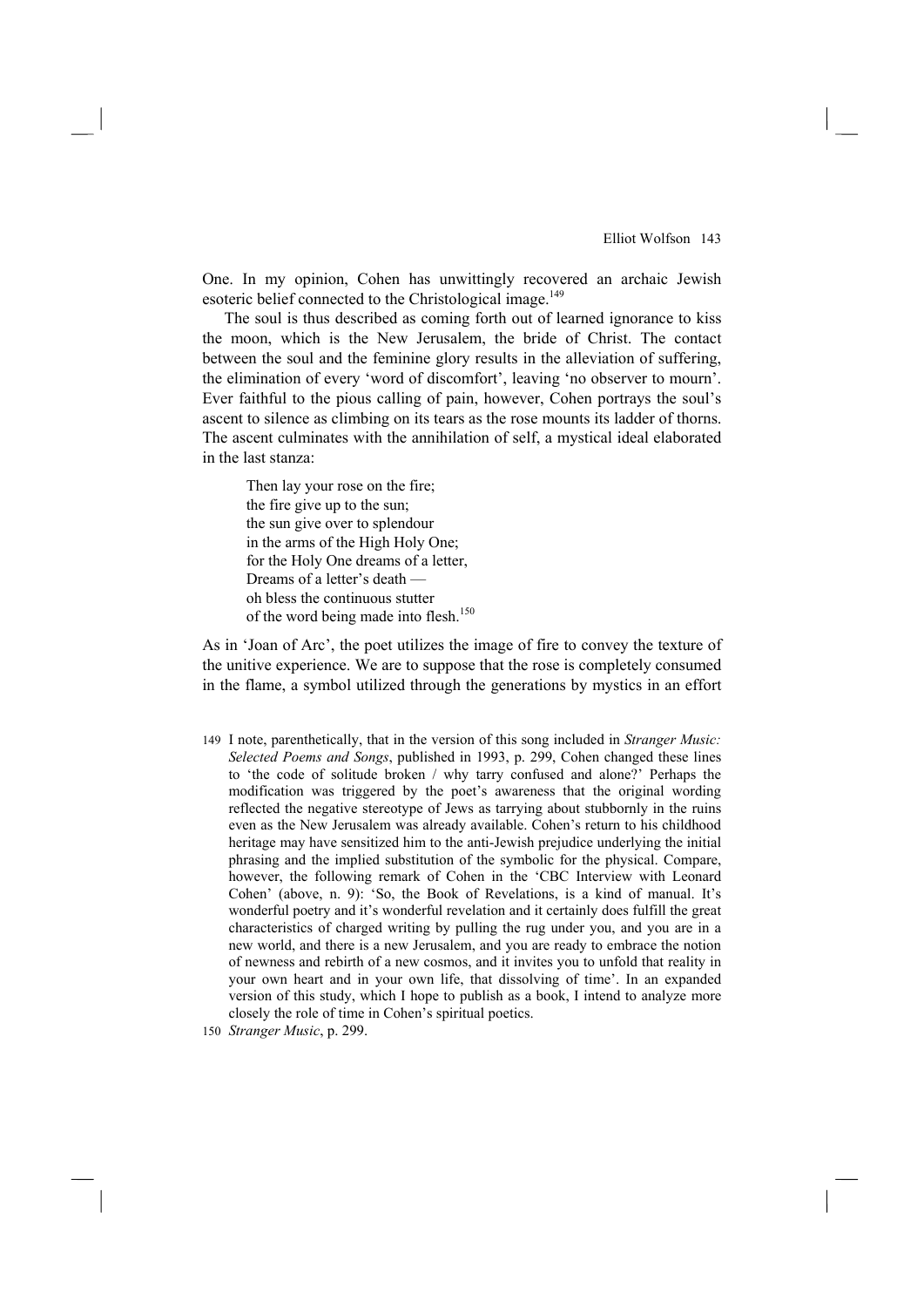to convey the erotic consummation of their spiritual yearning.151 Moreover, the act of laying the rose in the fire sets off a chain of events that are represented by a mixture of kabbalistic and Christological elements, which, in my mind, supports the point I made above regarding the synchronicity of these two worldviews in the mind of Cohen. The rose laid on the fire gives way to the sun, and the sun to the splendour in the arms of the Holy One. We have come upon the word 'splendour' before, albeit in the Hebrew *zohar*, in the poem 'Claim Me, Blood, If You Have a Story', where the term denotes the treatise that bears this title. In 'The Window', by contrast, 'splendour' refers to a luminous potency in the hands of God that is a counterpart to the earthly sun. In traditional kabbalistic symbolism, *zohar* is a key theosophic term that refers to the array of the ten *sefirot*, but primarily it is attributed to either *Tif'eret*, the sixth potency, or to *Yesod*, the ninth.<sup>152</sup> Inasmuch as *Tif'eret* is also identified as the Holy One, it is plausible that this is the intent of Cohen's language. With the elevation of light from fire to sun and thence to splendour, we progress to the ultimate secret, the Holy One dreaming of the letter's death, of the word being made into flesh. Needless to say, Cohen is drawing on the Christological mystery of faith, the incarnation of God in human form, first enunciated in the prologue to the Gospel of John, a paradox that is most apparent in the death of Jesus on the cross. Significantly, Cohen applies to Jesus the description 'continuous stutterer', which brings to mind the characterization of Moses as one of 'impeded speech' (Exodus 6:30). By joining together depictions of Moses and Jesus, Cohen apparently intended to forge a syncretistic image that trespasses the more conventional boundaries separating the two faith communities, a tendency that I mark as distinctive (though certainly not exclusive) to the kabbalistic orientation.

A sustained fascination with Jesus runs its course through the terrain of Cohen's works from 'Suzanne' on *Songs of Leonard Cohen* ('And Jesus was a sailor / when he walked upon the water / and he spent a long time watching / from his lonely wooden tower / and when he knew for certain / only drowning men could see him / he said All men will be sailors then / until the sea shall free them / but he himself was broken / long before the sky was open / forsaken, almost human / he sank beneath your wisdom like a stone')<sup>153</sup> to 'The Captain' on *Various Positions* ('Complain, complain, that's all you've done / ever since we lost / if it's not the Crucifixion / then it's the Holocaust / May

<sup>151</sup> For instance, see Barbara Seward, *The Symbolic Rose*, New York 1960.

<sup>152</sup> Wolfson, *Through a Speculum*, pp. 388-391.

<sup>153</sup> *Stranger Music*, p. 95.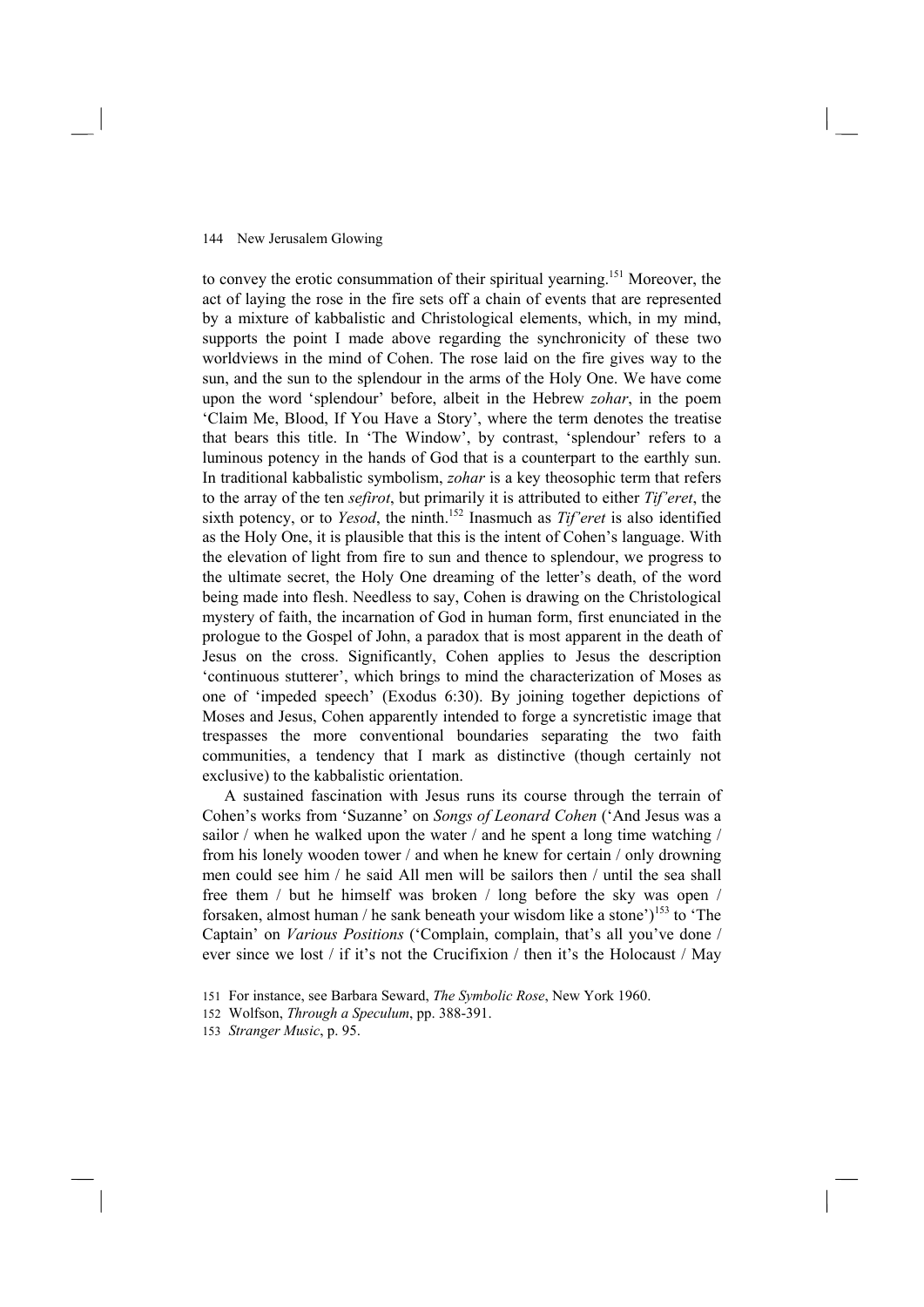Elliot Wolfson 145

Christ have mercy on your soul / for making such a joke / amid these hearts that burned like coal / and flesh that rose like smoke')<sup>154</sup> to 'The Land of Plenty' on *Ten New Songs* ('For the Christ who has not risen / From the caverns of the heart').<sup>155</sup> What is noteworthy, however, about the Christ imagery in 'The Window' is the way it is fused with kabbalistic symbols in the effort to express the mystical annihilation of self and the theological mystery of incarnation. The ascent of the mystic as the rose rising in fire to the splendour, the flesh becoming word, one might say, inversely mirrors the descent of the word becoming flesh. This, too, is a well attested motif in Christian contemplative practice, the possibility of the soul merging with God is dependent on the humbling of self, which parallels the emptying of the divine, based on Philippians 2:3-8. In this text, a nexus is already established between humility and incarnation, but with the later development of the monastic ideal, the humility is linked more particularly with ascetic renunciation. To deny the physical is an emulation of incarnation: God becoming a body is an act of suffering and delimitation that is imitated when one breaks one's own embodiment. It is particularly through humbling oneself, therefore, that the soul participates in the mystery: Just as Jesus emptied himself by assuming incarnate form, so one becomes divine by emptying oneself. The debasement of the elevated Christ in the human body makes possible the elevation of the human body in the debased Christ. Cohen avoids overdoing the Christological references, but there is little doubt that he is drawing explicitly from this reservoir of symbols.<sup>156</sup> The splendour of God descending to become flesh parallels the poet ascending on his tears to silence. For Cohen, this is true prayer, the fount of poetry and the pulse of song.

I will conclude this section with a brief analysis of the prose piece 'Moving Into a Period' included in the *Book of Longing*, in which one can detect a similar confluence of Christian and kabbalistic symbols: 'But there will be a Cross, a sign, that some will understand; a secret meeting, a warning, a Jerusalem hidden in Jerusalem. I will be wearing white clothes, as usual, and I will enter The Innermost Place as I have done generation upon generation, to entreat, to plead, to justify. I will enter the chamber of the Bride and the Bridegroom, and no one will follow me'.<sup>157</sup> The 'sign' that portends the place

- 156 Compare the language in 'There Is a Moment', in *Book of Longing*, p. 145: 'G-d lies down next to His lamb / so the creature can / gather itself'.
- 157 *Book of Longing*, p. 34.

<sup>154</sup> Ibid., p. 341.

<sup>155</sup> Cited from http://www.leonardcohenfiles.com.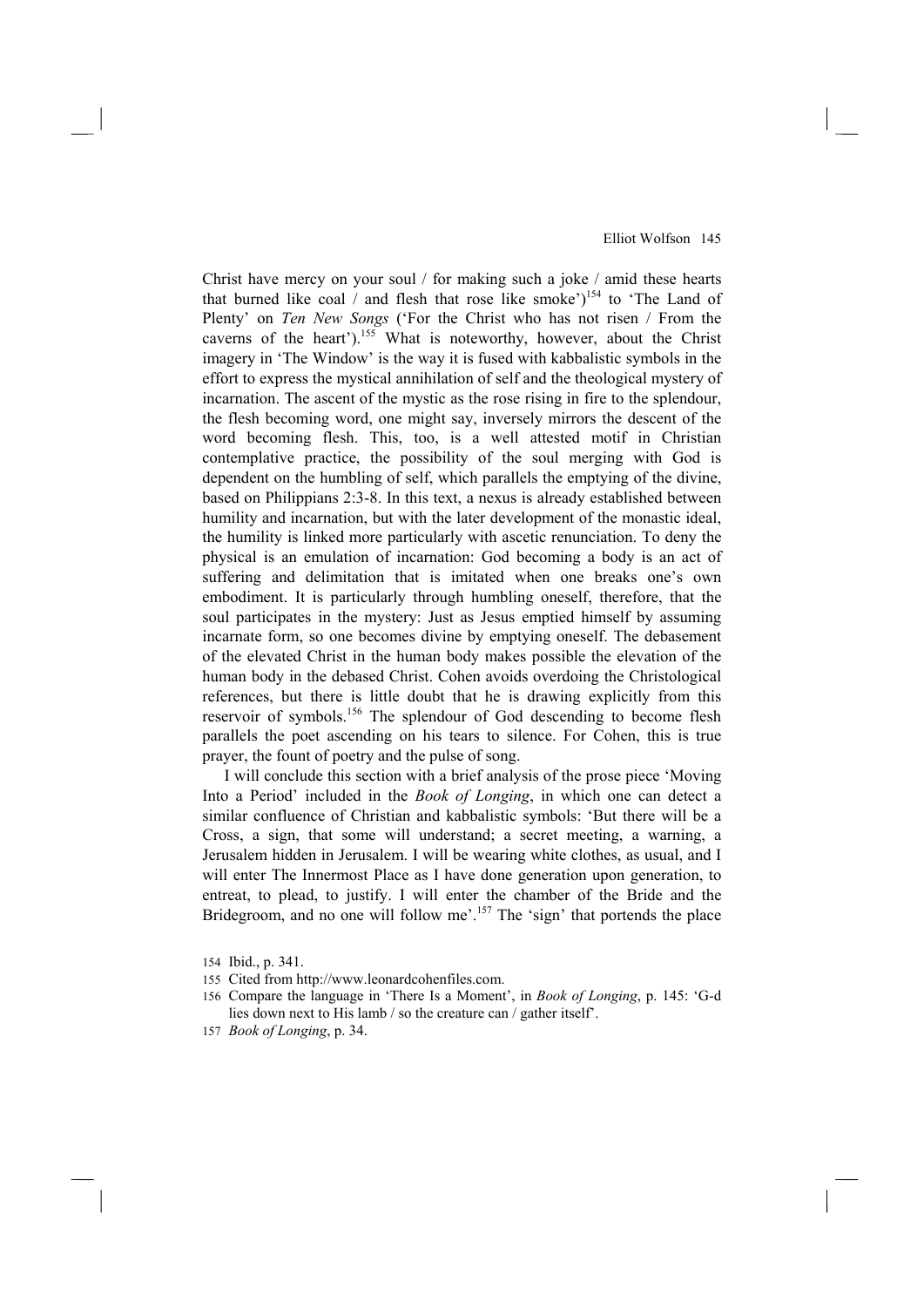of a 'secret meeting' is the Cross, a sign that only 'some will understand', a qualification that is to be expected since the matter being imparted is esoteric, and thus the secret is a 'warning', a marker that keeps the unworthy out even as it allows the worthy in. The Cross demarcates the point of crossing, a spot shrouded in secrecy, the intersection of the two Jerusalems, 'Jerusalem hidden in Jerusalem', that is, the heavenly Jerusalem — a term that Cohen would apply equally to the *Shekhinah* and to the bride of Christ — that is concealed within the earthly Jerusalem. The place of entry to this clandestine location, the opening to the opening, is the 'Innermost Place', the Holy of Holies,<sup>158</sup> which Cohen understood in a decidedly kabbalistic fashion as the chamber where Bridegroom and Bride, the male and female potencies of the Godhead, *Tif'eret* (or *Yesod*) and *Malkhut*, are united,159 a theme also known from the gnostic Gospel of Philip.<sup>160</sup> I think it reasonable to suppose that the poet's own entrance into this space should be interpreted as a form of spiritual coitus. Support for this claim may be elicited from Cohen's reference to wearing white clothes. On the most basic level, this is to be explained by the fact that Cohen is of a priestly lineage, the historical fact in virtue of which he is accorded (at least metaphorically) access to the innermost compartment of the Temple

- 158 On the Holy of Holies as a symbolic circumlocution for the female genitals in zoharic kabbalah, see Yehuda Liebes, *Studies in the Zohar*, translated by Arnold Schwartz, Stephanie Nakache, Penina Peli, Albany 1993, p. 65; Elliot R. Wolfson, *Circle in the Square: Studies in the Use of Gender in Kabbalistic Symbolism*, Albany 1995, p. 225 n. 152; idem, 'Coronation of the Sabbath Bride: Kabbalistic Myth and the Ritual of Androgynisation', *Journal of Jewish Thought and Philosophy* 6 (1997), p. 320 n. 60; Daniel Abrams, *The Female Body of God in Kabbalistic Literature: Embodied Forms of Love and Sexuality in the Divine Feminine*, Jerusalem 2004, pp. 46-49, 54, 57, 114-115 (Hebrew).
- 159 The kabbalistic symbolism builds on the tradition transmitted in the name of R. Qatina in the Babylonian Talmud, *Yoma* 54a, that the cherubim surrounding the Ark in the Holy of Holies were male and female, sometimes embracing and other times separated (see also Babylonian Talmud, *Baba Batra* 99a). For discussion of the theosophic interpretation of the rabbinic tradition concerning the androgynous nature of the cherubim, see Moshe Idel, *Kabbalah: New Perspectives*, New Haven 1988, pp. 130-134; Liebes, *Studies in the Zohar*, pp. 67-71; Charles Mopsik, *Sex of the Soul: The Vicissitudes of Sexual Difference in Kabbalah*, edited with a foreword by Daniel Abrams, Los Angeles 2005, pp. 109 and 130. On the Temple as the model for 'topoeroticism', that is, the place in which the erotic event unfolds, with special emphasis on the Holy of Holies in rabbinic and gnostic texts, see Moshe Idel, *Kabbalah and Eros*, New Haven 2005, pp. 33-34.
- 160 See Wolfson, *Language, Eros, Being*, pp. 165-166, and other scholarly discussions cited on pp. 437 n. 15 and 498 n. 98.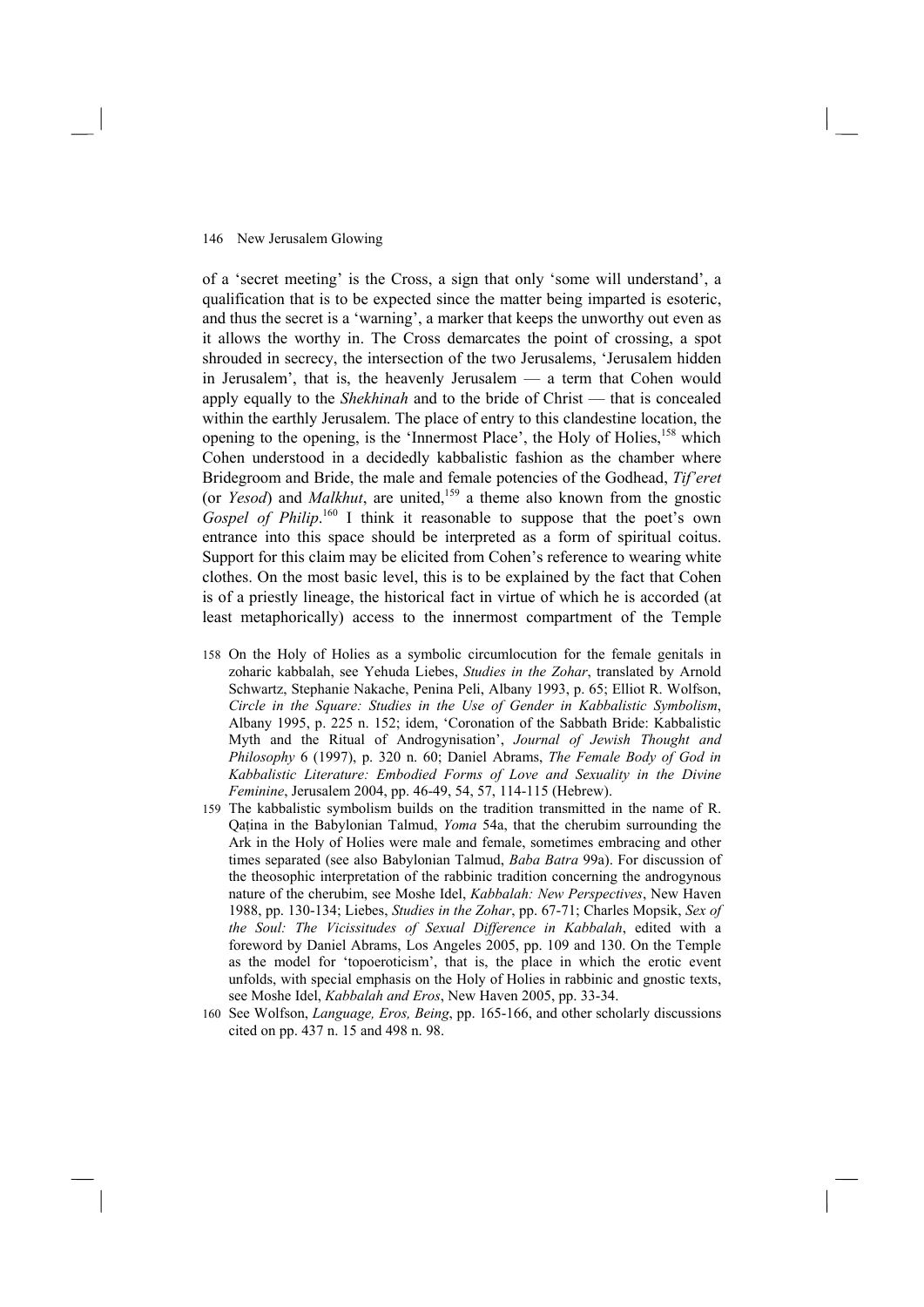Elliot Wolfson 147

where the sacred union takes place. As Cohen remarked in the Kurzweil interview, 'When they told me I was a Kohen, I believed it. … I wanted to wear white clothes and go into the Holy of Holies and negotiate with the deepest resources of my soul'. The comments of Cohen indicate that he is well acquainted with the rabbinic tradition that the high priest was clad in white garments (*bigdei lavan*) when he entered the Holy of Holies on the Day of Atonement.161 On the more figurative level, the specified attire symbolizes the internal purity that is necessary for one to enter into the zone of holy coupling, and may even suggest apotheosis or angelification insofar as celestial beings, including the divine glory, angelic intermediaries, the transfigured Jesus, and righteous saints in the hereafter, were thought to be clothed in white clothing.162 In that location, moreover, the priest-poet can fulfill his unique responsibility of pleading with God, of uttering prayers of entreaty, of justifying the ways of heaven on earth and the ways of earth in heaven. The donning of the white clothes and the consequent erotic experience of entering the Holy of Holies cannot be severed from what Cohen upholds as the ethicalpietistic import of the poetic vocation. In 'The Collapse of Zen', a poem included in the *Book of Longing*, Cohen returns to this thematic complex, but deflected through the image of the suffering Christ:

'When Jesus loves me so much that blood comes out of his heart and I climb a metal ladder into the hole in his bosom which is caused by sorrow as big as China and I enter the innermost room wearing white clothes and I entreat and I plead: 'Not this one, Sir. Not that one, Sir. I beg you, Sir'.163

# *Untimely Prayer and the Time of Poiesis*

We are now prepared to return to the passage from *Book of Mercy* with which I began the essay. In these words, it will be recalled, Cohen characterizes prayer from the vantage point of longing, a yearning to call upon the transcendent, designated by the traditional patriarchal symbol 'master'. The Jewish framing of this desire is manifestly evident from the last line where Cohen expresses

- 161 *Tosefta*, *Yoma* 4:6; Babylonian Talmud, *Yoma* 60a.
- 162 Daniel 7:9; 1 Enoch 14:20; Testament of Levi 8:2; Matthew 17:2, 28;3; Mark 9:3, 16:4; Luke 9:29; John 20:12; Acts 1:10; Revelation 3:4-5, 4:4, 6:11, 7:9, 13-14, 15:6, 19:8, 14.
- 163 *Book of Longing*, pp. 19-20.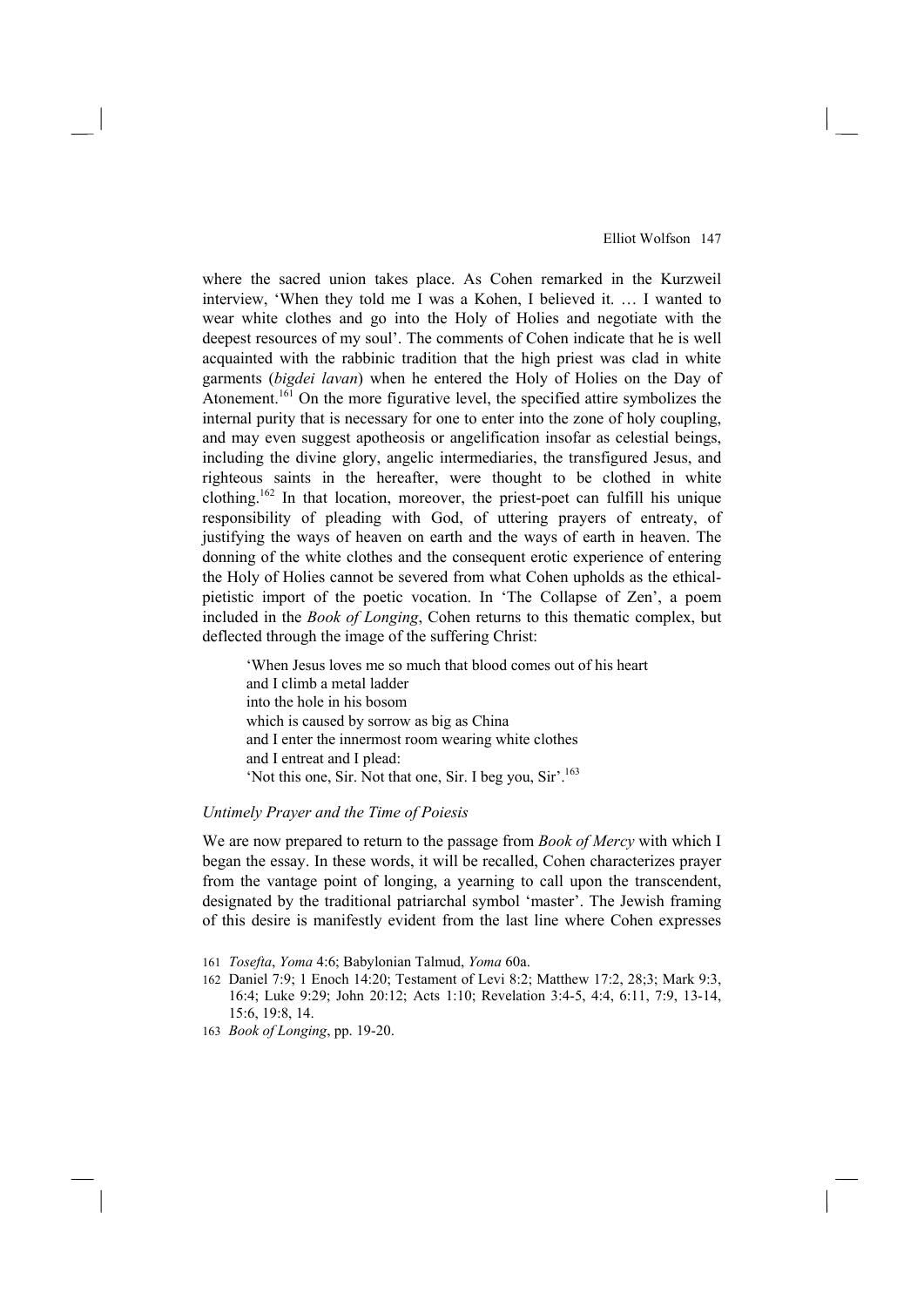the wish to be lifted up by nine other men so that he can join them (an obvious reference to the rabbinic idea of a quorum of ten men, the *minyan*, required for public worship) to whisper 'Blessed be the name of the glory of the kingdom forever and forever', the liturgical utterance that is said in a murmur after the confession of God's unity in the Shema is recited out loud.<sup>164</sup> The 'rude chair' upon which Cohen invites the master to sit is made up of the praises the poet offers. In consonance with an idea articulated by kabbalists, but expressed in a much older form of Jewish mystical piety, singing of praises to God both prepares the throne and represents its constitution. To utter praise, to sing the song, this is the 'daily task'. Cohen also tells us that the accomplishment of this task requires that one be taken out of time. But what is in the character of prayer that makes it untimely? Should one not wish of prayer that it always be timely? What use is untimely prayer?

In the continuation, Cohen implicitly takes up these issues by informing us about the mechanics of this daily task: 'Out of mist and dust you have fashioned me to know the numberless worlds between the crown and the kingdom'. Song making, *poiesis*, the crafting of poems, flows from this gnōsis, this knowledge of numberless worlds stretching between the crown and the kingdom. One not versed in kabbalah is not at a total loss. The language is familiar enough that there is a way to proceed even if one is clueless about the meaning of the passage. I contend, however, that there is something very specific, indeed quite technical, to which Cohen refers. He is alluding to the kabbalistic doctrine of ten *sefirot*, the luminous emanations of the divine that are configured in human imagination. In the standard terminology propagated by kabbalists, the first of the *sefirot* is called *Keter*, 'crown', and the tenth *Malkhut*, 'kingdom'. The 'numberless worlds' to which Cohen makes reference appear to be the potencies situated between *Keter* and *Malkhut*. The poet tells us that he has been fashioned by his master to know these worlds. The river of song surges from the wellspring of this thought.

To contemplate the worlds is equivalent to envisioning the multiple forms through which the formless takes shape. The process of representation in the imagination proceeds along two primary and inseparable channels, the visual and auditory, the dark-light of the infinite fracturing into a rainbow of color, the silence of the ineffable reverberating in a cacophony of sound. I do not think it is inaccurate to say that, for the kabbalist, contemplative visualization is the 'daily task' of which Cohen writes, a mission that may likewise be called

164 Babylonian Talmud, *Pesa*him 56a.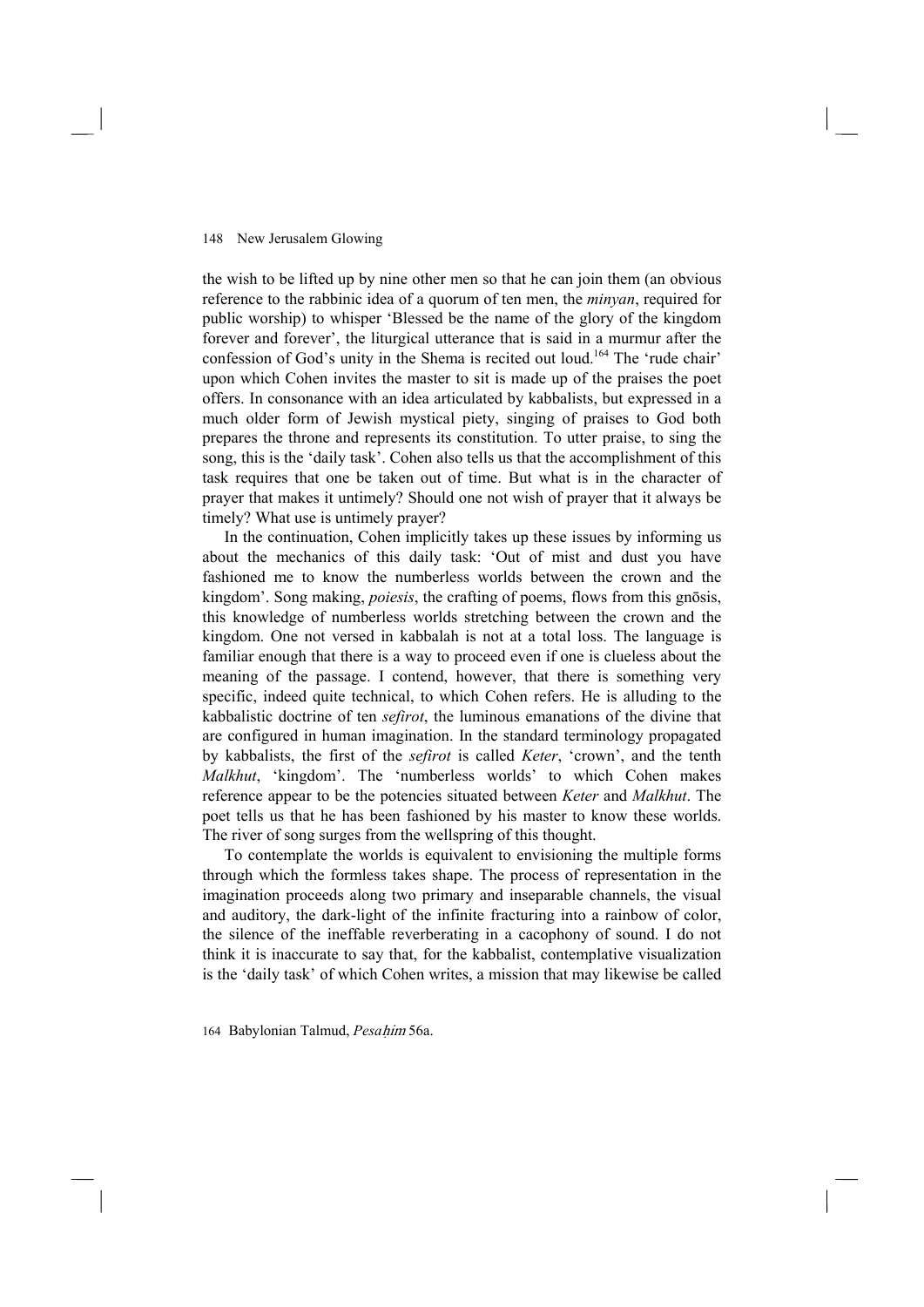Elliot Wolfson 149

worship, for prayer in the most profound sense relates to forming an image of that which has no image, bestowing a name on that which has no name.<sup>165</sup> Worship, understood kabbalistically, is an expression of poiesis, the art of form-making.

I must restrain myself from elucidating the intricacies that lie behind these words since a turn in that direction would entrap us in a thicket of distinctions and clarifications from which there likely would be no escape. For our purposes, what is important to underscore is that the meditational practice that has informed the poetic calling of kabbalists involves the ascription of imaginal forms to the formless, the anthropomorphic configuration of the invisible, which is at the same time the attribution of the name to the nameless. Analogously, the words of Cohen situate the duty of worship in the poetic imagining of the attributes of the master from the crown on top to the kingdom at the bottom. To be sure, the traditional motif is altered in the hands of the contemporary poet and singer, but his indebtedness to the tradition, no matter how broken, is beyond question. In the song 'Love Itself' from *Ten New Songs*, Cohen drones in a voice filled with religious fervor:

In streams of light I clearly saw The dust you seldom see, Out of which the Nameless makes A Name for one like me.<sup>166</sup>

In the continuation, the poet speaks of the passing of love, the despair of desire, a familiar theme that he has chronicled since the beginning of his literary career. He does not try to hold on to the love that flees through the 'open door'. There is release in the escaping, holding-on by letting-go:

Then I came back from where I'd been My room, it looked the same — But there was nothing left between The Nameless and the Name.<sup>167</sup>

The flight of love can educate us in the way of enlightenment: One returns to one's place and, on the surface, everything looks the same, but when gazed upon from a more nuanced perspective, the multiplicity of things in the world

<sup>165</sup> See Elliot R. Wolfson, 'Iconic Visualization and the Imaginal Body of God: The Role of Intention in the Rabbinic Conception of Prayer', *Modern Theology* 12 (1996), pp. 137-162.

<sup>166</sup> *Book of Longing*, p. 54.

<sup>167</sup> Ibid.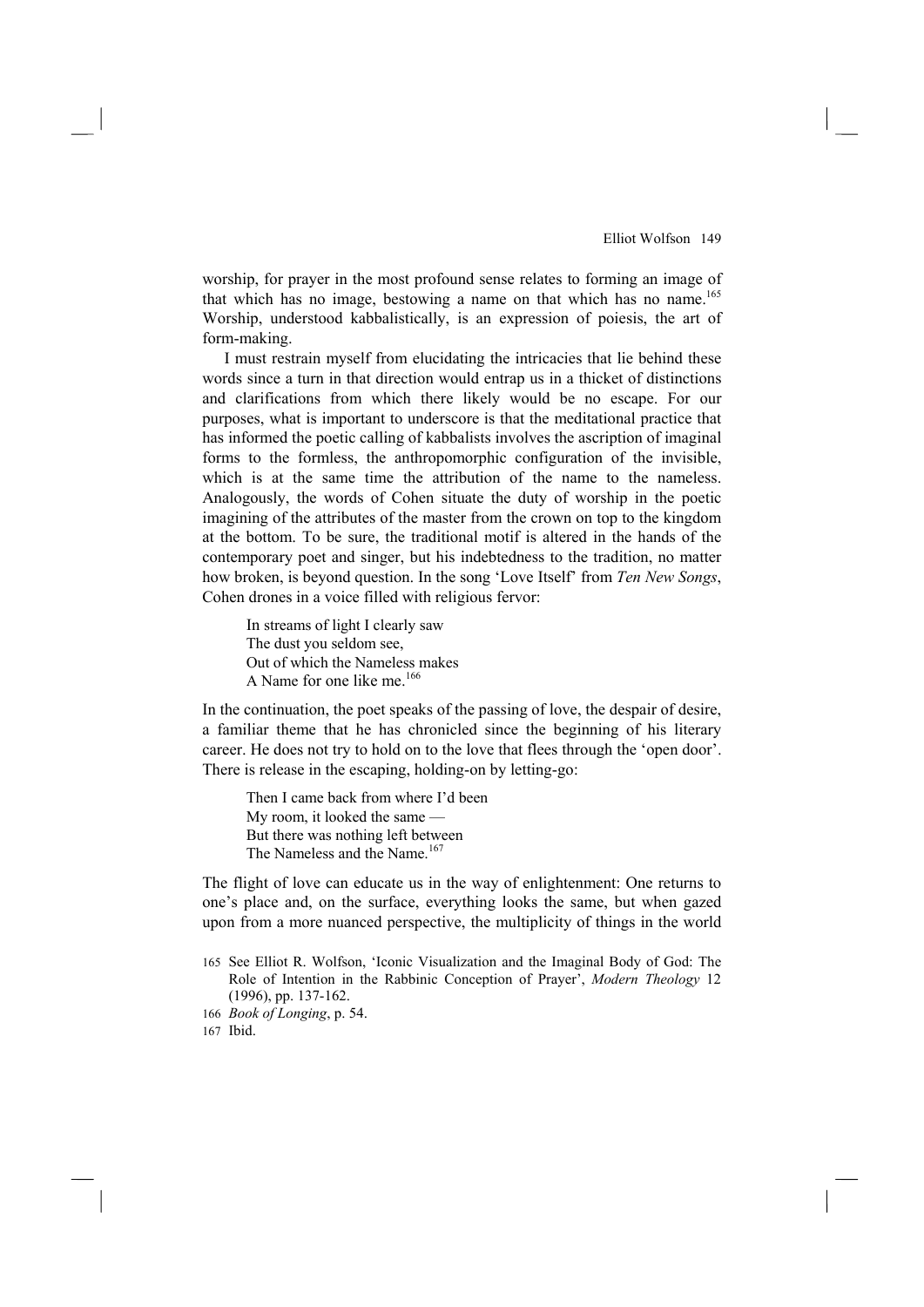of particularity is overcome in the oneness of being, and all names are absorbed in the nondifferentiation of the nameless.

To be so absorbed has been the unending pursuit of Montréal's 'poet laureate of pessimism',<sup>168</sup> the 'little Jew who wrote the bible', as Cohen described himself in 'The Future'.169 Entreating the divine to carry his soul beyond the world of wanton lust to the pure land of bliss has been a mainstay of Cohen's poetic spirit, his songs issuing from the seemingly insatiable desire to triumph over desire. As he puts it in 'The Night Comes On', in language that calls to mind the kabbalistic symbol of *Shekhinah*, the feminine presence, the portal through which one must pass on the way back to the womb:

Now I look for her always; I'm lost in this calling; I'm tied to the threads of some prayer. Saying, 'When will she summon me, when will she come to me, what must I do to prepare?' — Then she bends to my longing, like a willow, like a fountain, she stands in the luminous air. And the night comes on, and it's very calm, I lie in her arms, she says, '*When I'm gone I'll be yours, yours for a song*'.<sup>170</sup>

168 The expression is used by Nadel, *Various Positions*, p. 1.

- 169 *Stranger Music*, p. 371.
- 170 Ibid., p. 346. The erotic overtones of the mystical experience of union with the feminine presence of the divine are also quite obvious in Cohen's 'Our Lady of Solitude' from *Recent Songs* (printed in *Stranger Music*, p. 301), an experience that is framed in the scriptuiral idiom of knowing the other 'face to face'. I hope to elaborate on this critically important facet of Cohen's spiritual intuition in the expanded version of this study. It is worth noting here, however, Cohen's comment in the 'CBC Interview with Leonard Cohen' (above, n. 9): 'I've always loved the virgin and the actual experience of the female form rising from the mists of your own heart and embracing you and giving you for a moment the consolumentum, the kiss of peace that's part of an experience that is very deep. I've always felt close to this figure, Mary or the virigin or the queen of solitude'. The possibility that the final locution in this litany of images may designate the *Shekhinah* is enhanced in the continuation of the interview where Cohen comments on the description of the female persona in 'Our Lady of Solitude' as the 'vessel of the whole wide world / Mistress, oh mistress of us all': 'That's in the cabalistic viewpoint, that's the second letter of the alphabet, the open letter which is the cup of the seed from which the world manifests'. Cohen is alluding to the pervasive kabbalistic explanation of the letter *beit* as the *bayit*, the house or opening of the world, the female receptacle that receives the seminal fluid from the male potency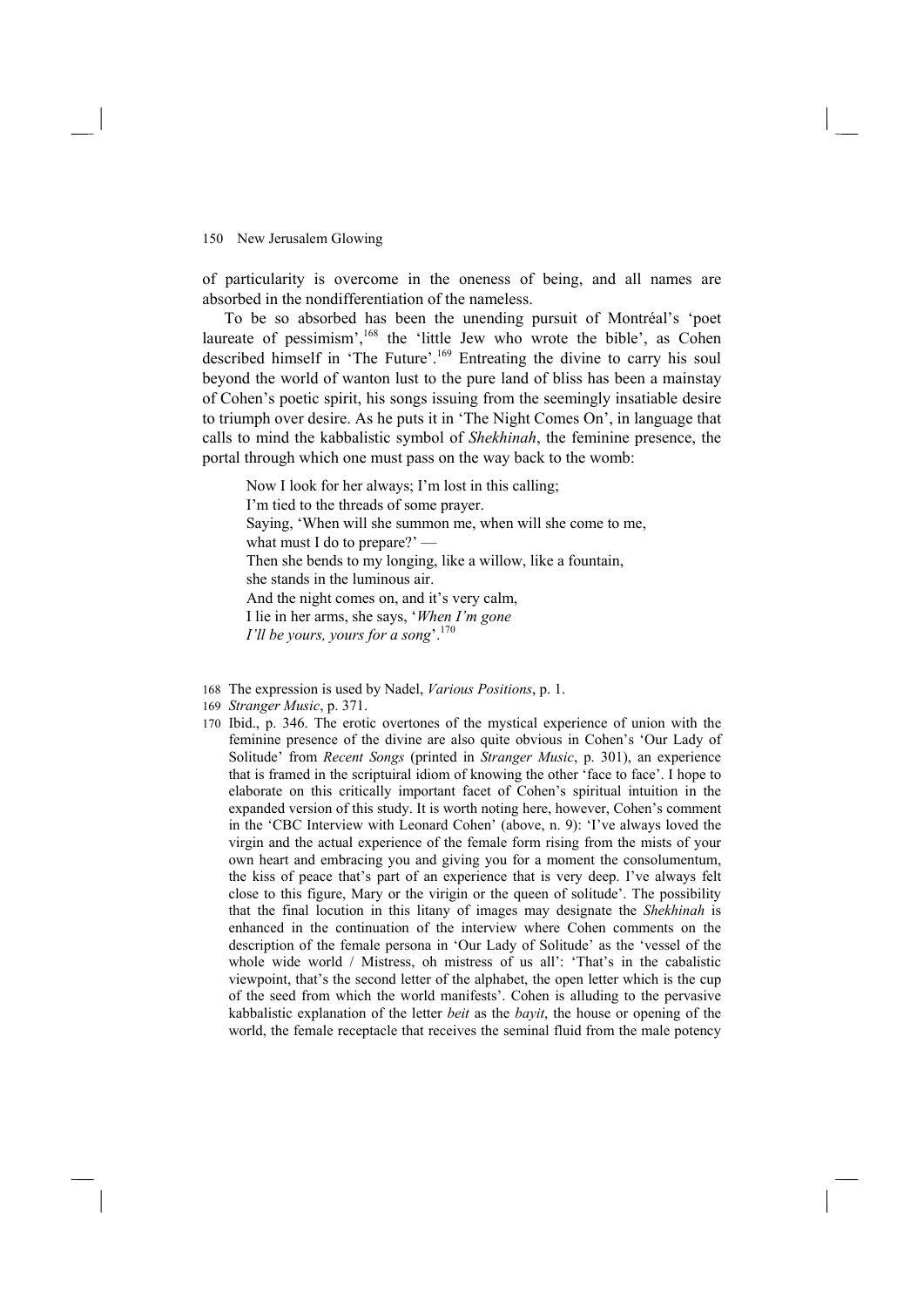The poet acknowledges that he is searching always for the female beloved, the object of his spiritual passion. The quest is propelled by his calling, being bound to the 'threads of some prayer'. The presence of the other bends to his longing and then the night comes on, the mystical darkness into which the mind has passed in rising above the physical world. In this moment of repose, the bittersweet quality of Cohen's vision comes into clear view: the female beloved can be possessed only after she is gone, and the possession takes the form of offering a song. To create that bond, the poet must return to the realm of contingency, the place of affliction and wandering. As the song concludes,

And the night comes on, and it's very calm; I want to cross over; I want to go home, but she says, '*Go back, go back to the world*'.171

Crowned with the light of darkness, adorned with the joy of suffering, Cohen has selflessly bequeathed poetic gifts from the wholeness of the 'broken heart' that agonizingly harbors the 'joyous word'.172 For Cohen, the inscripting of poems and songs has been a spiritual practice, a sacramental ritual,<sup>173</sup> affording him the possibility of prevailing over the metaphysical torment of existence, the tear in the cloak of being, which he has felt so intensely on the psychological and emotional plane. With regard to this matter, the line between traditions is blurred in the poet's mind. Thus, in the poem 'Even Some of My Own', Cohen transgressively juxtaposes the most sacred oath proclaimed by Catholics, the most solemn pledge uttered by Jews, and his own lyrical creations: 'Operate on the heart / With proven songs / Such as Ave Marie / And Kol Nidre / Even some of my own'.174

Significantly, in *Death of a Lady's Man*, Cohen expressed the desire for deliverance through artistic creativity in an image used by kabbalists to converse about the experience of communion with God: 'My heart longs to be a chamber for the Name … Without the Name the wind is babble, the flowers are a jargon for longing … Without the Name sealed in my heart I am

- 173 Nadel, *Various Positions*, p. 5.
- 174 *Book of Longing*, p. 166.

whence creation evolves. It is reasonable to conclude that, for Cohen, the 'Queen of Solitude' denotes the *Shekhinah*, which he identifies as well as the Virgin Mary. Here, then, is another illustration of Cohen's penchant to weave together Christian and kabbalistic imagery in a seamless web.

<sup>171</sup> Ibid.

<sup>172</sup> *Book of Mercy*, p. 79.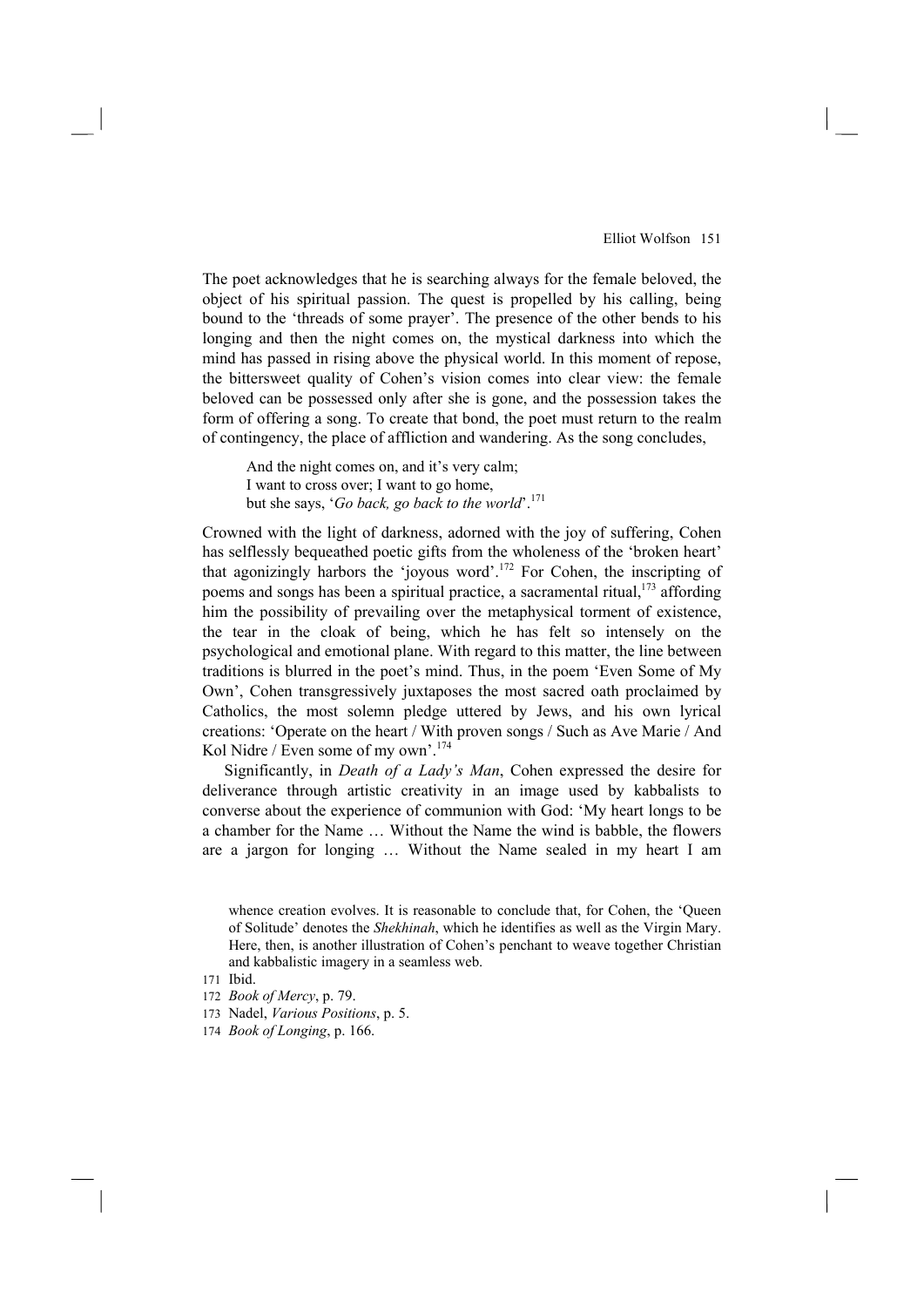ashamed'.175 Years later, in *Book of Mercy*, Cohen formulated the same posture in language that resonates with another precept of rabbinic and kabbalistic theology concerning the fusion of divine attributes, 'Kindle the darkness of my calling, let me cry to the one who judges the heart in justice and mercy. Arouse my heart again with the limitless breath you breathe into me, arouse the secret from obscurity'.176 Between compassion and judgment, freedom and death, the prospect of breathing a poem is perpetually reborn, illumining the secret of prayer from the shadows of gloom. If song represents the possibility of redemption, exile is the lack of song. In 'By the Rivers Dark' on *Ten New Songs*, Cohen expresses the matter through the ancient prophetic image that begins Psalm 137, 'By the rivers of Babylon / there we sat / sat and wept / as we thought of Zion'. In its original setting, Babylon is a specific geographical locality, but it also symbolic of ungodly power and carnal pursuits, an image developed further in the Apocalypse of John where Babylon is referred to as the 'great, mother of harlots'  $(17.5)$ . In several of his songs,<sup>177</sup> and in at least one poem,178 Cohen invokes the symbol of Babylon to represent the temptation of physical pleasure that must be surmounted. What is especially interesting

- 175 Cited in Nadel, op. cit., p. 209. It is of interest to note here that the Tetragrammaton written in Hebrew characters is found in the self-portrait reproduced in the *Book of Longing*, p. 200. Beneath the name are the words 'grateful of course', which stand in marked contrast to the comments above it, 'worried of course / defeated of course / old of course'. Cohen's mystical piety is well captured by the link he establishes between the name and a sense of appreciation. Along similar lines, see his response in the Hesthamar interview (above n. 12): 'I feel tremendously relieved that I'm not worried about my happiness. ... But what I am so happy about is that the background of distress and discomfort has evaporated … before it was all one piece, it was very dark. … And by the grace of God, that feeling has evaporated, so that I can feel real sorrow now, it's not the sorrow that emerges from the sorrow, it's not just the melancholy that emerges from the melancholy'.
- 176 *Book of Mercy*, p. 60.
- 177 'Last Year's Man' on *Songs of Love and Hate*: 'Babylon the bride / Great Babylon was naked;' 'Is This What You Wanted' on *New Skin for the Old Ceremony* in *Stranger Music*, p. 203: 'You were the Whore and the Beast of Babylon'; and 'Dance Me to the End of Love' on *Various Positions*, op. cit., p. 337: 'Let me see your beauty / when the witnesses are gone / Let me see you moving / like they do in Babylon'.
- 178 'Foreign God, Reigning in Earthly Glory…' from *Parasites in Heaven*, reprinted in *Selected Poems*, p. 213: 'Foreign God, reigning in earthly glory between the Godless God and this greedy telescope of mine: touch my hidden jelly muscle, ring me with some power, I must conquer Babylon and New York'.